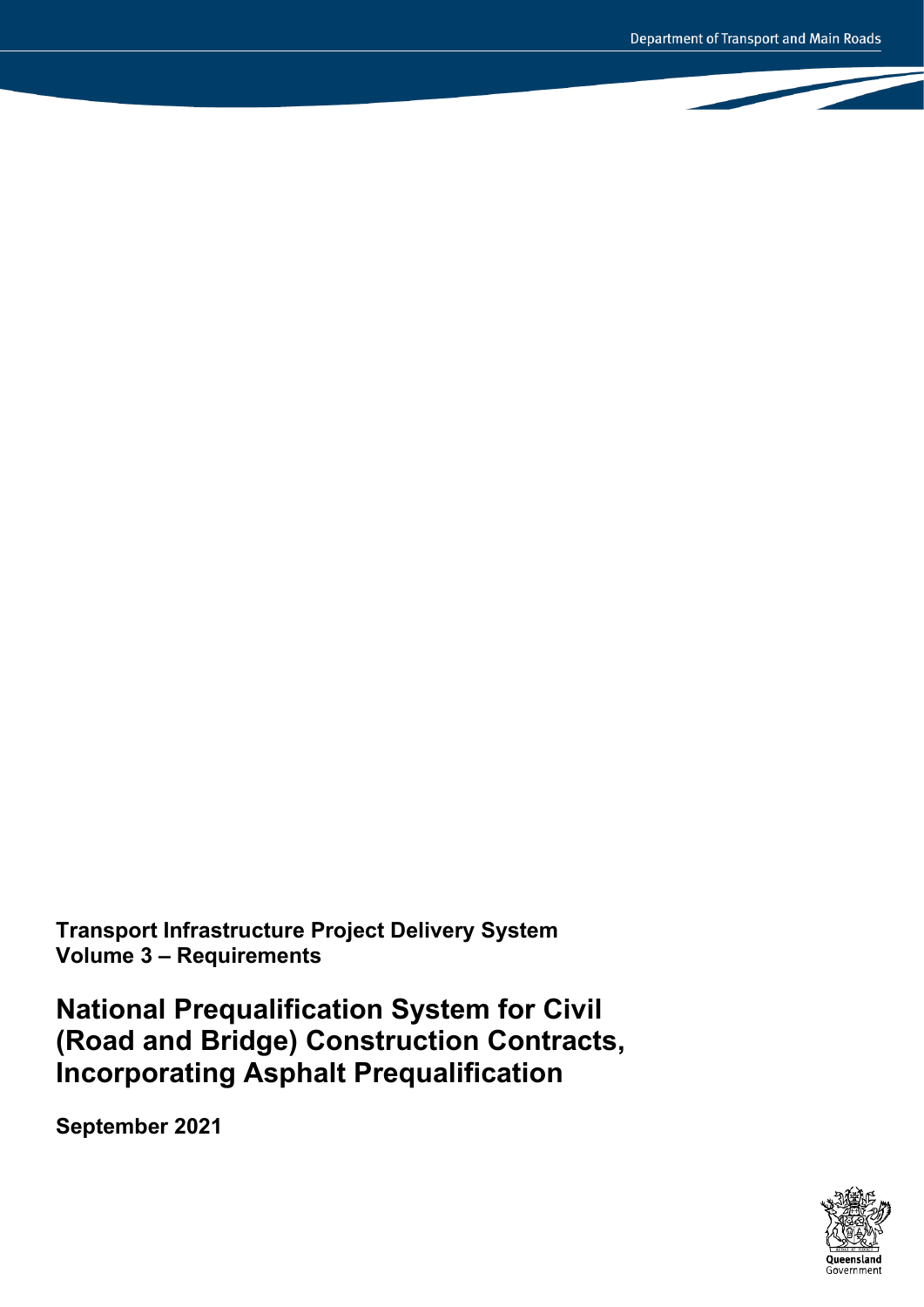## **Copyright**

© The State of Queensland (Department of Transport and Main Roads) 2021.

## **Licence**



This work is licensed by the State of Queensland (Department of Transport and Main Roads) under a Creative Commons Attribution (CC BY) 4.0 International licence.

## **CC BY licence summary statement**

In essence, you are free to copy, communicate and adapt this work, as long as you attribute the work to the State of Queensland (Department of Transport and Main Roads). To view a copy of this licence, visit:<https://creativecommons.org/licenses/by/4.0/>

## **Translating and interpreting assistance**



The Queensland Government is committed to providing accessible services to Queenslanders from all cultural and linguistic backgrounds. If you have difficulty understanding this publication and need a translator, please call the Translating and Interpreting Service (TIS National) on 13 14 50 and ask them to telephone the Queensland Department of Transport and Main Roads on 13 74 68.

## **Disclaime**r

While every care has been taken in preparing this publication, the State of Queensland accepts no responsibility for decisions or actions taken as a result of any data, information, statement or advice, expressed or implied, contained within. To the best of our knowledge, the content was correct at the time of publishing.

## **Feedback**

Please send your feedback regarding this document to: tmr.techdocs@tmr.gld.gov.au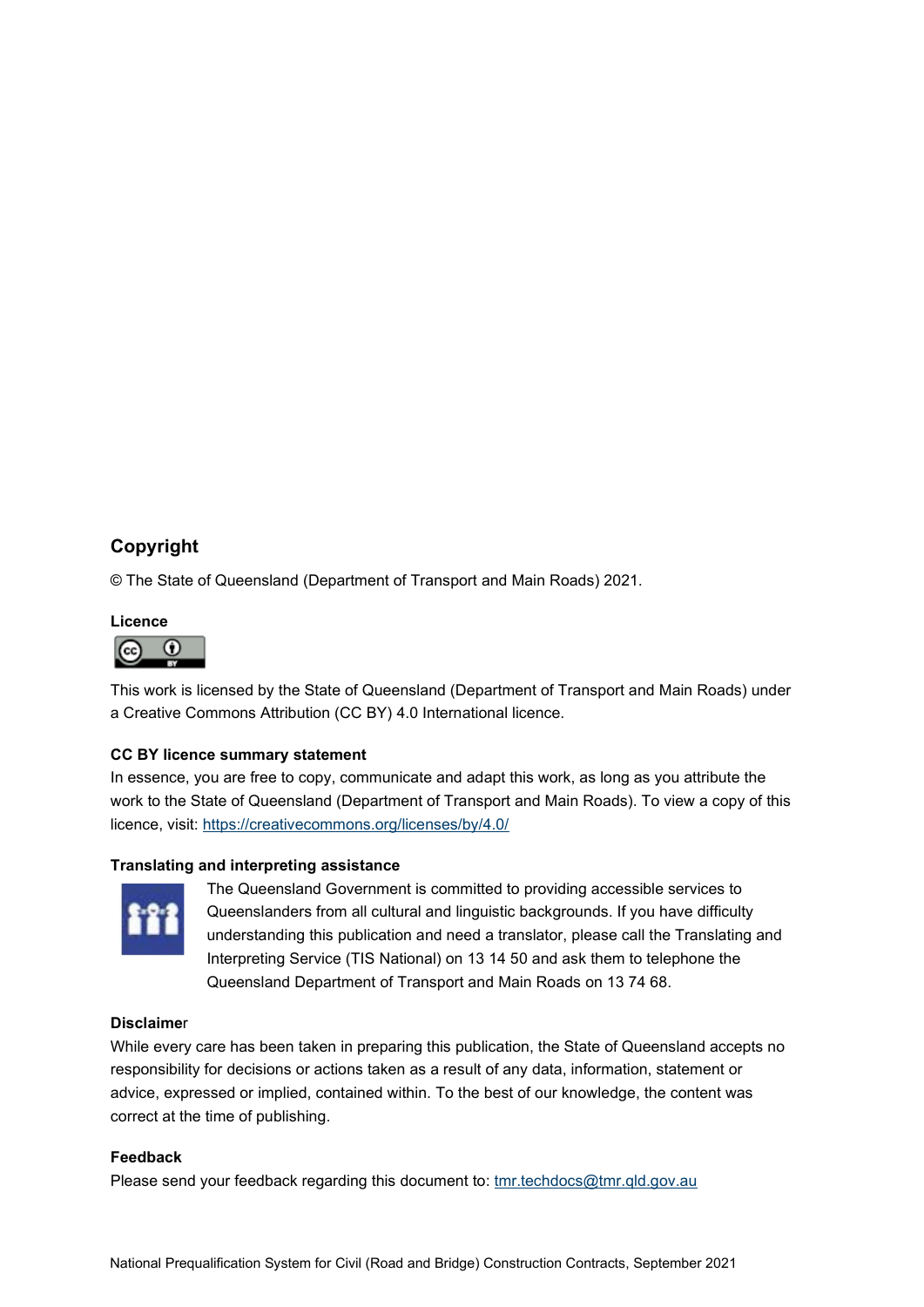# **Contents**

| 1   |  |
|-----|--|
| 1.1 |  |
| 1.2 |  |
| 1.3 |  |
| 1.4 |  |
| 2   |  |
| 2.1 |  |
| 2.2 |  |
| 2.3 |  |
| 3   |  |
| 3.1 |  |
| 3.2 |  |
| 3.3 |  |
| 3.4 |  |
| 3.5 |  |
| 3.6 |  |
| 3.7 |  |
| 4   |  |
| 4.1 |  |
| 4.2 |  |
| 5   |  |
| 5.1 |  |
| 5.2 |  |
| 5.3 |  |
| 5.4 |  |
| 6   |  |
| 6.1 |  |
| 6.2 |  |
| 6.3 |  |
| 6.4 |  |
| 6.5 |  |
| 6.6 |  |
| 6.7 |  |
| 6.8 |  |
| 6.9 |  |
|     |  |
|     |  |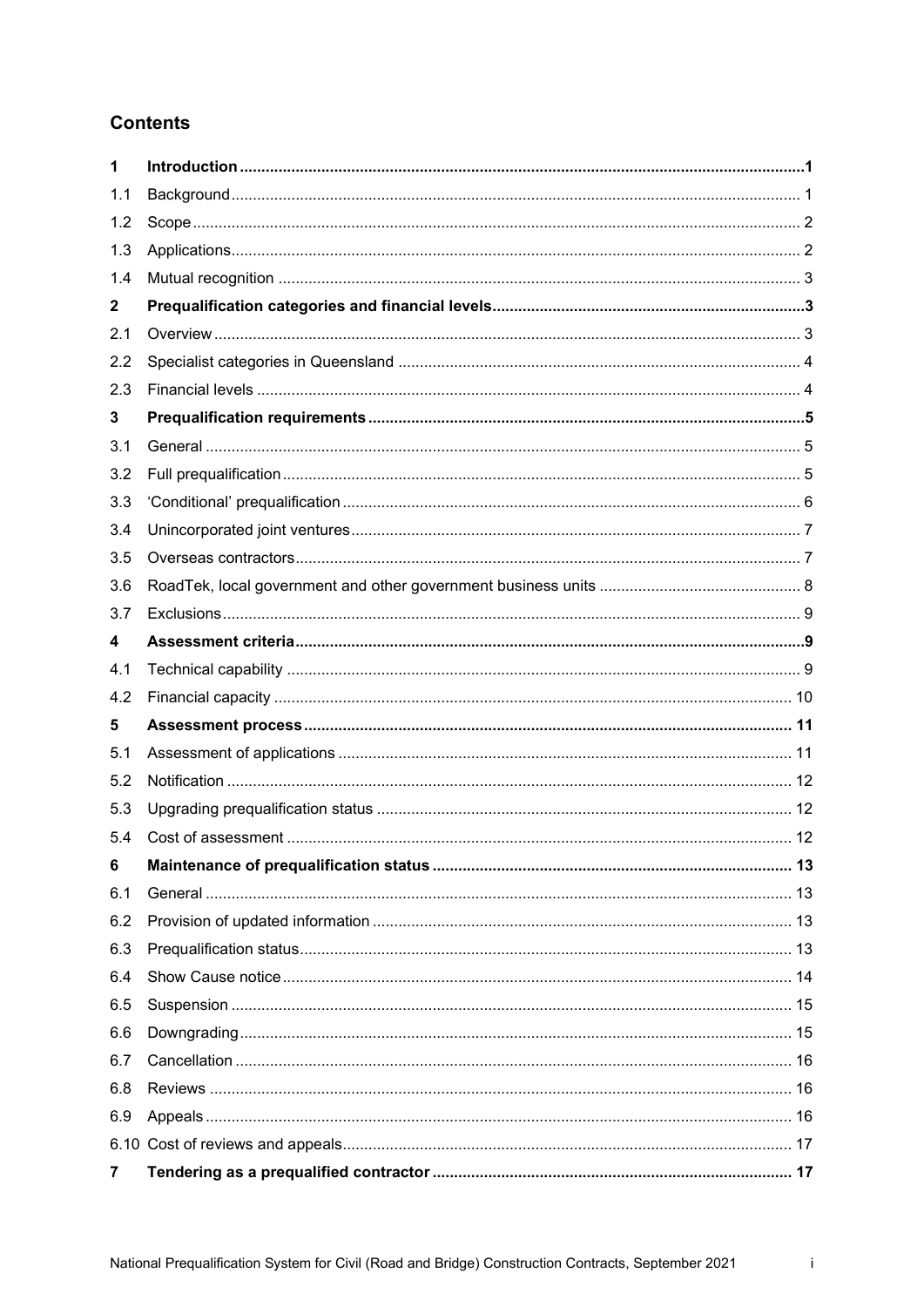| 7.1 |       |                                                                              |  |  |  |  |  |  |  |
|-----|-------|------------------------------------------------------------------------------|--|--|--|--|--|--|--|
| 7.2 |       |                                                                              |  |  |  |  |  |  |  |
| 7.3 |       |                                                                              |  |  |  |  |  |  |  |
| 7.4 |       |                                                                              |  |  |  |  |  |  |  |
| 8   |       |                                                                              |  |  |  |  |  |  |  |
| 8.1 |       |                                                                              |  |  |  |  |  |  |  |
| 8.2 |       |                                                                              |  |  |  |  |  |  |  |
| 8.3 |       |                                                                              |  |  |  |  |  |  |  |
| 8.4 |       |                                                                              |  |  |  |  |  |  |  |
| 8.5 |       |                                                                              |  |  |  |  |  |  |  |
| 8.6 |       |                                                                              |  |  |  |  |  |  |  |
| 8.7 |       |                                                                              |  |  |  |  |  |  |  |
|     | 8.7.1 |                                                                              |  |  |  |  |  |  |  |
|     | 8.7.2 |                                                                              |  |  |  |  |  |  |  |
|     | 8.7.3 |                                                                              |  |  |  |  |  |  |  |
|     | 8.7.4 | Asphalt works - Duty to not deter communication with the Principal  21       |  |  |  |  |  |  |  |
| 8.8 |       |                                                                              |  |  |  |  |  |  |  |
| 9   |       |                                                                              |  |  |  |  |  |  |  |
| 10  |       |                                                                              |  |  |  |  |  |  |  |
|     |       |                                                                              |  |  |  |  |  |  |  |
|     |       |                                                                              |  |  |  |  |  |  |  |
|     |       | Appendix A - Guidance for the applicable category - Road and Bridge Works 27 |  |  |  |  |  |  |  |
|     |       |                                                                              |  |  |  |  |  |  |  |
|     |       |                                                                              |  |  |  |  |  |  |  |
|     |       |                                                                              |  |  |  |  |  |  |  |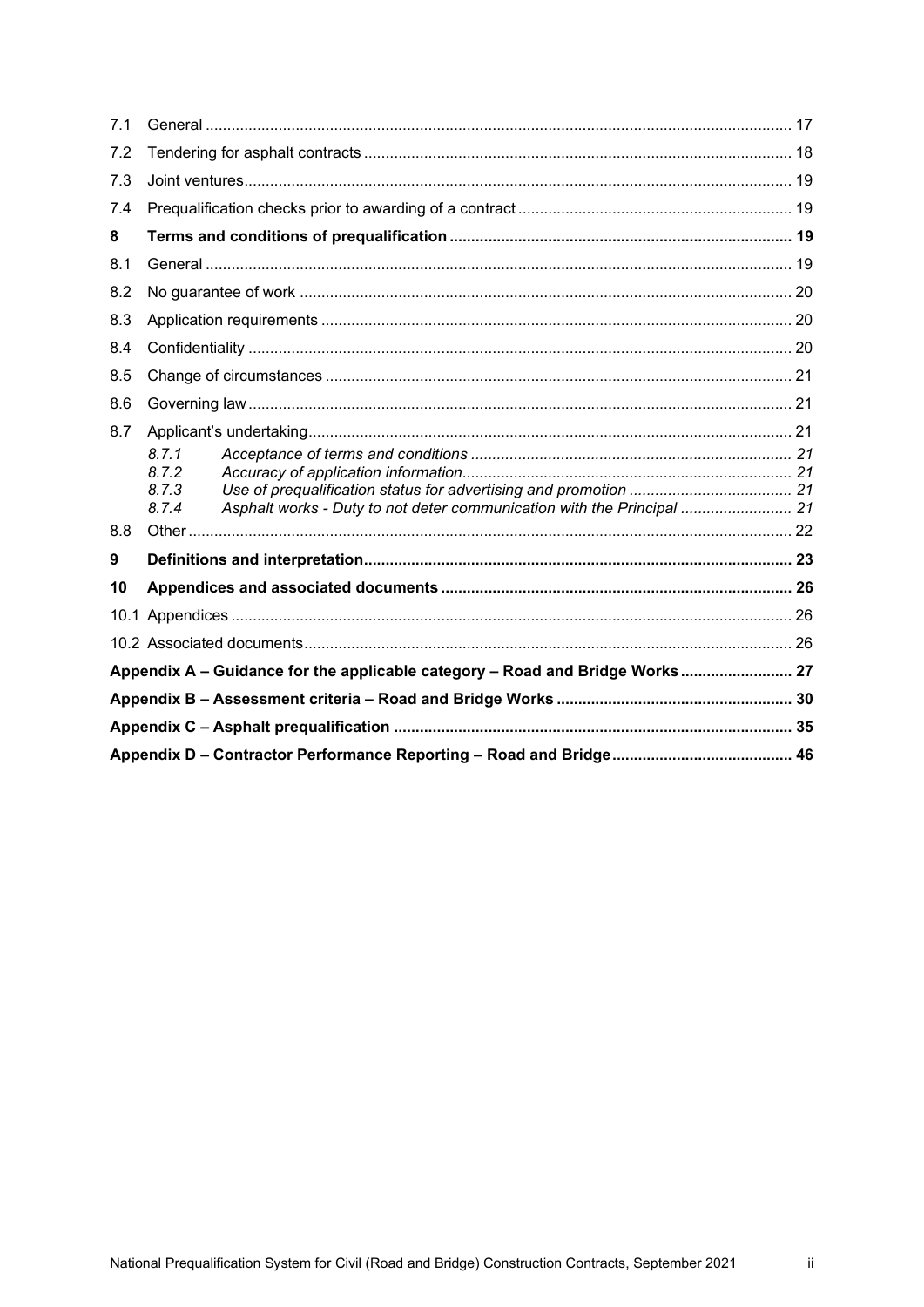## <span id="page-4-0"></span>**1 Introduction**

## <span id="page-4-1"></span>*1.1 Background*

Austroads has developed the *National Prequalification System* (NPS) to create a harmonised framework for roadworks and bridgeworks construction contracts. Companies wishing to submit tenders to Australian road agencies for these contracts must be prequalified under the NPS. The Department of Transport and Main Roads is a participant in the NPS.

Throughout this document, grey framed boxes (such as this one) indicate that the enclosed text is specific to Queensland and Transport and Main Roads prequalification system requirements.

The key features of the NPS include:

- consistent eligibility requirements and prequalification categories across Participating Agencies
- a company that is prequalified in one jurisdiction may have that prequalification recognised by other Participating Agencies
- minimisation of unique localised systems and requirements
- consistent contractor performance reporting and sharing of this information across road agencies, and
- the promotion of best practice in the road and bridge construction industry.

Prequalification consists of a continuous process of:

- an initial assessment of a contractor's capabilities at the time of lodgement of an application (including its operational management systems)
- further financial and/or technical checks during the tender assessment process, before a contract is awarded
- assessment of a contractor's performance in a contract, during and at completion of contracts and at other times when a review may be warranted
- periodic review of financial accounts as appropriate
- review of the technical capabilities after any significant changes within the company, and
- renewal every three years via the submission of a new application.

If the NPS or Transport Infrastructure Project Delivery System (TIPDS) Volume 3 are amended at any time, the department's prequalified contractors are required to satisfy the amended requirements to maintain their prequalification. The department will consider allowing a reasonable period to comply with any amended requirements, but the contractor must be able to demonstrate compliance before its next scheduled renewal period.

Further information about the Prequalification System may be obtained from:

<https://austroads.com.au/infrastructure/national-prequalification>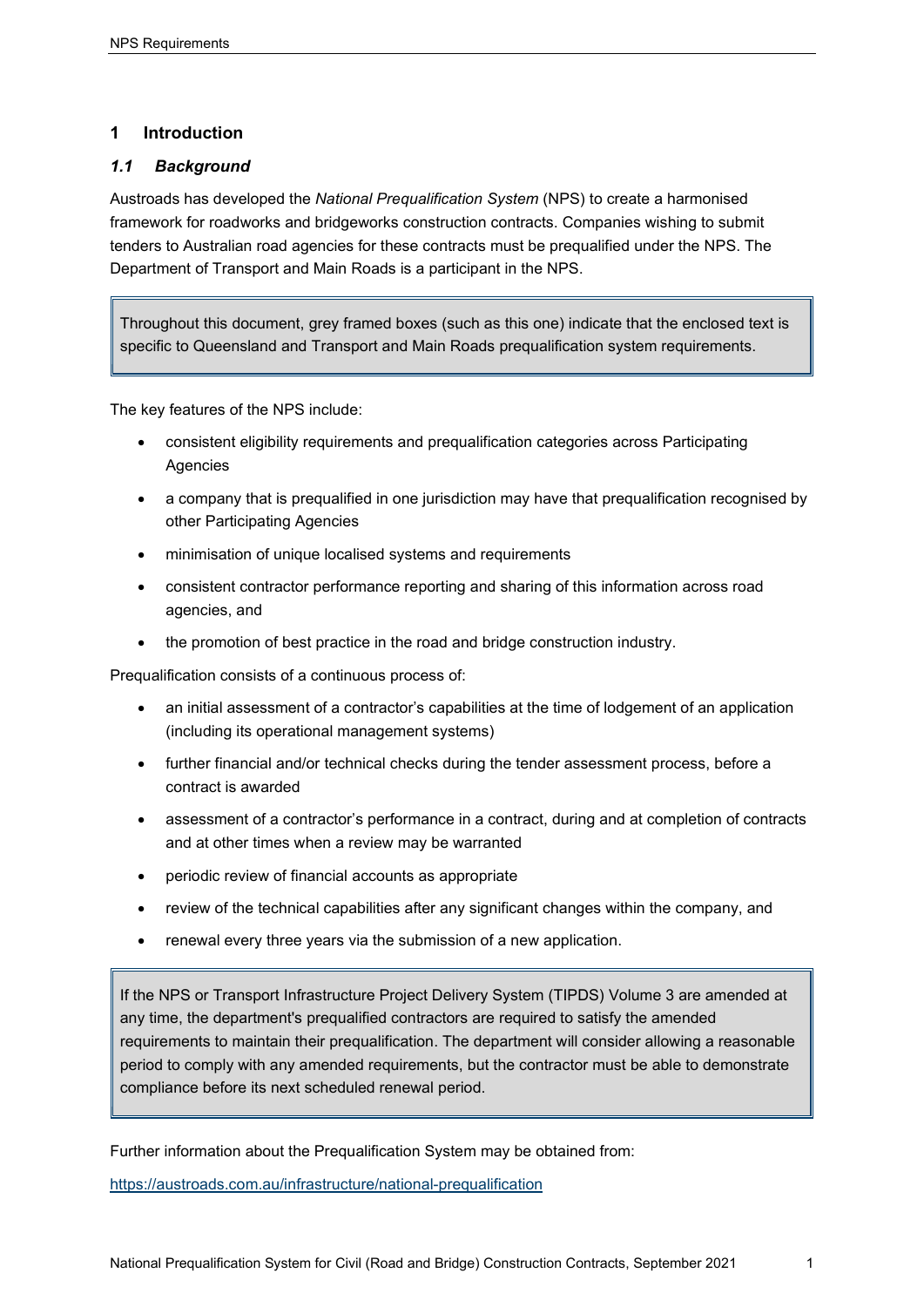To access the register of prequalified companies, refer to:

<https://austroads.com.au/infrastructure/national-prequalification/prequalified-contractors>

#### <span id="page-5-0"></span>*1.2 Scope*

Prequalification is a mandatory requirement for all of the department's civil construction contracts with an estimated value greater than \$1 million.

In Queensland, this system is typically applied to infrastructure works delivered using the 'construct only' Transport Infrastructure Contract – Construct Only (TIC CO) and may also apply to the Transport Infrastructure Contract – Sole Invitation (TIC-SI) and the Transport Infrastructure Contract - Design and Construct (TIC - D&C). However, use of the principles, concepts, systems and guidelines defined in this document, should be considered in the selection of contractors for other forms of contract and delivery arrangements, including Minor Infrastructure Contract (MIC) and Early Contractor Involvement (ECI) contracts. TIPDS Volume 3 should be used as a basis for limiting registration-of-interest applications where a two-stage selection process is used.

TIPDS Volume 3 is also used by the Queensland Government in the procurement of rail infrastructure and may be used from time to time by other Queensland Government agencies and local governments where roads, bridges, or other forms of transport infrastructure are required to be constructed as part of projects under their control.

The agencies listed in Table 1.2 are participants in the NPS.

| <b>Jurisdiction</b>                 | Agency(s)                                                                                                                     |  |  |  |  |
|-------------------------------------|-------------------------------------------------------------------------------------------------------------------------------|--|--|--|--|
| New South Wales                     | Roads and Maritime Services, New South Wales (RMS)                                                                            |  |  |  |  |
| Victoria                            | Roads Corporation, Victoria (VicRoads)                                                                                        |  |  |  |  |
| Queensland                          | Department of Transport and Main Roads, Queensland                                                                            |  |  |  |  |
| Western Australia                   | Main Roads Western Australia (MRWA)                                                                                           |  |  |  |  |
| South Australia                     | Department for Planning, Transport and Infrastructure, South<br>Australia (DPTI)                                              |  |  |  |  |
| Tasmania                            | Department of State Growth, Tasmania                                                                                          |  |  |  |  |
| <b>Australian Capital Territory</b> | Procurement and Capital Works, Chief Minister, Treasury and<br>Economic Development Directorate, Australian Capital Territory |  |  |  |  |

#### *Table 1.2 – Participating agencies*

Note: Where a Commonwealth agency decides to seek tenders from prequalified contractors, it will recognise relevant prequalification status awarded by states and territories under the Austroads' National Prequalification System.

## <span id="page-5-1"></span>*1.3 Applications*

If a contractor wishes to become prequalified with Transport and Main Roads and it does not have existing prequalification with another Participating Agency, the contractor must apply by using the application form available from [https://www.tmr.qld.gov.au/business-industry/Technical-standards](https://www.tmr.qld.gov.au/business-industry/Technical-standards-publications/TIPDS/Volume-3)[publications/TIPDS/Volume-3](https://www.tmr.qld.gov.au/business-industry/Technical-standards-publications/TIPDS/Volume-3) and submit it in accordance with the instructions on the form.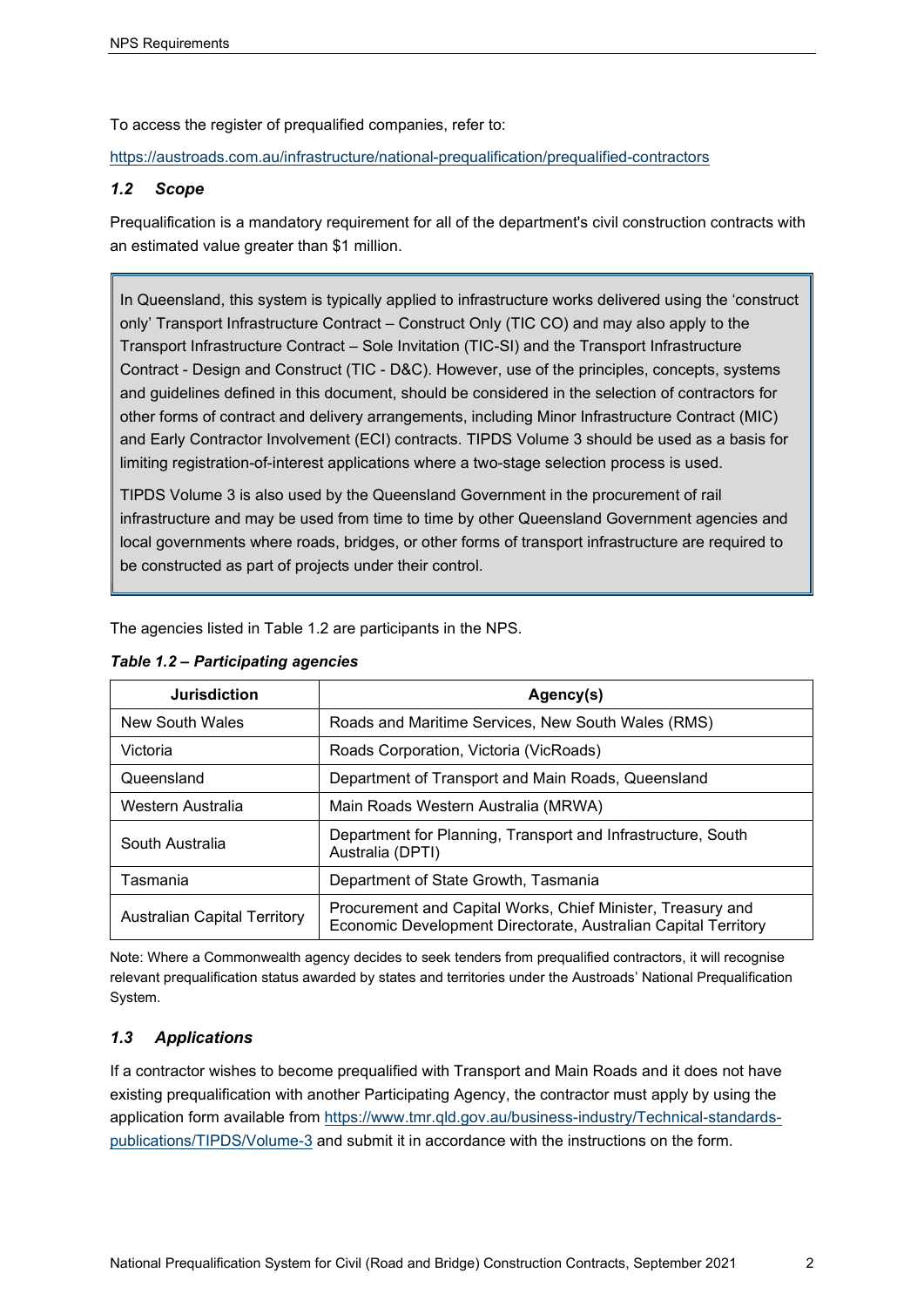Unless agreed otherwise with the Participating Agencies concerned, applications must be submitted to the Participating Agency in the state or territory where the Applicant's head office is located.

If a contractor has previously applied for prequalification with another Participating Agency and is changing its home state, the Applicant must include the relevant details in the current application.

## <span id="page-6-0"></span>*1.4 Mutual recognition*

If a contractor is already prequalified with another Participating Agency, the contractor may seek mutual recognition of that prequalification with Transport and Main Roads by the submission of a mutual recognition application found at [https://www.tmr.qld.gov.au/business-industry/Technical](https://www.tmr.qld.gov.au/business-industry/Technical-standards-publications/TIPDS/Volume-3)[standards-publications/TIPDS/Volume-3.](https://www.tmr.qld.gov.au/business-industry/Technical-standards-publications/TIPDS/Volume-3)

Mutual recognition of prequalification granted by other Participating Agencies is not automatic and must be initiated by the prequalified contractor. The mutual recognition application must include a copy of the Prequalification Certificate and the letter from the original Assessing Agency. A copy of all third-party Management Certificates, together with any federal Workplace Health and Safety certification, must also be included.

Mutual recognition only applies to contractors with 'Full' prequalification. contractors with a 'Conditional' prequalification (refer Section 3.3) are generally ineligible for automatic mutual recognition. However, at its sole discretion, Transport and Main Roads may elect to recognise the 'Conditional' prequalification status of a contractor.

Transport and Main Roads may undertake its own investigation of a company seeking mutual recognition and may request further information from the contractor, or from the original Assessing Agency before granting mutual recognition.

Mutual recognition is not applicable to asphalt prequalification or for categories other than road and bridge.

## <span id="page-6-1"></span>**2 Prequalification categories and financial levels**

## <span id="page-6-2"></span>*2.1 Overview*

Under the NPS, contracts for the construction of roadworks and/or bridgeworks are categorised as follows:

- Roadworks: R1 to R5 (with R1 being the lowest level), and
- Bridgeworks: B1 to B4 (with B1 being the lowest level).

Contracts are also categorised by financial levels, which are further described in Section 2.3.

Typical characteristics of contracts in each roadworks and bridgeworks category are summarised in Appendix A. When determining the applicable prequalification category, the Participating Authority will consider the predominance of project characteristics for each project, rather than considering a single characteristic in isolation.

To become prequalified at a particular level, an Applicant must satisfy the Assessing Agency that it has the management systems, relevant technical experience of the key personnel as it relates to road and bridge construction and, in Queensland, asphalt works. It must also satisfy the Assessing Agency in relation to good performance on previous applicable projects, readily available resources and financial capacity to successfully complete a contract at that level.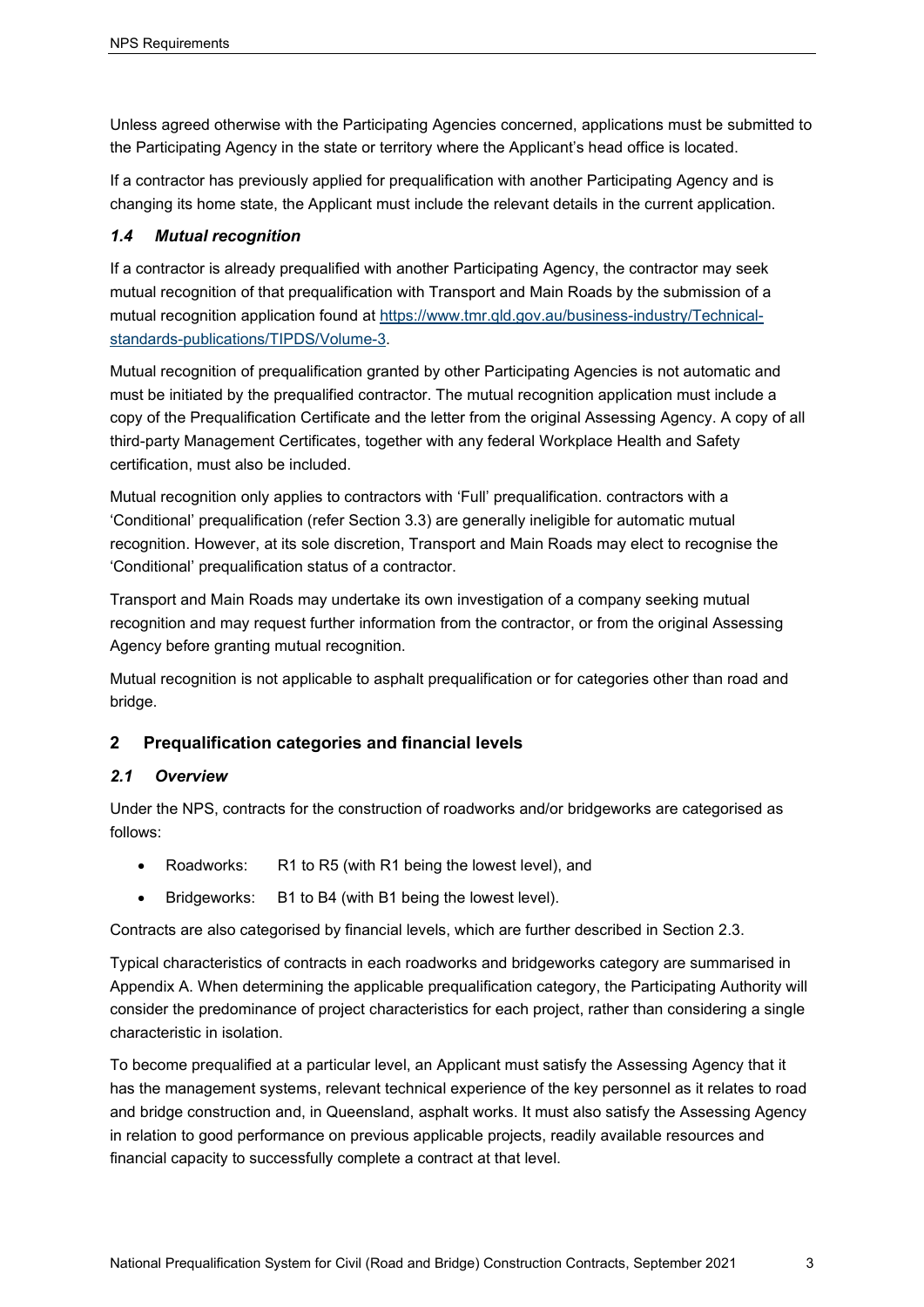## <span id="page-7-0"></span>*2.2 Specialist categories in Queensland*

#### • **Asphalt Prequalification**

The department also requires prequalification for Asphalt work. Contracts for asphalt works (manufacture and paving) are categorised A1 to A4, with A1 being the lowest level. At its complete discretion, the department may consider applications for prequalification in the A3 or A4 category for manufacturing only.

The four asphalt prequalification categories and their minimum requirements for prequalification are discussed in Appendix C.

#### • **Traffic Management Registration Scheme**

The department also operates a **Traffic Management Registration Scheme**. The scheme is applicable to organisations that provide 'traffic control services' on, or for, state-controlled roads. The registration requirement is in addition to the existing requirement for individual traffic controllers to be accredited. [https://www.tmr.qld.gov.au/business-industry/Business](https://www.tmr.qld.gov.au/business-industry/Business-with-us/Approved-products-and-suppliers/Traffic-engineering-and-road-safety-approved-products/Traffic-Management-Registration-Scheme)[with-us/Approved-products-and-suppliers/Traffic-engineering-and-road-safety-approved](https://www.tmr.qld.gov.au/business-industry/Business-with-us/Approved-products-and-suppliers/Traffic-engineering-and-road-safety-approved-products/Traffic-Management-Registration-Scheme)[products/Traffic-Management-Registration-Scheme](https://www.tmr.qld.gov.au/business-industry/Business-with-us/Approved-products-and-suppliers/Traffic-engineering-and-road-safety-approved-products/Traffic-Management-Registration-Scheme)

#### • **Registered Specialist Suppliers**

The department maintains lists of registered suppliers and approved products (**Registered Specialist Suppliers**) for certain high cost and specialised products and services for use in the construction and maintenance of its infrastructure projects. The department's contracts require contractors to engage only specialist suppliers listed on the relevant department's specialist supplier register, where a register is applicable. It is advisable for contractors tendering for the department's works to consider this requirement when preparing tenders.

[https://www.tmr.qld.gov.au/business-industry/Business-with-us/Approved-products-and](https://www.tmr.qld.gov.au/business-industry/Business-with-us/Approved-products-and-suppliers)[suppliers](https://www.tmr.qld.gov.au/business-industry/Business-with-us/Approved-products-and-suppliers)

## <span id="page-7-1"></span>*2.3 Financial levels*

The financial levels are identified by the letter 'F'. The levels are summarised in Table 2.3.

*Table 2.3 – National Prequalification Systems Financial levels*

| <b>Financial level</b> | <b>Maximum values (including GST)</b> |
|------------------------|---------------------------------------|
| $F0.25*$               | \$250 000                             |
| $F1^*$                 | \$1 million                           |
| $F2^*$                 | \$2 million                           |
| F <sub>5</sub>         | \$5 million                           |
| F <sub>10</sub>        | \$10 million                          |
| F <sub>15</sub>        | \$15 million                          |
| F <sub>20</sub>        | \$20 million                          |
| F <sub>25</sub>        | \$25 million                          |
| F <sub>50</sub>        | \$50 million                          |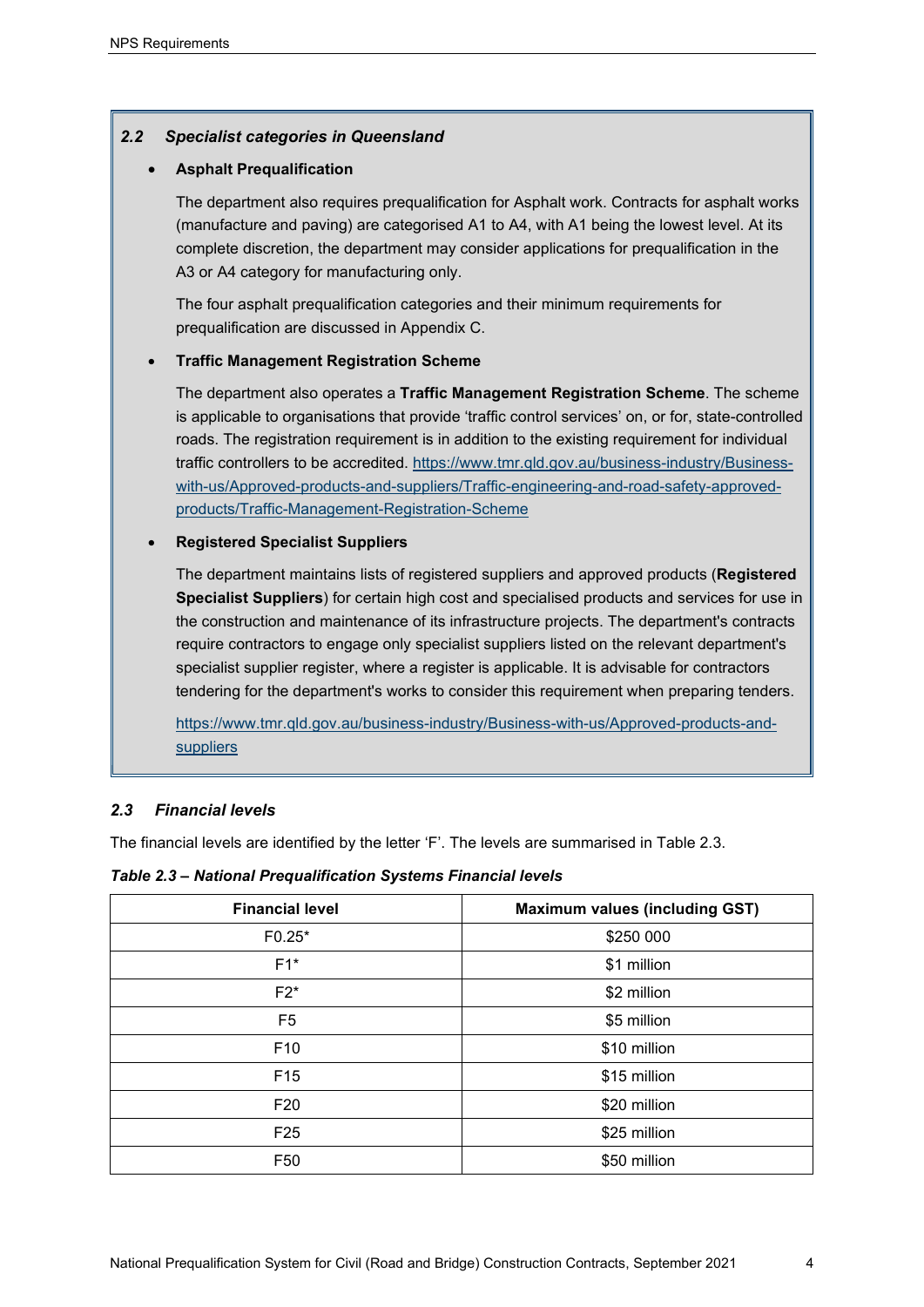| <b>Financial level</b> | <b>Maximum values (including GST)</b> |  |  |  |  |
|------------------------|---------------------------------------|--|--|--|--|
| F75                    | \$75 million                          |  |  |  |  |
| F <sub>100</sub>       | \$100 million                         |  |  |  |  |
| F <sub>150</sub>       | \$150 million                         |  |  |  |  |
| F <sub>150</sub> PLUS  | Unlimited                             |  |  |  |  |

\*Financial levels F0.25, F1 and F2 are optional prequalification levels under the National Prequalification System. Transport and Main Roads does not recognise the financial level of F0.25

Applicants should note that the financial prequalification level is only indicative, as it represents the Applicant's financial capacity at a particular point in time. Transport and Main Roads will require an updated financial assessment to be undertaken prior to the award of any contract.

The results of any such updated assessment will not immediately affect the financial level a contractor is prequalified for. However, a major variance between the financial level assessed at pre-award and the approved level of financial prequalification, may trigger a review of the contractor's financial prequalification status. This could result in the contractor being excluded from further consideration with respect to the tendered works, and/or a reassessment of the contractor's financial level which could then result in a financial downgrade.

Transport and Main Roads will first assess the financial accounts of the Applicant seeking prequalification. Where an Applicant is a subsidiary company, the department reserves the right to examine the resources of the parent company in conjunction with the company seeking prequalification.

Prequalified contractors may seek financial reassessment at any time after the release of their annual accounts. However, any additional costs incurred as a result of additional assessment beyond those required by the department, that is, annual reassessment required under the NPS, will be borne by the prequalified contractor.

## <span id="page-8-0"></span>**3 Prequalification requirements**

## <span id="page-8-1"></span>*3.1 General*

Companies (that is, entities with an Australian Company Number) are eligible to apply for 'Full' prequalification. At the absolute discretion of each Participating Agency, 'Conditional' prequalification, where the Applicant does not fully comply with every specified criterion, may be granted.

## <span id="page-8-2"></span>*3.2 Full prequalification*

## **Companies**

Civil engineering construction companies that possess relevant experience in the construction of roads and bridge structures, are eligible to apply for prequalification.

Asphalt companies that possess relevant experience in asphalt mix design (where relevant), production (where relevant), supply and construction are eligible to apply for asphalt prequalification.

## **Incorporated joint ventures**

An incorporated joint venture is a separate legal entity that may have been formed specifically to undertake a project or projects. The entity may draw upon the resources (technical and/or financial) of the entities supporting the joint venture.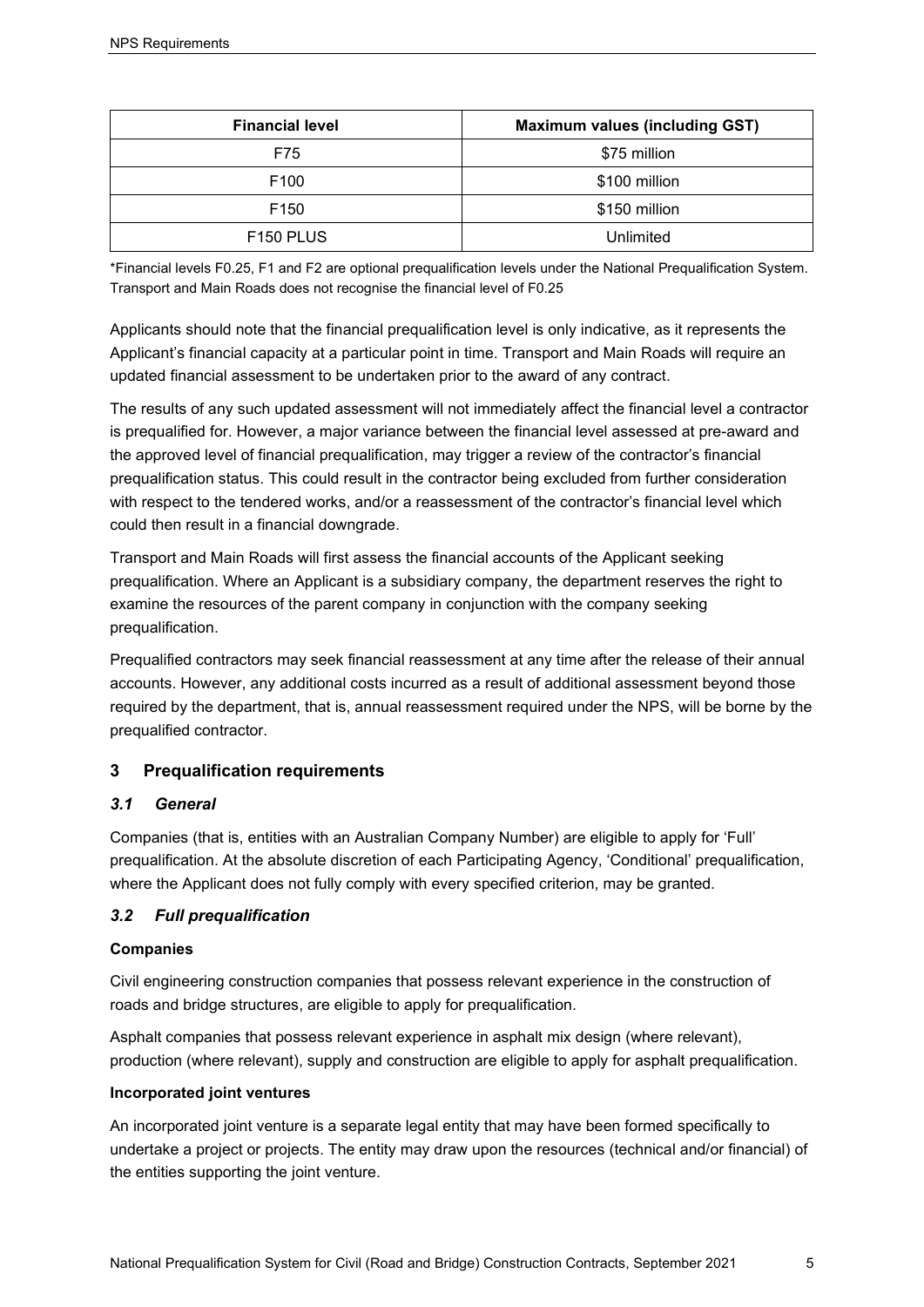An incorporated joint venture applying for prequalification, must meet the criteria for prequalification in its own right. Transport and Main Roads recognises, however, that a newly formed joint venture may have difficulty satisfying some of the financial criteria (such as profit performance) and will therefore apply the same principles outlined below regarding newly formed companies.

#### <span id="page-9-0"></span>*3.3 'Conditional' prequalification*

Where an Applicant does not meet every specified eligibility criterion, but the Assessing Agency considers that there will be benefits to the Assessing Agency by allowing that company to submit tenders, the Applicant may be granted 'Conditional' prequalification.

Examples of 'Conditional' prequalification include:

- Where the Applicant does not meet the financial criteria in its own right, but the Assessing Agency is satisfied that financial stability can be ensured though the provision of a deed of guarantee from a parent company and/or an additional unconditional undertaking from an approved financial institution.
- The department may grant a Conditional 'in Queensland only' technical prequalification level, to enable an Applicant to tender a higher level in Queensland. However, under the NPS, the Applicant will be granted full prequalification at the lower level.
- Where a newly formed company, which has suitably experienced personnel and satisfies the requirements for systems and other resources, is unable to satisfy all of the past experience criteria, but the Assessing Agency considers that the company is competent to undertake the work.

The granting of 'Conditional' prequalification is at the absolute discretion of the Assessing Agency and other Participation Agencies are under no obligation to recognise 'Conditional' prequalification. If another Participating Agency elects to recognise 'Conditional' prequalification, it may be on the same conditions imposed by the Assessing Agency, or similar conditions that meet the other Participating Agency's specific requirements.

Providing the conditionally prequalified contractor continues to comply with the nominated conditions of prequalification, the contractor will be eligible to tender for contracts in the categories and financial level of that 'Conditional' prequalification.

In Queensland, the conditional prequalification of newly-formed companies (excepting asphalt contractors) are subject to review at the completion of two contracts. The contractor is generally required to fully meet all requirements for unconditional prequalification (except profit performance) after completion of the two contracts.

While this conditional prequalification is in effect, a maximum of two concurrent contracts may be awarded to the contractor. Release of documents to the contractor to allow further tendering, will be at the department's discretion.

Ongoing prequalification of newly-formed asphalt contractors is subject to their compliance with the prequalification conditions applied.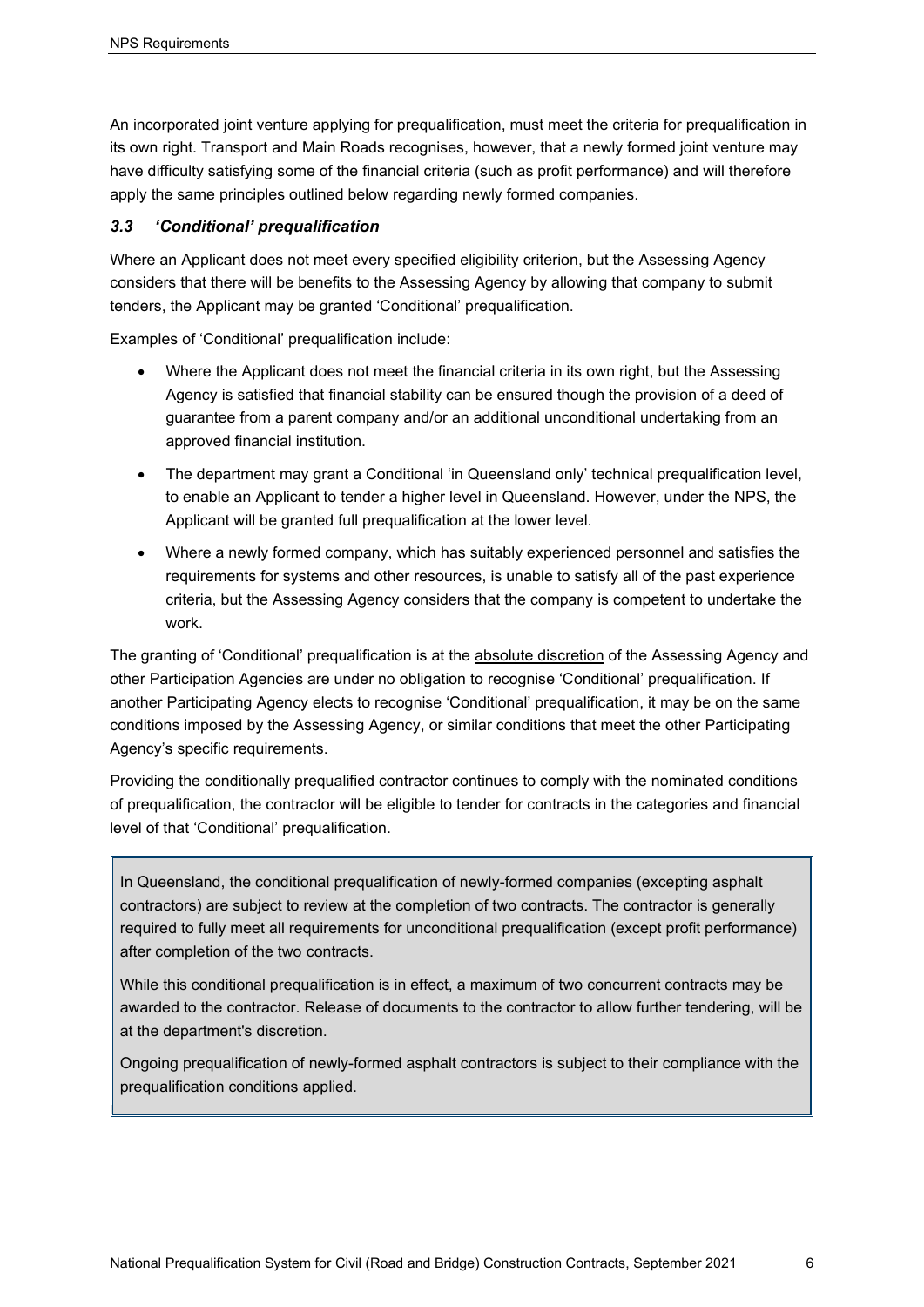## <span id="page-10-0"></span>*3.4 Unincorporated joint ventures*

Granting prequalification to unincorporated joint ventures, is at the sole discretion of each Participating Agency. Unincorporated joint ventures are only eligible for 'Conditional' prequalification and other Participating Agencies may elect to not mutually recognise these entities.

All parties to an unincorporated joint venture will be jointly and severally liable for any debt.

Transport and Main Roads will require a joint venture deed to be completed and signed by all parties to the joint venture. The deed is to be submitted with the application prior to approval of prequalification application. A draft copy of the joint venture deed can be obtained by e-mailing [contractorprequal@tmr.qld.gov.au](mailto:contractorprequal@tmr.qld.gov.au) or calling (07) 3066 2047.

The application must include:

- the organisational structure of the joint venture
- details of key personnel from each of the joint venture parties, and
- details of the management systems to be used by the joint venture. While it is acceptable to nominate the certified management systems of one of the joint venture parties for use by the joint venture, a statement should be provided to demonstrate how the systems will be integrated across the group and how other joint venture parties will be made familiar with the system details.

Prequalified unincorporated joint ventures are to be renewed every three years.

## <span id="page-10-1"></span>*3.5 Overseas contractors*

Transport and Main Roads recognises there will be difficulties for overseas based companies in establishing operations within Australia. Some of the challenges and difficulties faced by the company may include:

- the cost of establishing operations with no guarantee of immediate work
- the need to mobilise staff quickly after contracts are awarded in order to meet contractual time obligations
- a lack of knowledge and experience with local conditions
- having no established relationships with local suppliers (materials and plant) and subcontractors
- a lack of knowledge of local legislation including environmental and work health and safety legislation, and
- a lack of familiarity with the department's standard forms of contract and technical specifications.

To ensure that the department has confidence in the capabilities of an overseas Applicant, the application for prequalification should include a submission outlining how the company proposes to manage these issues.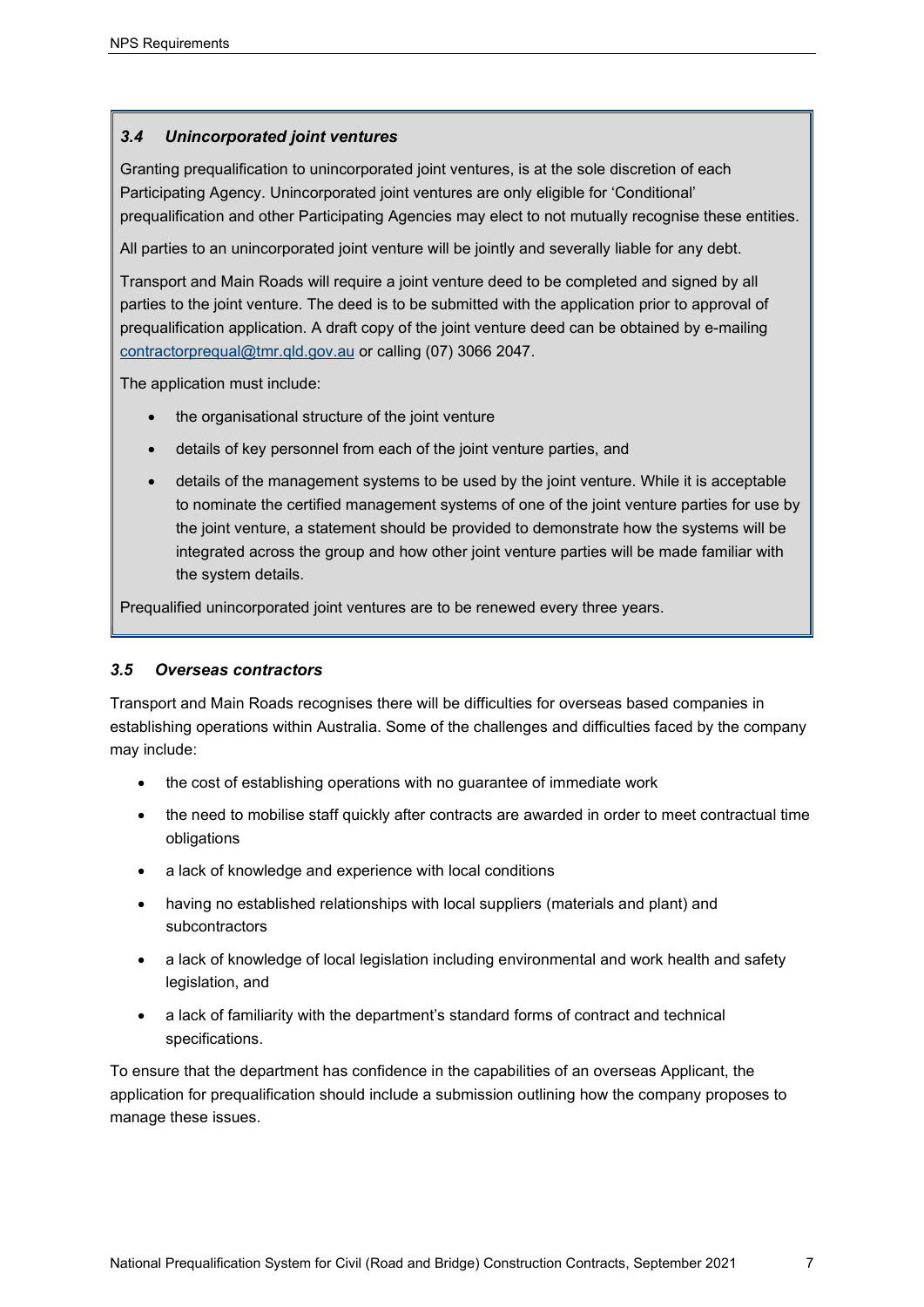As with Australian companies that seek prequalification, the overseas company must apply for prequalification in the name of the entity that it will use to enter into contracts in Australia and provide information relevant to that particular entity. The technical information must be relevant to road and bridge construction and there must be a clear link between the work undertaken by the Australian entity and the overseas company.

The overseas company must clearly explain and demonstrate its specific involvement in any joint ventures or any other type of multi-contractual work.

The following requirements also apply to overseas Applicants:

- The Applicant must be a registered business within Australia and must nominate its Australian Company Number (ACN) or Australian Registered Business Number (ARBN) in the application.
- Submission of three years of audited accounts prepared in accordance with international accounting and auditing standards.
- Independently audited financial statements, no more than three months old, must be submitted in support of financial data supplied.
- Financial accounts must be in  $G \in \mathbb{C}$ , or a currency which is acceptable to the Assessing Agency. The independent auditor must be an organisation which is recognised by the department's financial advisors.
- Where the department does not have full confidence in the accuracy of the financial statement, it reserves the right to reject the application or request certain securities in addition to the normal contract securities. The securities required would be in the form of an Unconditional Undertaking provided by and claimable through an approved AAA rated Australian bank or a foreign bank with a full banking licence in Australia and permanent branches established in Australia, preferably within Queensland.
- The Applicant must hold and maintain a bank account in Australia with:
	- − an Australian bank, or
	- a foreign bank with a full banking licence in Australia and permanent branches established in Australia.
- Written applications for prequalification must be submitted in English and key personnel nominated in the application must be fluent in speaking English.

#### <span id="page-11-0"></span>*3.6 RoadTek, local government and other government business units*

Under the NPS, RoadTek, local government and other government business units participating in open tender infrastructure works, are not required to meet the financial prequalification level nominated for the project. Instead, these Applicants are assessed only for restricted prequalification at the technical prequalification category specified in the tender documents.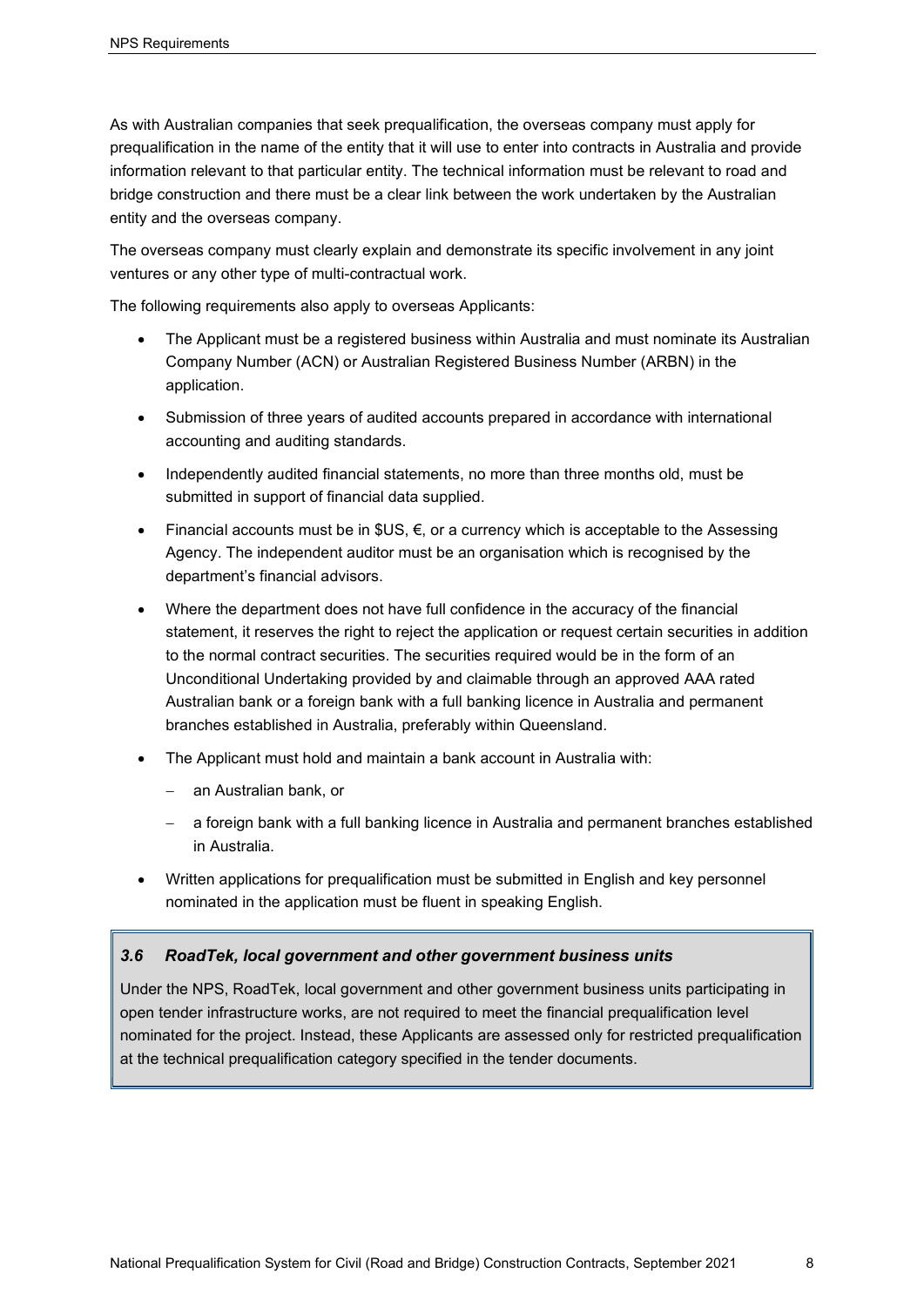## <span id="page-12-0"></span>*3.7 Exclusions*

Prequalification does not extend to related or subsidiary companies or entities of a prequalified contractor. Any such company or entity must apply for prequalification in its own right.

Where two or more related companies apply for prequalification, resources are deemed to be allocated to a single company and cannot be considered in the assessment of the other companies.

The following are ineligible for prequalification under the NPS:

- project management companies (that is, the company has no internal construction resources and outsources all of the site work)
- trusts and trustees
- natural persons, and
- partnerships.

Where a Participating Agency manages Prequalification Systems for specialist categories (for example, asphalt and spray sealing), other Participating Agencies may elect to not mutually recognise this prequalification.

## <span id="page-12-1"></span>**4 Assessment criteria**

Applications for road, bridge and asphalt prequalification involve an assessment of both technical capability and financial capacity. Refer to the Appendices for minimum criteria for each technical level of prequalification.

#### <span id="page-12-2"></span>*4.1 Technical capability*

Assessment of a company's technical capability is based on:

- company experience in particular for road / bridge / asphalt construction projects
- retained company resources and technical capability
- management systems, and
- performance on any previous departmental project, any other assessing authority project, local council project or any other project that Transport and Main Roads is made aware of.

## *Technical capability*

Assessments for an upgrade in prequalification will consider the characteristics of previously completed projects (refer Appendix A) and not necessarily the nominated project prequalification level. If the assessor considers that the project characteristics do not match the nominated project prequalification level, then the characteristics will override. Past performance must be of a high standard to be considered for an upgrade and there must be evidence of collaborative and cooperative relationships with clients and contract administrators on previous projects.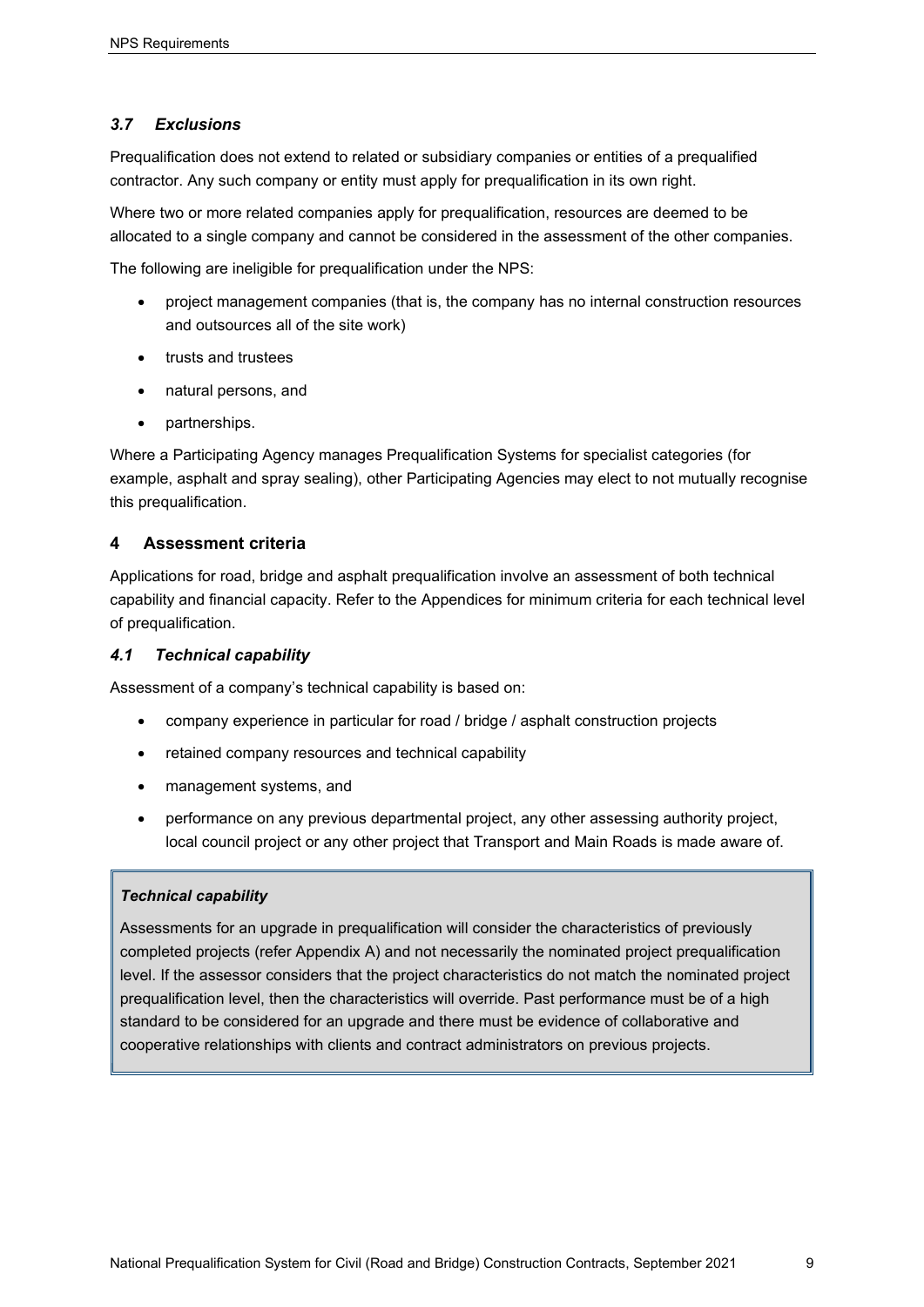It is expected that resources nominated in an application are predominately 'in house'. If subcontractor or labour hire resources are nominated for core construction activities and or key roles, the Applicant must provide clear evidence of an established and successful working relationship with the subcontractor or labour hire resources.

## <span id="page-13-0"></span>*4.2 Financial capacity*

To be considered for prequalification and to maintain prequalification status, contractors must demonstrate strong business viability over both the short and long term.

Applicants that demonstrate sufficient financial capacity to be prequalified, will be assigned a financial 'level' and become eligible to tender for advertised contracts that nominate a financial level, providing the Applicant is prequalified in the advertised technical categories.

A financial assessment will firstly be undertaken on the entity seeking prequalification. The entity seeking prequalification could be the subsidiary of a parent company. Transport and Main Roads (at its own discretion) may allow the financial capacity of a parent company to also be assessed when considering the financial capacity of the Applicant, but only after a financial assessment has been undertaken on the Applicant.

The department may also request a suitable undertaking from the parent entity, such as a Letter of Undertaking or Parent Company Guarantee. The parent company then becomes the guaranteeing entity.

Any award of financial level based on or including an assessment of a parent company, will be regarded as 'Conditional' prequalification.

In assessing financial capacity, inter-company arrangements including loans and current contractual commitments will be taken into account.

## **Temporary financial arrangements with related entities – Queensland approach**

If there is a short-term issue where the prequalified entity is temporarily unable to meet some of the financial criteria corresponding to the level of prequalification granted, consolidated financial information for the group of companies of which it is a member, may be used in support of the Applicant maintaining its prequalification, provided the parent or other group members offer to guarantee the Applicant's specific performance. In such circumstances, the parent or related entities must also provide financial information for assessment.

If the Prequalification Committee is satisfied that overall the combined financial capacity of the group of companies meets the requirements for prequalification, it may allow the entity which is prequalified to maintain its prequalification. This would be conditional upon the parent and/or related companies providing certain undertakings (to the satisfaction of the Prequalification Committee) which may include one or more of the following:

- An unconditional bank guarantee (in addition to the normal contractual securities) for an amount to be determined by the Prequalification Committee based on advice from the department's financial advisors.
- A Deed of Covenant and Assurance (normally used where the parent or related companies are not civil construction companies).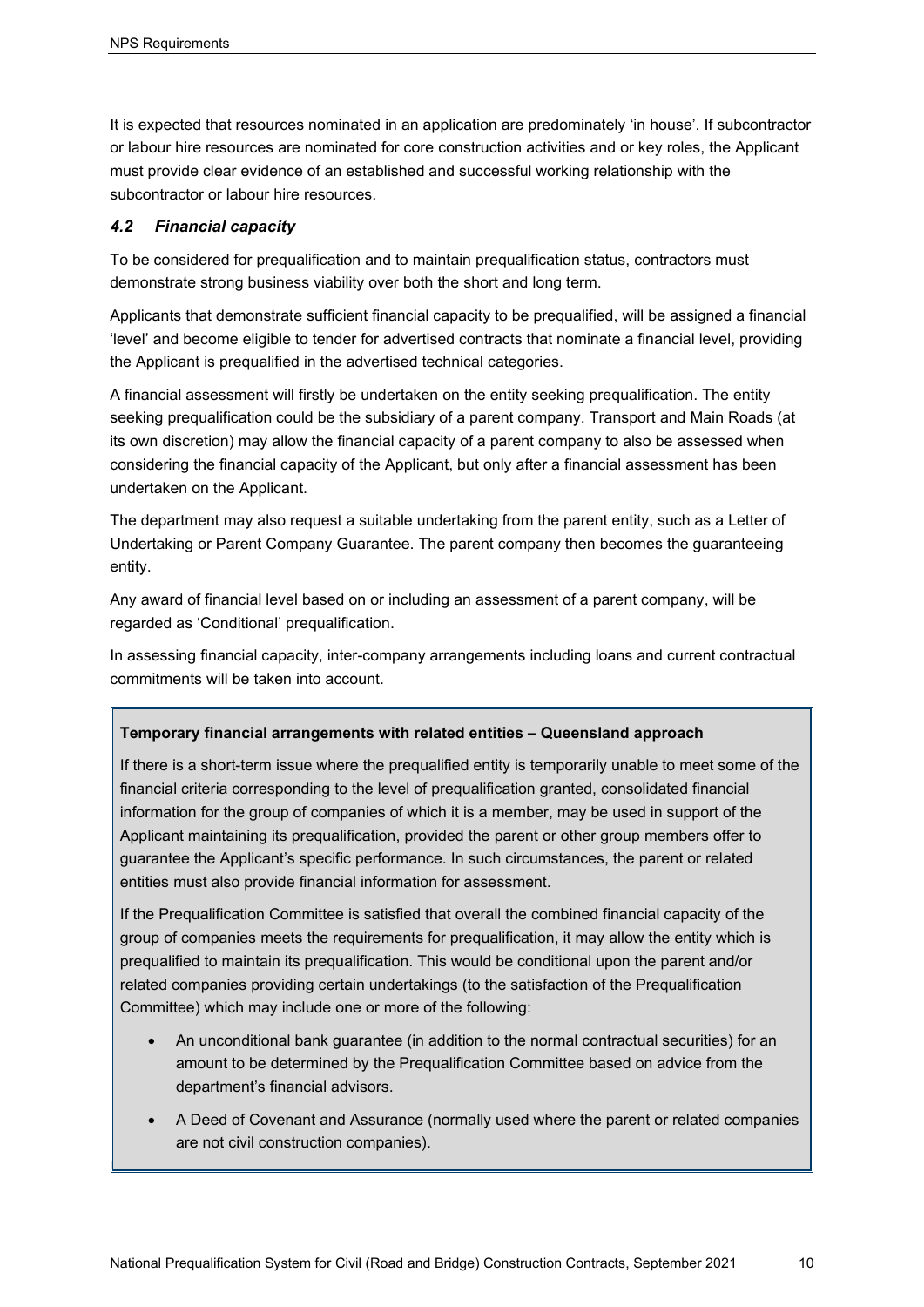• A Deed of Cross Guarantee (normally used where the parent or related companies are also civil construction companies and could guarantee not only the financial performance of the prequalified entity, but could also take over any contracts and guarantee the completion of the works in the event of default by the prequalified entity).

Where the parent or related company is based overseas, an unconditional bank guarantee would normally be required. The guarantee would need to be provided by and claimable through a AAA rated Australian bank or a foreign bank with a full banking licence in Australia and permanent branches established in Australia (preferably within Queensland).

In assessing the combined financial capacity of the group, independently-audited financial statements, not more than twelve months old, need to be provided for the parent and related companies.

The above arrangements will only be considered where the department is satisfied that the combined financial capacity of the group of companies meets the prequalification financial requirements and the arrangements shall be temporary and may be revoked at any time.

## <span id="page-14-0"></span>**5 Assessment process**

## <span id="page-14-1"></span>*5.1 Assessment of applications*

Transport and Main Roads will assess all applications for prequalification to determine the Applicant's capability to undertake contracts in the nominated technical category and an appropriate financial level. The department uses a four-person Prequalification Committee to make decisions in relation to prequalification and may seek expert advice for various specialist areas, using a mixture of internal and external assessors as necessary.

Assessment of applications will be based on the following:

- information contained in the completed Application Form and attached supporting documentation
- referee reports, both written and verbal
- documented evidence held by Transport and Main Roads as well as evidence from any other assessing authority, local council and RoadTek regarding the Applicant's previous performance
- information that was submitted in a previous prequalification application (where applicable)
- information obtained by other Participating Agencies or government agencies regarding the Applicant's previous performance
- any other valid information relevant to the application, notwithstanding that the information has not been submitted by the Applicant, and
- for asphalt prequalification, inspections of the Applicant's facilities and/or operations (including plant and equipment) and/or works.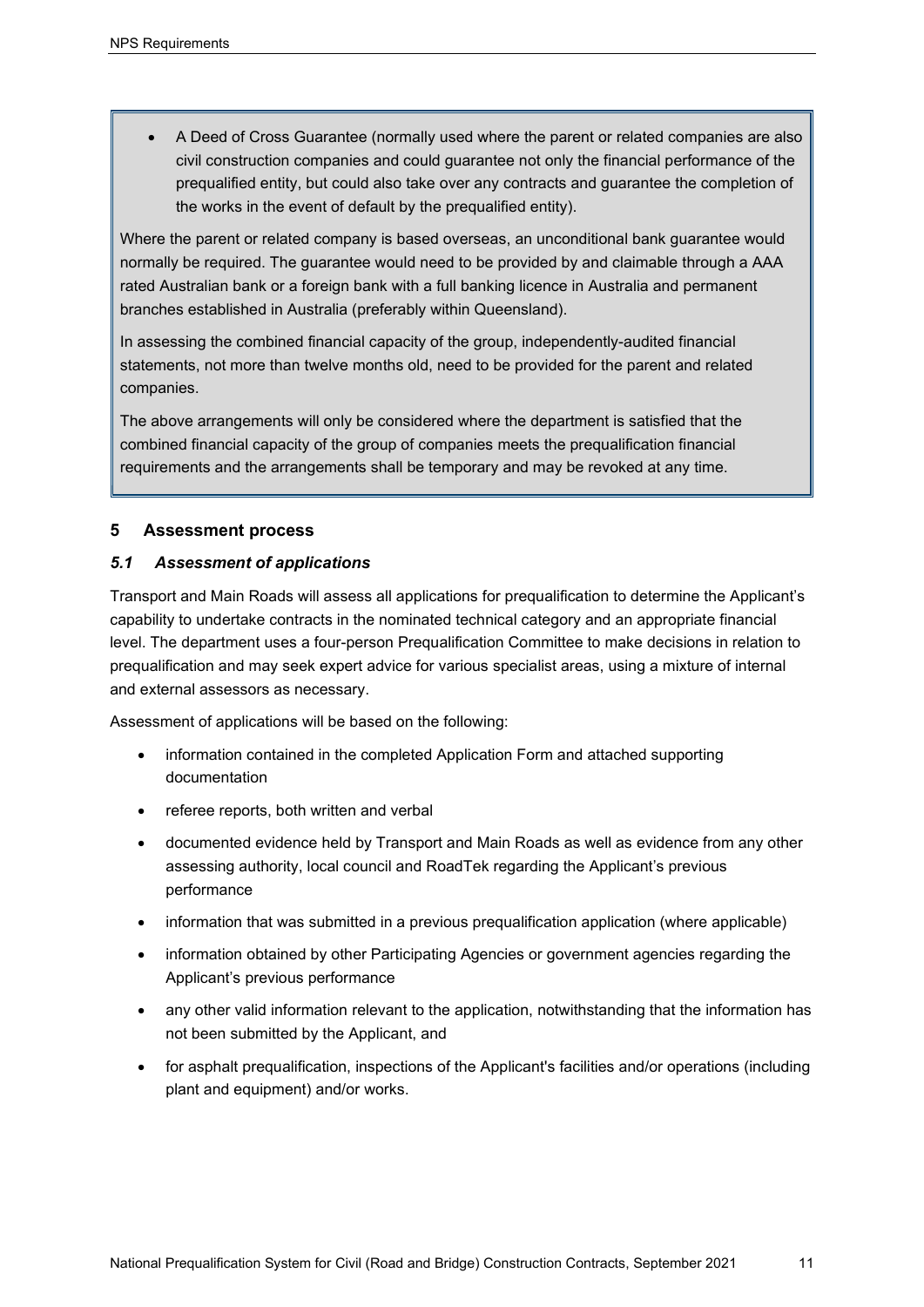## <span id="page-15-0"></span>*5.2 Notification*

Applicants will be notified in writing regarding which, if any, prequalification category(s) and financial level they have achieved within 10 weeks of lodgement of their application (providing all relevant information was included), unless significant issues arise during consideration of an application in which case further information may be sought. Such notifications will include, where warranted, any specific limitations or conditions applicable to the allocated prequalification category.

Applicants that are not satisfied with the outcome of the assessment may lodge a request for a review or appeal, as detailed in Sections 6.8 and 6.9 of this document.

## <span id="page-15-1"></span>*5.3 Upgrading prequalification status*

A prequalified road or bridge contractor may apply for an upgrade of its prequalification status after having successfully completed several projects at the current level with good performance. Assessments for an upgrade in prequalification will consider the characteristics of previously completed projects (refer Appendix A) and not necessarily the nominated project prequalification level. If the assessor considers that the project characteristics do not match the nominated project prequalification level, then the characteristics will override.

A prequalified asphalt contractor may apply for an upgrade, including adding new categories, at any time. To update, a new application form must be lodged with the original Assessing Agency.

To be eligible for an upgrade in a road, bridge or asphalt category, a contractor must be able to demonstrate that its circumstances have changed sufficiently since its last prequalification application was assessed. As such, it may not be necessary to complete the entire application form and the contractor should confirm the requirements for the application with the department before submitting an upgrade application. Temporary upgrades for specific projects, or for supplying products or services to a principal contractor, will not be permitted.

Transport and Main Roads will charge for the costs of any departmental inspections of the manufacturing and/or paving operations of asphalt contractors deemed necessary for technical assessment.

In the event the contractor is granted an upgrade, it will be necessary to submit further mutual recognition application(s) to the other Participating Agencies.

Refer to Section 2.3 for information regarding reassessment of Financial Categories.

## <span id="page-15-2"></span>*5.4 Cost of assessment*

Transport and Main Roads will not charge for the cost of assessing the original application. However, if:

- the information submitted with an application is deficient or misleading
- the Applicant then submits further information which reasonably should have been included in the original application, and
- if the department incurs additional costs as a consequence of late submission of information, the department may charge the Applicant for those additional costs incurred.

Applicants are advised to carefully check that all requested information is provided, particularly the financial information.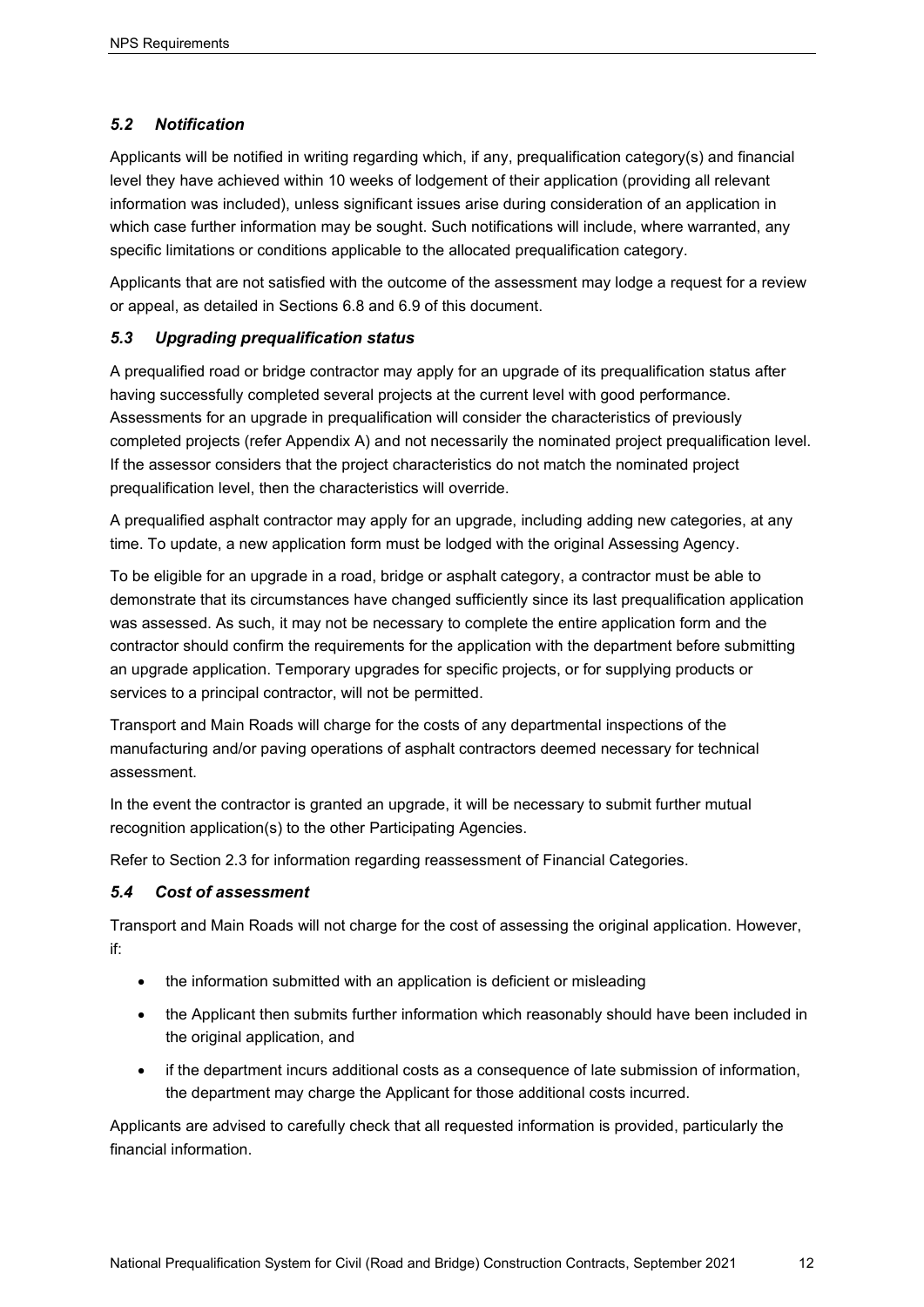## <span id="page-16-0"></span>**6 Maintenance of prequalification status**

## <span id="page-16-1"></span>*6.1 General*

The ongoing management of the NPS is the responsibility of the NPS Management Committee, which comprises a representative from each Participating Agency.

If a contractor wishes to appeal a decision of a Participating Agency pursuant to Section 6.9, it will be required to notify the Chairperson of the NPS Management Committee. The department will provide the contact details of the Chairperson if requested by a contractor.

## <span id="page-16-2"></span>*6.2 Provision of updated information*

To maintain its prequalification status, the prequalified contractor must submit for assessment regular and full updates of information to support its ongoing financial capacity, technical capacity and experience as follows:

- up-to-date financial information annually
- up to date information on company profile, company experience and technical capacity (via a renewal application) – at a minimum of three years or following a significant change in any of these areas
- refer also to Section 8.5 Change of circumstances for related requirements.

Transport and Main Roads will monitor and assess the ongoing performance of each prequalified contractor via Contract Performance Reports, submitted to the Prequalification Unit at regular intervals and at milestones specific to the contract, with assessments based on:

- the contractor's performance in accordance with the conditions of contract, and
- a comparison of the contractor's performance against the requirements and/or criteria corresponding to the level of prequalification granted.

The reports will be used to promote the process of continuous improvement, to assist in applications for upgrades in prequalification status, to support the contractor's ongoing prequalification status and to ensure a common understanding of expectations for both parties regarding the contracted works.

Each contractor's prequalification status will depend on the contractor maintaining a good level of performance in its delivery of contracts. Additional information on performance reporting is included as Appendix D for road and bridge prequalified contractors and in Appendix C for prequalified asphalt contractors. Section 10.2 lists associated documents for prequalified asphalt contract performance reporting. For asphalt contractors, other performance reports such as asphalt production, or paving audit reports received by asphalt prequalification assessors, will also be considered.

## <span id="page-16-3"></span>*6.3 Prequalification status*

Where a matter of concern is identified, the Participating Agency may:

- undertake a review of the contractor
- meet with the senior management of the contractor
- issue a warning to the contractor regarding the matter, or
- if the matter is serious (for example, being placed in voluntary administration), immediately issue a 'Show Cause' notice pursuant to Section 6.4.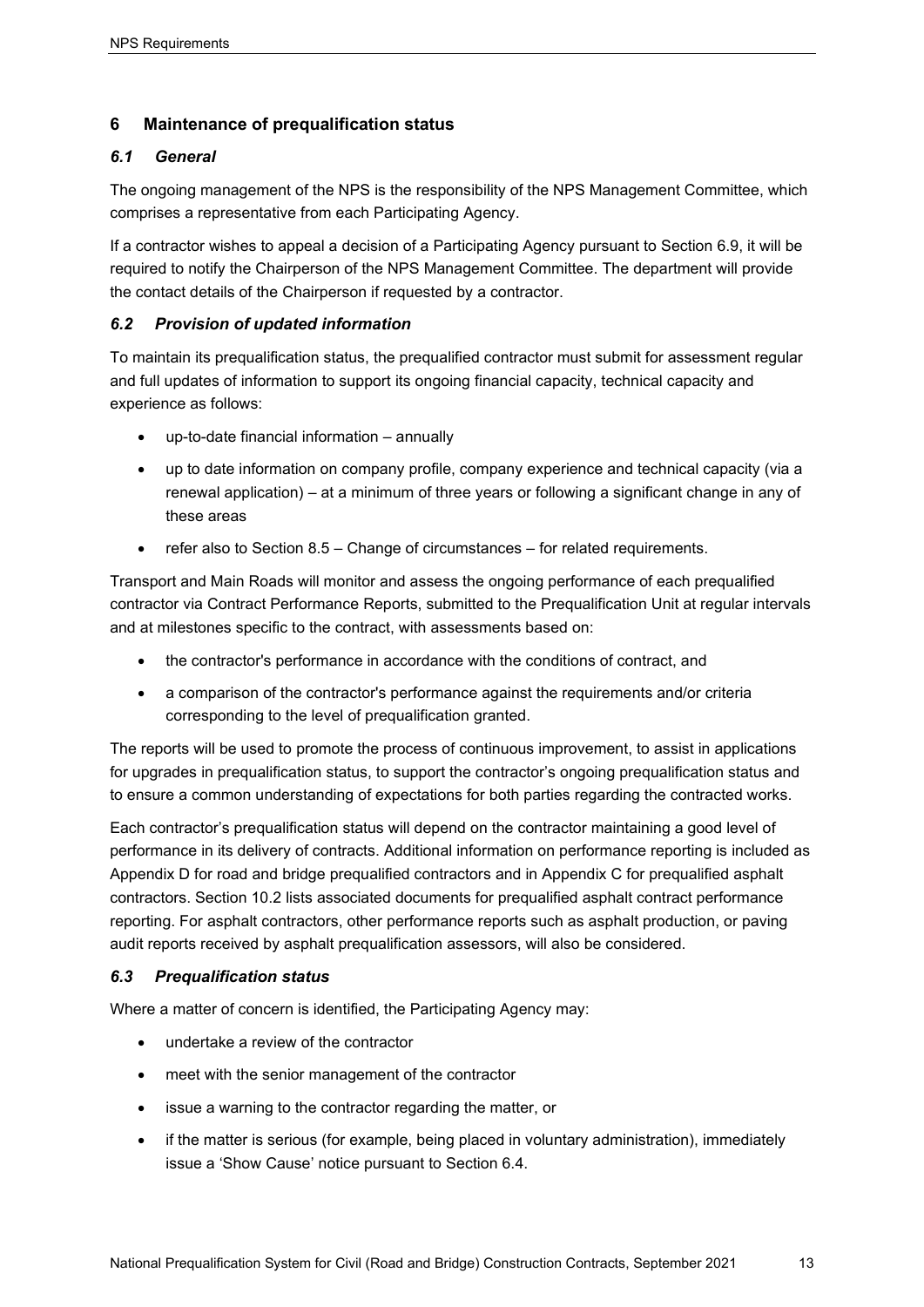Where a contractor is operating across multiple jurisdictions under the mutual recognition framework and a sanction would apply across those jurisdictions, any review may be undertaken by a sub-committee of the NPS Management Committee.

Any of the following may result in a review of a contractor's prequalification status or the issue of a warning letter:

- where 'Conditional' prequalification has been granted subject to a review being carried out following completion of the first contract under the conditional arrangement
- where the department reasonably considers a contractor's performance to be unsatisfactory
- where a conditional financial prequalification has been granted subject to the review being carried out on specific financial statements
- following changes to a contractor's organisational structure, or technical, financial or management capacity which, in the opinion of Transport and Main Roads, may have an adverse effect on the contractor's performance
- where restrictions on a licence / registration to practise are imposed, or third-party certification of a management system is withdrawn or has expired, or
- for failure to comply with the terms and conditions of prequalification, including failure by a prequalified asphalt contractor to honour the warranty requirements described in Appendix C.

## <span id="page-17-0"></span>*6.4 Show Cause notice*

The department may suspend, downgrade or cancel a contractor's prequalification status at its discretion. If any such action is proposed, the contractor will be issued with a formal 'Show Cause' Notice and given the opportunity to respond to the issues raised in the notice.

The Show Cause Notice shall:

- state that it is a notice under the NPS terms and conditions, incorporating the department's Asphalt Prequalification System where applicable
- specify the alleged breach
- require the contractor to Show Cause in writing why the department should not exercise the right to cancel, suspend, downgrade or place conditions on the contractor's prequalification status, and
- specify the time and date (not more than 20 business days) by which the contractor must Show Cause.

Transport and Main Roads may make further enquiries to verify the contractor's responses.

This Clause 6.4 Show Cause notice shall not apply when a contractor's prequalification status is downgraded as part of a renewal assessment of its prequalification.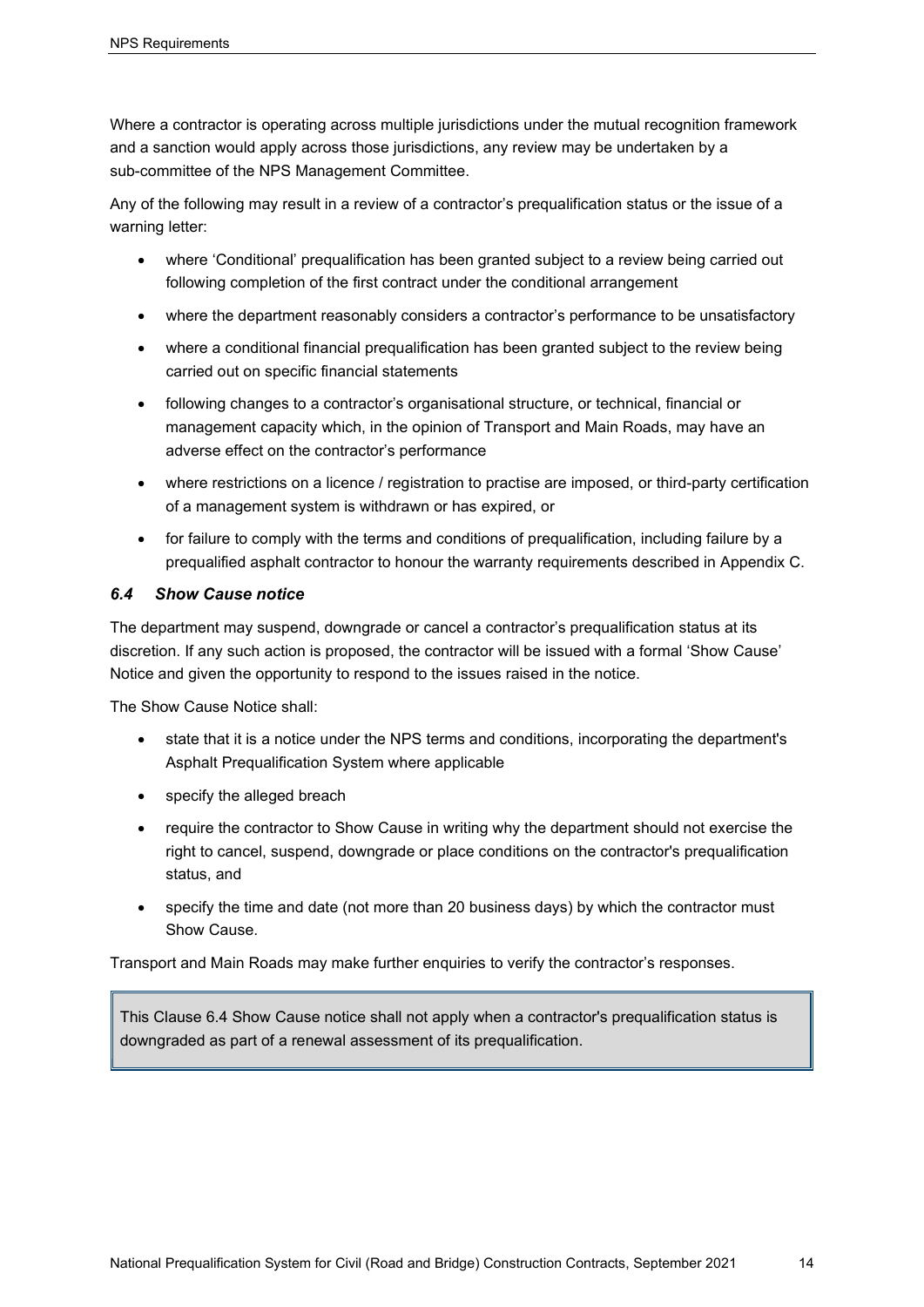If, by the time specified in a Show Cause Notice, the contractor fails to respond or to show reasonable cause why the department should not adjust the prequalification status, Transport and Main Roads may cancel, suspend or downgrade the prequalification status without further notice to the contractor. In exercising its rights under Section 6 of this document, the department will not act capriciously or act with bias.

If an Assessing Agency suspends, downgrades, or cancels a contractor's prequalification, the change in status is automatically applicable to any other Participating Agency that has recognised the contractor's prequalification, unless that Participating Agency determines otherwise.

The contractor may elect to appeal the imposition of the sanction in accordance with the process outlined in Sections 6.8 and 6.9 of this document.

#### <span id="page-18-0"></span>*6.5 Suspension*

A contractor's prequalification may be suspended where there is a temporary or short term issue affecting their ability to satisfy the prequalification criteria specified in this document. Any such suspension will be in place until the temporary problem is remedied and the contractor is again able to satisfy all of the criteria corresponding to the level of prequalification granted.

Where a contractor operates under mutual recognition arrangements, suspension may take the form of a withdrawal of recognition of the contractor's prequalification status by Participating Agencies for a specified period of time. Other Participating Agencies which recognise the prequalified contractor will be notified of the suspension and its cause.

In Queensland, where the matter affects a prequalified asphalt contractor's compliance with the assessment criteria, including matters which affect it at entity level (for example, expiry of a management system certification), a suspension by the department will apply to all of the facilities or operations registered in the name of the prequalified asphalt contractor.

## <span id="page-18-1"></span>*6.6 Downgrading*

If, in the reasonable opinion of the Assessing Agency, the contractor no longer satisfies the requirements for a particular category of prequalification but is capable of satisfying the requirements for a lower category, its prequalification may be downgraded. Examples of breaches that may give rise to downgrading of a contractor's prequalification status include:

- repeated minor contractual or Prequalification System non compliances where, in the opinion of Transport and Main Roads, there is an unacceptable risk in allowing the contractor to remain prequalified at their current prequalification level
- an adverse change in the organisation's management systems or technical capability (including availability of key personnel), but the contractor can demonstrate that requirements for a lower level of prequalification are met
- continued poor performance on any departmental or other Participating Agency's projects at or below the contractor's prequalified level.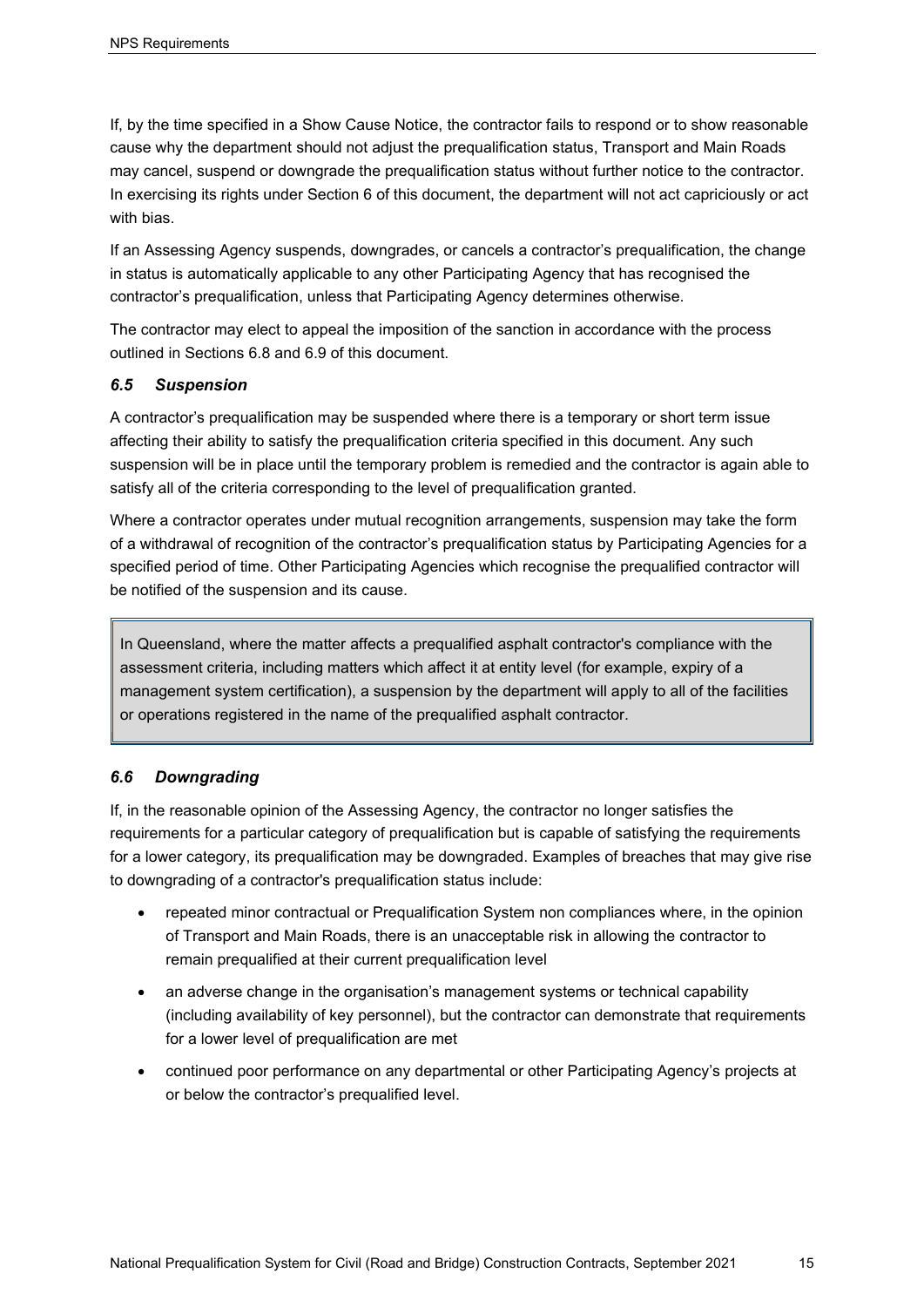For prequalified asphalt contractors, the above examples of breaches may also give rise to changing the scope (for example, limiting the use of certain manufacturing plant(s) or paving operation(s) included in an asphalt contractor's prequalification status. Refer Appendix C for an extended list of types of breaches which may give rise to downgrading an asphalt contractor's prequalification status.

## <span id="page-19-0"></span>*6.7 Cancellation*

Examples of breaches that may give rise to cancellation of a contractor's prequalification status include:

- unsatisfactory performance on one or more contracts between the contractor and one or more Participating Agencies
- the prequalified contractor has been placed into voluntary administration or involved in a compromise or other arrangements with creditors
- an adverse change in the organisation's management systems or technical capability (including availability of key personnel) such that the contractor no longer fully meets the requirements for prequalification at any level
- where a contractor has been granted 'Conditional' prequalification subject to it meeting certain requirements and it fails to meet those requirements within the stipulated timeframes, or
- where the contractor is experiencing financial problems, as verified by Transport and Main Roads.

## <span id="page-19-1"></span>*6.8 Reviews*

If a contractor is not satisfied with any decision made by a Participating Agency, the contractor must request a review of the decision by the original assessors, providing sufficient additional information is submitted to warrant a review. Any request for a review must be lodged with Transport and Main Roads within 20 business days of the date of the letter advising of the prequalification decision.

## <span id="page-19-2"></span>*6.9 Appeals*

If a contractor is not satisfied with the outcome of a review, the contractor may lodge an appeal with the department or with the Chairperson of the NPS Management Committee within 20 business days of the date of the letter advising of the prequalification review.

Unless agreed otherwise by the Applicant and the Participating Agency, the appeal will be heard by a specially convened appeals panel which:

- comprises of at least three members, of which two members will be from the NPS Management Committee, or be assessors from other participating agencies
- excludes the original assessors
- includes one independent industry representative, chosen by the appellant from a pool of three put forward by the department, or the Chairperson of the NPS Management Committee, and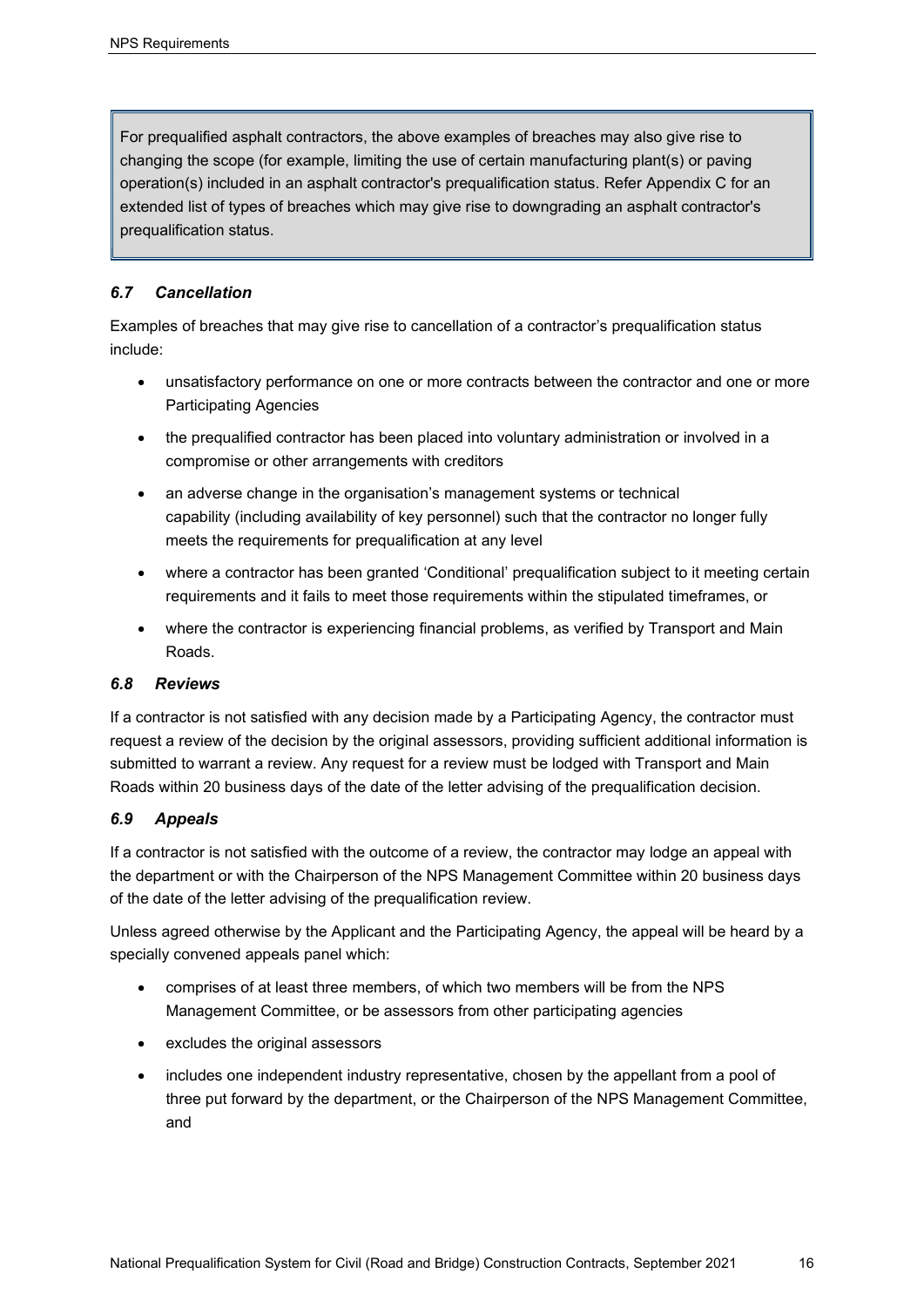• for asphalt appeals, includes one independent industry representative, chosen by the department from a pool of three put forward by the appellant.

(Note: the appellant must make the selection of an industry representative within the time specified by the department or Chairperson of the NPS Management Committee.)

The Appeals Panel will convene (which may be by teleconference or video link) within 20 business days of the latter of:

- the agreement by the Applicant to the independent industry representative, and
- the provision of all information supporting the appeal.

The Appeals Panel:

- will review the original decision, including the information provided by the Applicant and the assessment by the agency
- may consider or request new or additional information
- will act impartially, and
- will provide written reasons for its decision within 20 business days of the hearing.

The Appeals Panel decision will be final and binding on both the Participating Agency(s) and the appellant.

#### <span id="page-20-0"></span>*6.10 Cost of reviews and appeals*

If a review or appeal is unsuccessful and the NPS Management Committee reasonably forms the opinion that the review or appeal was without merit and had no reasonable chance of success, the costs of engaging any external assessor / representative will be borne by the Applicant.

## <span id="page-20-1"></span>**7 Tendering as a prequalified contractor**

## <span id="page-20-2"></span>*7.1 General*

Where specified in the invitation of tenders, contractors wishing to bid for the work must be prequalified in the nominated technical categories and, where stipulated by Transport and Main Roads, at the relevant advertised financial level.

Prequalification at the appropriate level(s) will need to have been granted before tender documents will be provided. Exceptions may be granted in some situations where, for example, the assessment is substantially complete and it is likely that the Applicant will be granted prequalification at a road and/or bridge and/or asphalt level equal to or higher than the advertised road and/or bridge and/or asphalt level.

In an exceptional circumstance, tender documents will be issued on the proviso that the contractor / tenderer accepts that, if the prequalification at the appropriate advertised level is ultimately not granted, its tender may be deemed nonconforming and rejected.

Applications for prequalification are assessed in the order in which a (complete) application is received and an Applicant seeking prequalification or an upgrade immediately prior to or during the tender period, to become eligible to tender for a specific project, must allow for regular processing times in the submission of its application.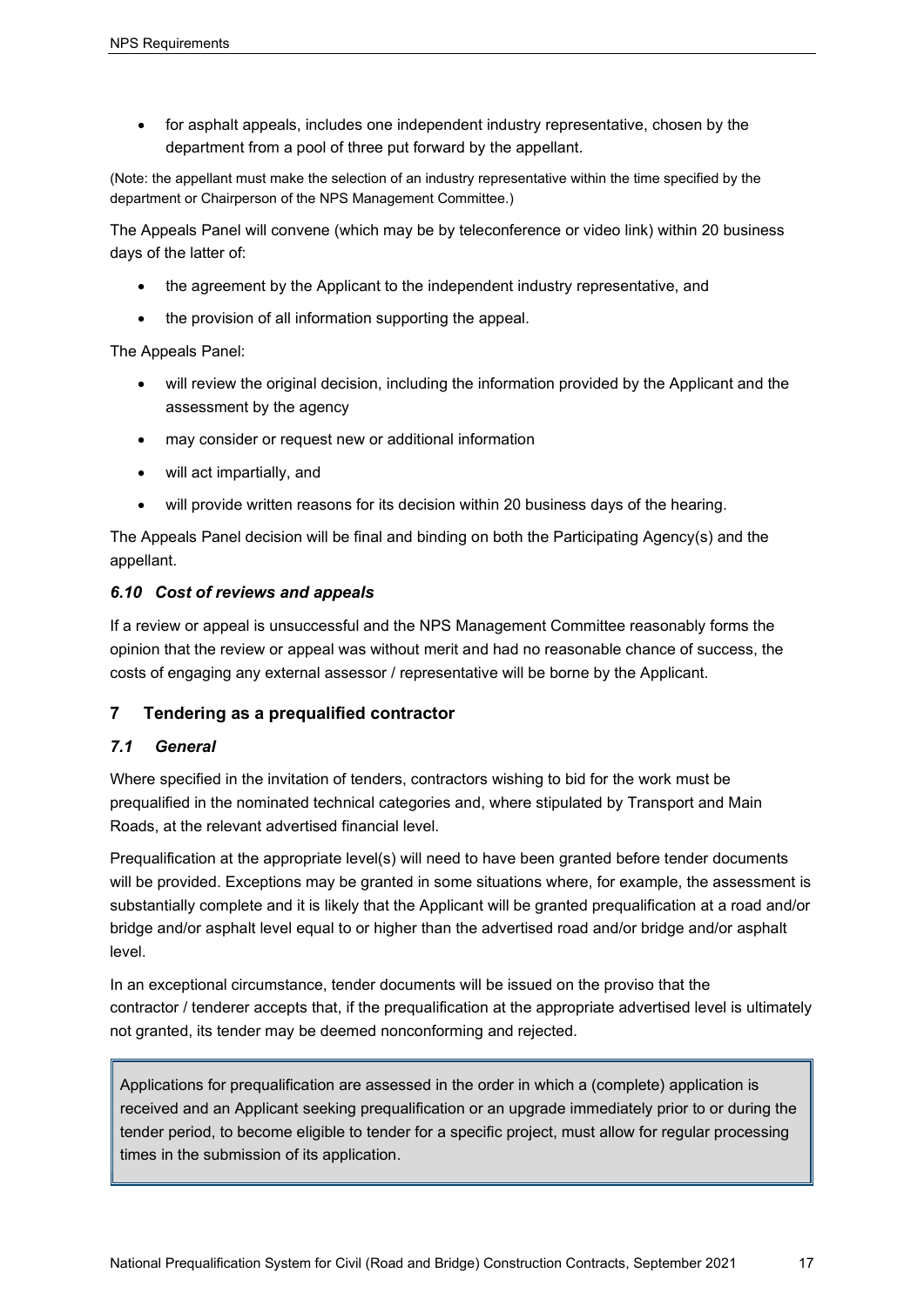When a contract involves more than one prequalified technical category, the department will determine the appropriate prequalification category for each component of that contract, based on complexity and risk, together with the financial level. Notwithstanding this, tenderers must address any evaluation criteria in the invitation of tenders and comply with the conditions of tendering.

Further information for tendering requirements can be found on the departmental website at [www.tmr.qld.gov.au;](https://www.tmr.qld.gov.au/business-industry/Technical-standards-publications/TIPDS/Volume-2) refer to *Transport Infrastructure Project Delivery System* (TIPDS) (*Volume 2*).

Transport and Main Roads may nominate one category as the primary category and others as secondary categories. If a contractor is prequalified in only one of these categories (and any stipulated financial level) that contractor may, if it is prequalified for the primary category, submit a tender using a subcontractor that is prequalified in each of the secondary categories.

For example:

• A contract may be advertised as R3 / B3 where it has roadworks characteristics corresponding to category R3 and bridgeworks characteristics corresponding to category B3.

In this example, contractors prequalified in both of these, or higher categories, would be eligible to tender for this contract. Where stipulated by the department, the contractor may also need to be prequalified at an advertised financial level for example, F10.

• Alternatively, if R3 was nominated as the primary category, a contractor prequalified at R3 or higher, would be eligible to tender providing it nominated a prequalified subcontractor that is prequalified at B3 (or higher) to undertake the bridgework components.

Tenders will not be accepted from contractors prequalified in the secondary category and nominating a subcontractor that is prequalified in the primary category.

The principal contractor would, generally, be required to be prequalified at a financial level equal to or higher than the project financial level without relying on financial support from other parties. Special consideration may be made in exceptional circumstances in the case of a joint venture or a company with a large overseas parent.

## <span id="page-21-0"></span>*7.2 Tendering for asphalt contracts*

For projects containing asphalt, the following typically applies:

- a) **A project containing greater than 55% of asphalt** (manufacture and paving, based on value) would be subject to open competition by prequalified asphalt contractors, with any non-asphalt work being subcontracted to prequalified contractors at the appropriate prequalification level.
- b) **A project containing less than 45% of asphalt** (manufacture and paving, based on value) would be subject to open competition by prequalified contractors at the appropriate road and/or bridge prequalification level, with any asphalt work being subcontracted to prequalified asphalt contractors.
- c) **For a project containing between 45% and 55% of asphalt** (manufacture and paving, based on value) Principal's Representatives will use their discretion in making the final decision in calling tenders from prequalified road and/or bridge contractors or prequalified asphalt contractors.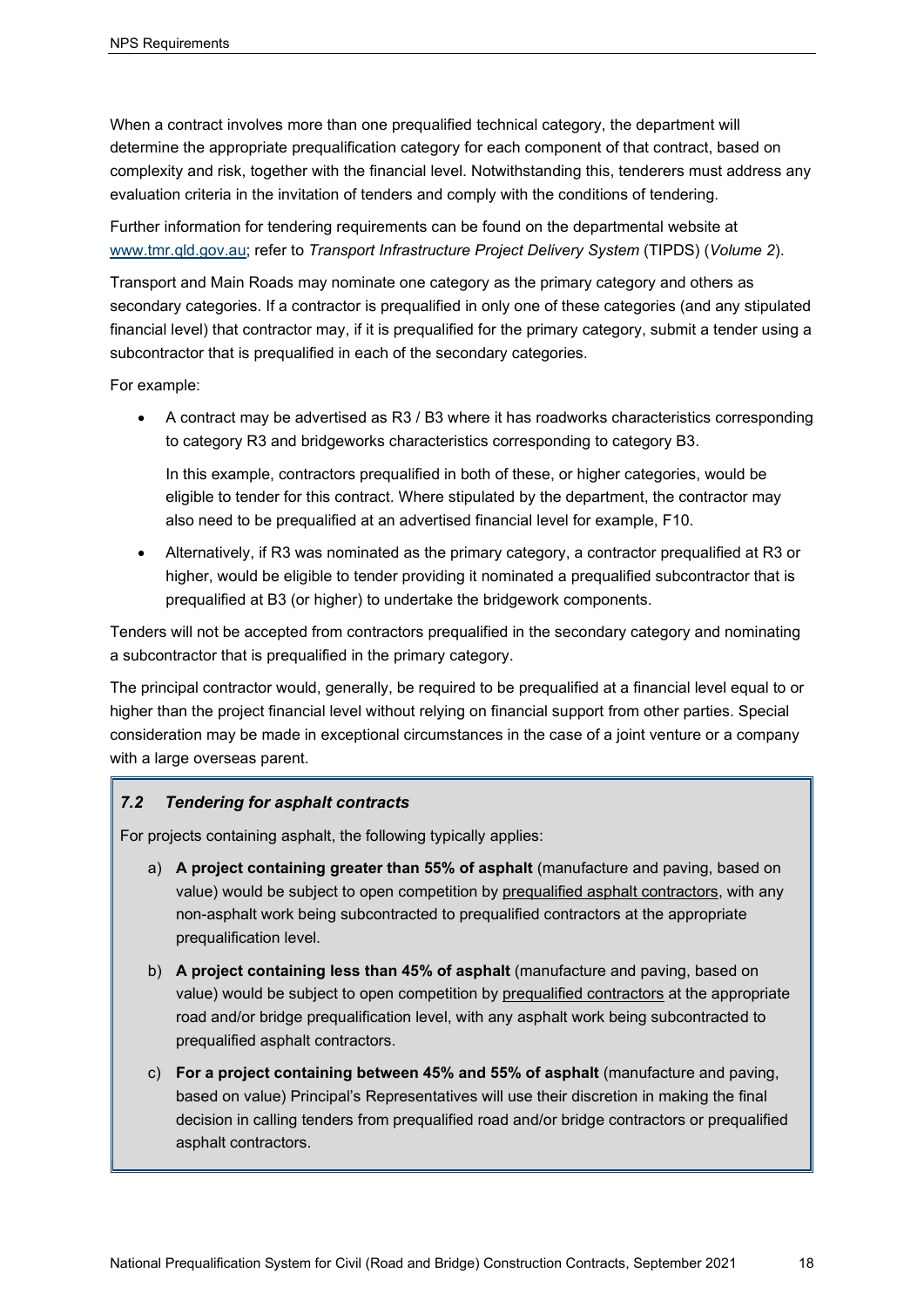## <span id="page-22-0"></span>*7.3 Joint ventures*

Any contract between Transport and Main Roads and a joint venture is conditional upon the following:

- the joint venture partners are jointly and severally liable
- roadworks must be undertaken by the entity prequalified at the specified roadworks prequalification level
- bridgeworks must be undertaken by the entity prequalified at the specified bridgeworks prequalification level, and
- asphalt works must be undertaken by the entity prequalified at the specified asphalt prequalification level.

## <span id="page-22-1"></span>*7.4 Prequalification checks prior to awarding of a contract*

Transport and Main Roads will undertake a check of the preferred tenderer's prequalification status prior to the award of a contract, including any technical and/or financial matters.

The department will also undertake a technical assessment of the proposed mandatory personnel submitted by the preferred tenderer. Transport and Main Roads is undertaking this assessment against the requirements of the tender and is checking technical qualifications as well as road / bridge / asphalt construction experience. The department has a preferred format for submitting CVs and a contractor should use that template.

As part of its financial review of the preferred tenderer prior to the award of a contract, the department will request that the contractor provide its updated annual accounts as well as the latest management accounts. If a contractor cannot or will not provide the requested financial information to enable Transport and Main Roads to undertake a financial review, then the tender may be rejected.

## <span id="page-22-2"></span>**8 Terms and conditions of prequalification**

## <span id="page-22-3"></span>*8.1 General*

Contractors wishing to tender for Transport and Main Roads road, bridge or asphalt contracts in Queensland must be prequalified by the time of the submission of tenders.

The department grants prequalification for a period nominated in the department's certificate, generally for three years or less.

Eligibility requirements are described in this document, along with the terms and conditions of prequalification and the process that will be undertaken by the department to assess and review prequalification applications.

Additional information with regards to tendering for Transport and Main Road's infrastructure works can be found at [www.tmr.qld.gov.au.](https://www.tmr.qld.gov.au/business-industry/Technical-standards-publications/TIPDS/Volume-2)

Contractors seeking prequalification ('Applicants') and prequalified contractors are required to comply with the terms and conditions and associated procedures described in this Section.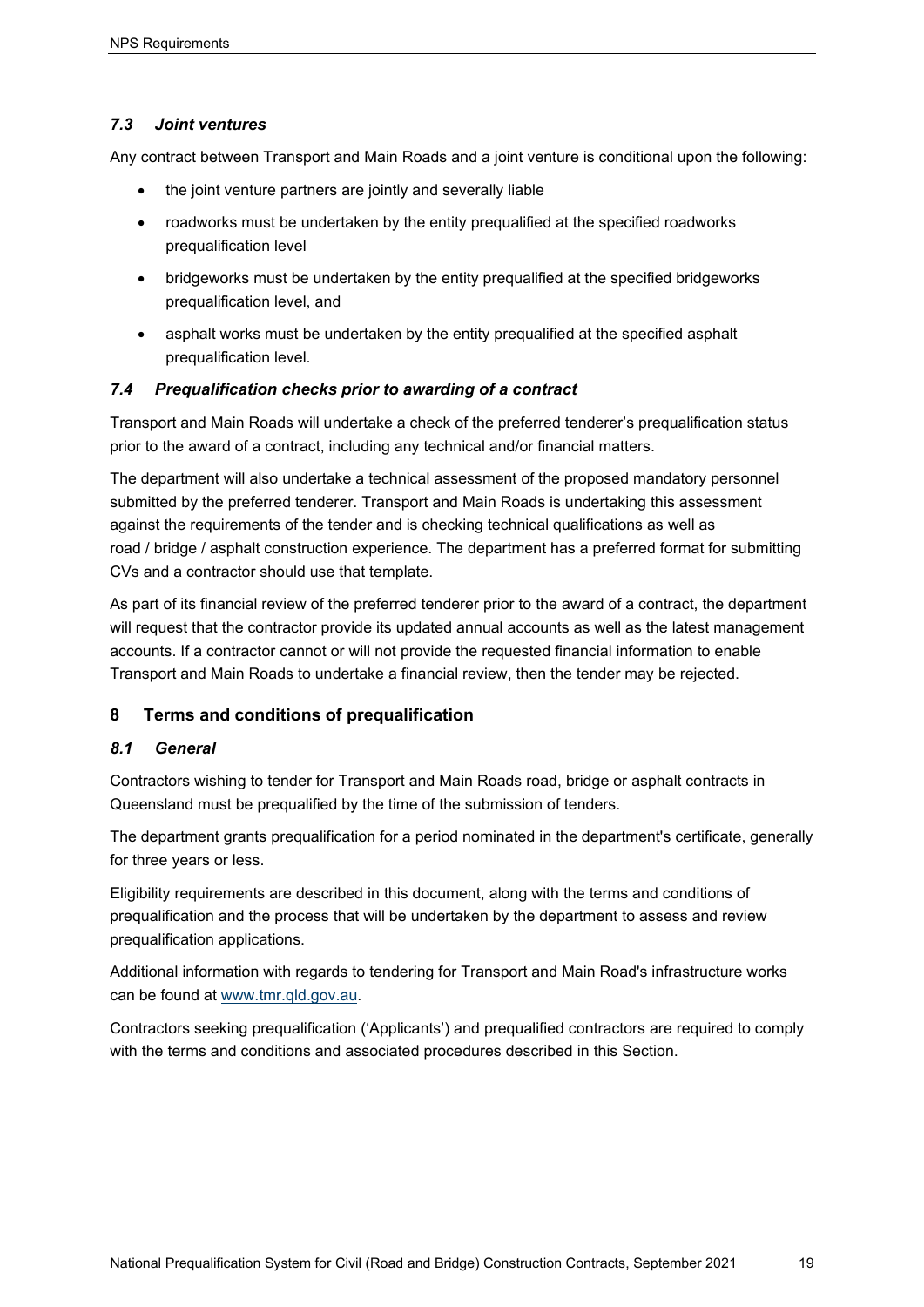## <span id="page-23-0"></span>*8.2 No guarantee of work*

Prequalification is not to be construed as a guarantee of work. Prequalification only determines a contractor's eligibility to tender for work, subject to meeting any local legislative / regulatory requirements. Participating Agencies apply government procurement principles, including value for money, in the assessment and selection of tenders.

#### <span id="page-23-1"></span>*8.3 Application requirements*

To become prequalified, an Applicant must select one or more prequalification categories that it believes to be commensurate with its technical capabilities and submit an Application Form with all the supporting information that addresses all specified criteria.

In submitting its application, the Applicant gives permission to Transport and Main Roads to carry out such investigations as are considered necessary to evaluate the application and to determine whether it meets the relevant prequalification criteria. These investigations include a company search, bank reference checks and referee checks on key personnel, and for asphalt prequalification, inspections of the Applicant's facilities and/or operations (including plant and equipment) and/or works.

In undertaking its assessment, Transport and Main Roads may consider other information in its possession, or information provided by other Participating Agencies, or government agencies. In considering applications from subsidiary companies, the department reserves the right to examine the resources of the parent company or entity, or other related entities, if considered warranted.

#### <span id="page-23-2"></span>*8.4 Confidentiality*

Transport and Main Roads will refer an Applicant's documentation to its external assessors for assessment. External assessors are required to maintain the confidentiality of all information received.

However, in lodging an application, Applicants agree to provide the necessary information to the department to enable searches and enquiries to be carried out for the assessment.

Information submitted in an application for prequalification will be treated as commercial-in-confidence and will not be disclosed to any party (with the exception of the department's assessors and the other Participating Agencies) unless Transport and Main Roads is legally required to do so, for the purposes of obtaining legal or financial advice, or in relation to appeals regarding Prequalification decisions.

Once prequalified, a contractor's details, including details of its performance on specific contracts, may be shared with other Participating Agencies and government agencies for the purpose of monitoring performance and to determine eligibility for continued prequalification.

Lists of prequalified contractors are published on the departmental website and the Austroads website lists prequalified road and bridge contractors under the NPS. Lists may include prequalified technical and financial levels and may indicate if the contractor's prequalification status is conditional.

No responsibility is accepted for any consequences to a prequalified organisation or any other party arising from the release of any such information.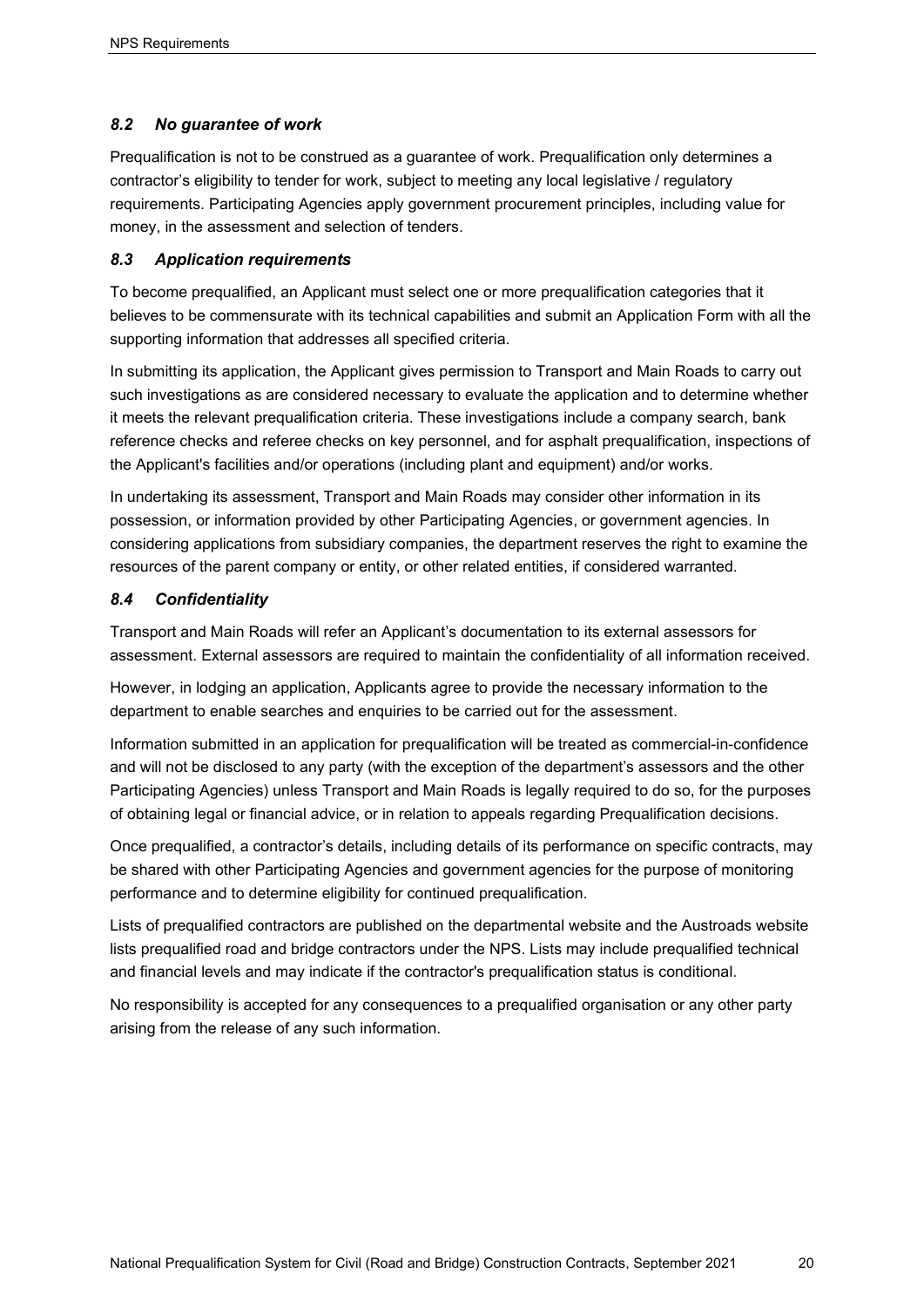## <span id="page-24-0"></span>*8.5 Change of circumstances*

Prequalified contractors are required to immediately advise Transport and Main Roads in writing of:

- any change in circumstances that may be material to their prequalification status, including any convictions, or breaches of legislation, or statutory regulations
- any material change in their ownership, holdings, management system status, financial and managerial capacity, and/or
- any changes to key personnel including Project Managers, Project Engineers and Supervisors.

Further information is provided in Section 6 of this document.

## <span id="page-24-1"></span>*8.6 Governing law*

These terms and conditions shall be governed by Transport and Main Roads and each party submits to the exclusive jurisdiction of the Courts in the state or territory. Where appropriate, the reviews and appeals process outlined in Section 6.8 and 6.9 will be used.

## <span id="page-24-2"></span>*8.7 Applicant's undertaking*

#### <span id="page-24-3"></span>**8.7.1 Acceptance of terms and conditions**

In applying for prequalification (including renewal or upgrading), the Applicant is deemed to have accepted the terms and conditions of prequalification, which the Applicant acknowledges and accepts may be varied from time to time.

#### <span id="page-24-4"></span>**8.7.2 Accuracy of application information**

The Applicant must ensure that all particulars in its application are true and correct in every detail.

## <span id="page-24-5"></span>**8.7.3 Use of prequalification status for advertising and promotion**

The Applicant agrees not to use any information relating to its prequalification status or contract performance in its advertising or promotional material or publish such information in any form without the express written consent of Transport and Main Roads. The Applicant further agrees that it accepts full responsibility for any consequences arising from the use of such information.

## <span id="page-24-6"></span>**8.7.4 Asphalt works - Duty to not deter communication with the Principal**

It is a condition of every prequalification that the prequalified entity must not do anything that may reasonably be construed as an attempt to prevent, restrict or otherwise deter in any way (whether in writing or not) another prequalified entity from making a submission to the Principal that a section of asphalt be placed on the department's Register of Asphalt Works Not Warrantied.

A breach of this condition may result in the department, at its absolute discretion, cancelling, downgrading or suspending the Prequalified Contractor's prequalification status.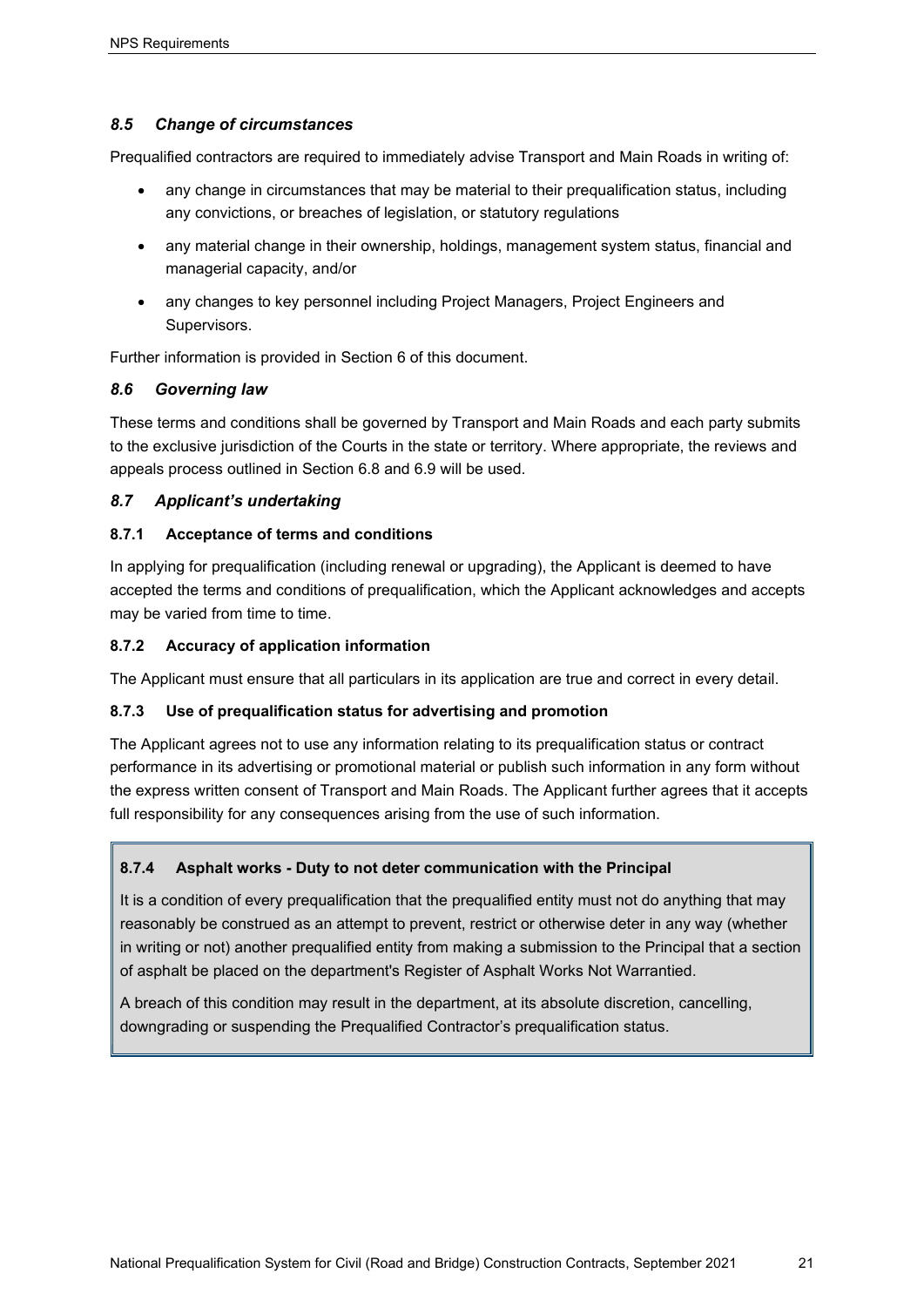## <span id="page-25-0"></span>*8.8 Other*

Jurisdictional requirements

A list of Jurisdictional Requirements for Queensland Tender will be provided to the successful Applicant with its certificate of prequalification.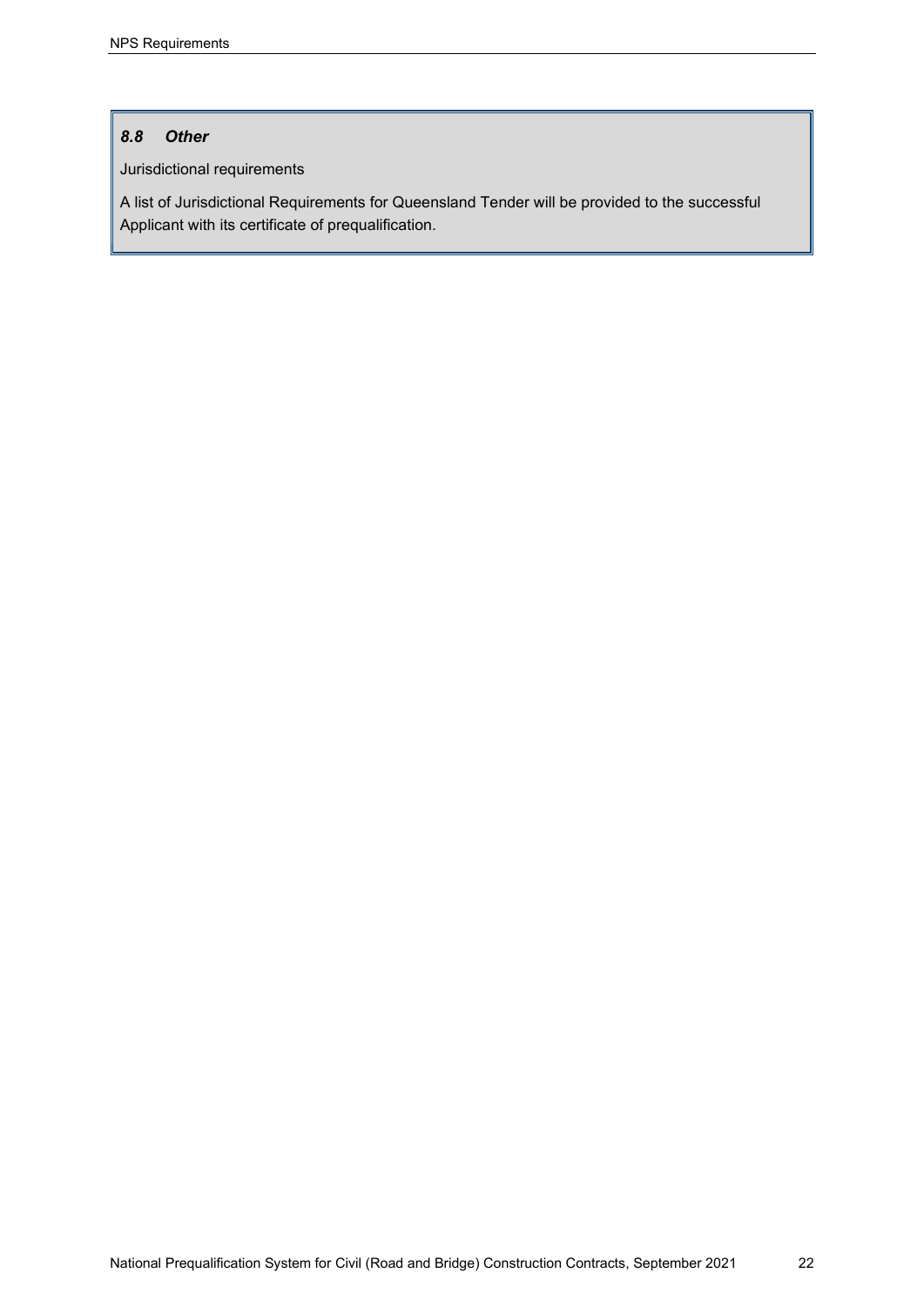## <span id="page-26-0"></span>**9 Definitions and interpretation**

#### **National**

- **'Applicant'** means the legal entity lodging the application.
- **'Application'** means the completed submission ('Application Form'), lodged by the Applicant to be prequalified in one or more categories and a financial level.
- **'National Prequalification System' (NPS)** means the *National Prequalification System for Civil (Road and Bridge) Construction Contracts* developed by Austroads.
- **'Participating Agency'** is the road authority which is a participant in the NPS, as listed in Table 1.2. For Queensland, it is Transport and Main Roads. (**'Assessing Agency'** refers to the Participating Agency responsible for conducting the assessment of the application being discussed).
- **'Tender'** includes quotation, proposal or registration / expression of interest.
- **'Includes'** or **'including'** shall not be interpreted as a word of limitation.
- The word **'or'** is not exclusive.

#### **Queensland additional definitions**

- **'Appellant'** means a party / Applicant which appeals a prequalification decision of the department.
- **'Asphalt Works'** means those aspects of the contract involving the manufacture and paving processes by a Prequalified Asphalt Contractor.
- **'Assessor'** means a member of a panel of suitably experienced and competent persons who provides recommendations to the Prequalification Committee for the purpose of determination of the prequalification level of Applicants.
- **'Bridge works'** means works including construction and maintenance of a structure built to traverse an obstacle (for example roads, rivers, railways), that cross a section of the road network. Bridge works structures consist of structural elements (abutments, piers, beams, decks, and so on) and ancillary elements (footways, railings, services, route lighting, and so on).
- **'CMT'** means the department's Construction Materials Testing supplier registration system, which is part of the Registered Specialist Suppliers system.
- **'Conditional Prequalification'** means prequalification of an Applicant at a nominated level with specific limitations and/or conditions.
- **'Contractor'** means a transport infrastructure constructor and in the context of this document includes private sector contractors as well as RoadTek and other government contractors.
- **'Department'** means the Queensland Department of Transport and Main Roads.
- **'Joint Venture'** means an entity comprising two or more contractors or other parties for which prequalification is sought for the purpose of undertaking specific projects. Joint Venture entities must note that all contracts entered into with the department, are on a basis of joint and several liability.
- **'Jurisdiction'** is Queensland.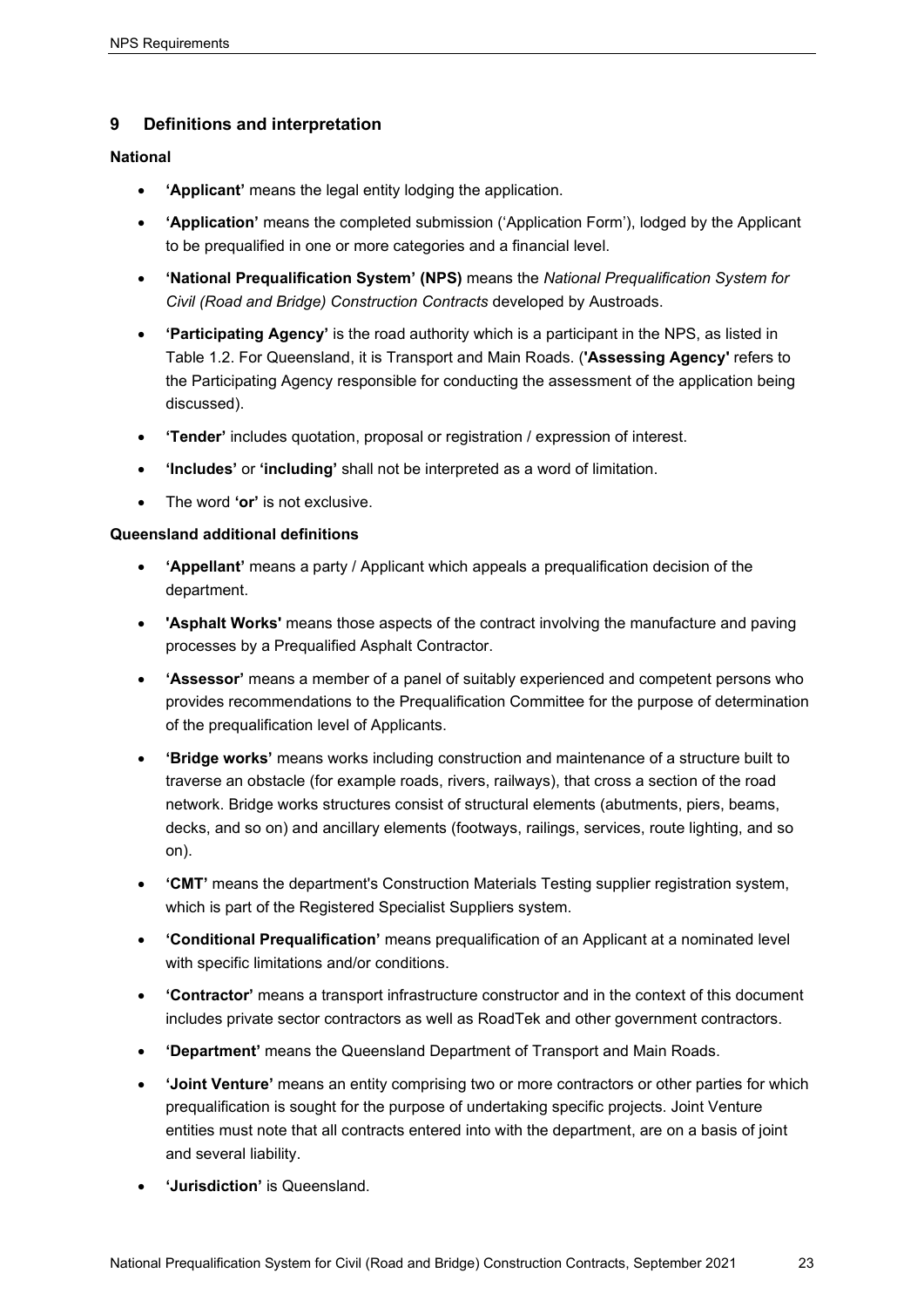- **'NATA'** means National Association of Testing Authorities.
- **'National Prequalification System Management Committee'** means the group of suitably knowledgeable and experienced representatives for state and territory authorities, who are responsible for addressing issues occurring nationally, and to manage and coordinate national sanctions and appeals.
- **'Parent Company'** means, with respect to a corporate Applicant, a parent company within the meaning of federal companies' legislation.
- **'Prequalification and Contracts Unit'** means the unit within the Program Delivery and Operations (PD&O) branch of Transport and Main Roads, responsible for, amongst other duties, the maintenance and improvement of the department's specifications, prequalification system, and standard forms of contract.
- **'Prequalification Committee'** means, according to the charter of Prequalification Committee; in Queensland the committee consists of the Executive Director (RoadTek) (Member), Director (Prequalification and Contracts) (Chairman), Program Manager (State-wide Programs) (Member), Manager (Prequalification) (Secretary), or their nominated delegate. The Committee is responsible for overall management of the Prequalification system.
- **'Prequalified Contractors'** means those contractors approved by the Prequalification Committee, using the National Prequalification System and TIPDS Volume 3 assessment procedures, to tender for construction of infrastructure projects (in road / bridge / asphalt categories)
- **'Prequalification Level'** means the level of financial capability, as well as the level of technical capability related to roadworks and/or bridgeworks and/or asphalt works for which an Applicant is prequalified to tender.
- **'Qualified Civil Engineer'** means a person with tertiary qualifications from a recognised civil engineering faculty and with sufficient experience to be eligible for acceptance as a Chartered Member of the Institution of Engineers, Australia (CPEng), for entry in the Civil Category of the National Professional Engineers Register (NPER) or for registration as a Registered Professional Engineer Queensland (RPEQ).
- **'Referee'** means a person nominated by an Applicant who can be available to assessors to verify details of experience of the Applicant and/or its key personnel.
- **'RoadTek'** is the commercialised construction unit of the department.
- **'Roadworks'** means works involving the construction and maintenance of roads consisting of pavements, earthworks and drainage.
- **'Show Cause Notice'** means a formal notice issued by the department to a prequalified contractor, usually following a significant non-conformance or a series of non-conformances, requesting reasons / explanations as to why the contractor's prequalification status should not be reviewed, downgraded or cancelled.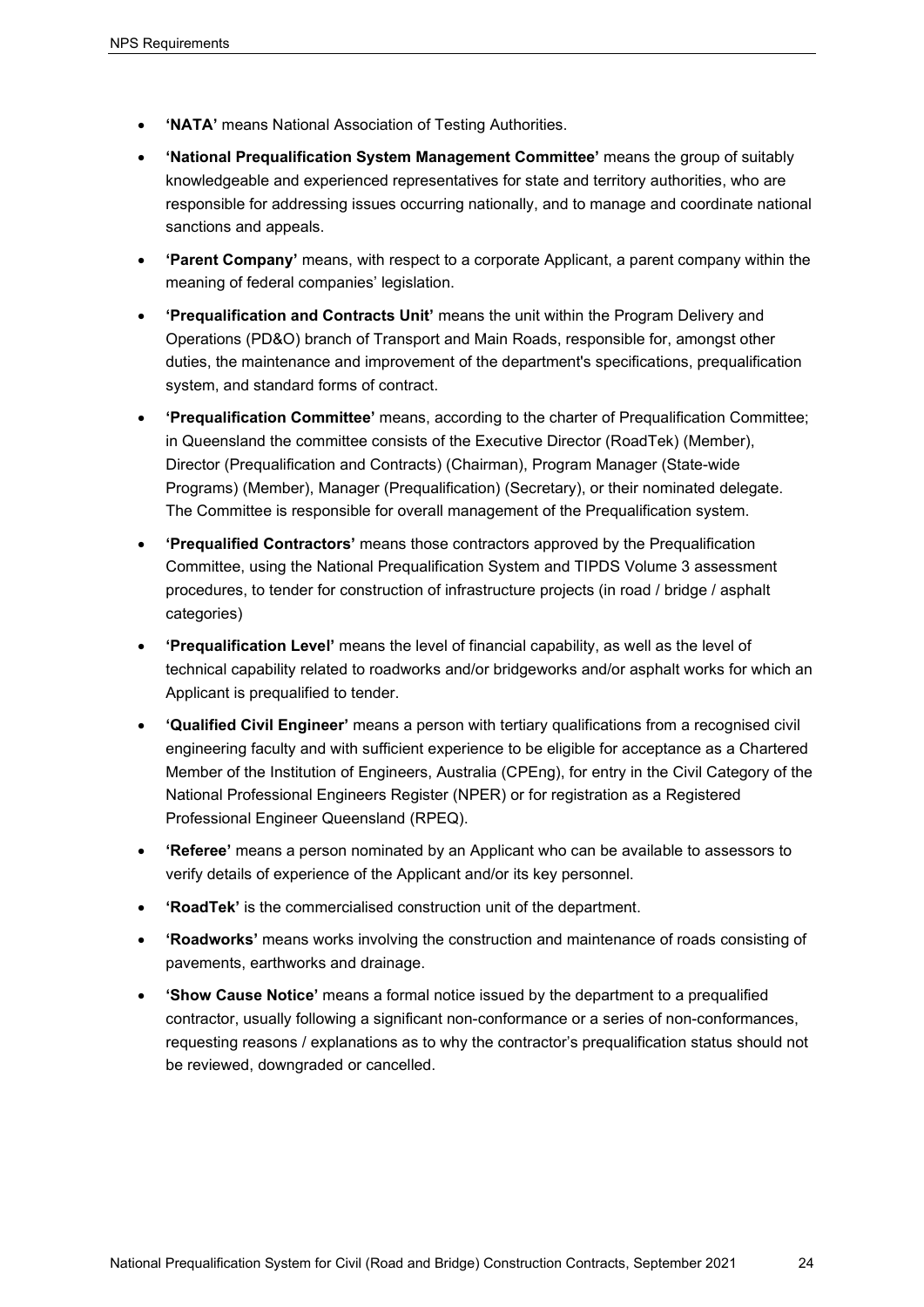- **'Specialised Materials or Products'** are those materials and/or products considered more complex to design, produce and/or work with, the use of which may present a heightened level of risk for the department. For example, this may include materials with more complex properties and/or mix designs, such as stone mastic asphalt (SMA) and high modulus (EME2) asphalt.
- **'TIPDS'** means the *Transport Infrastructure Project Delivery System*, to which this document belongs.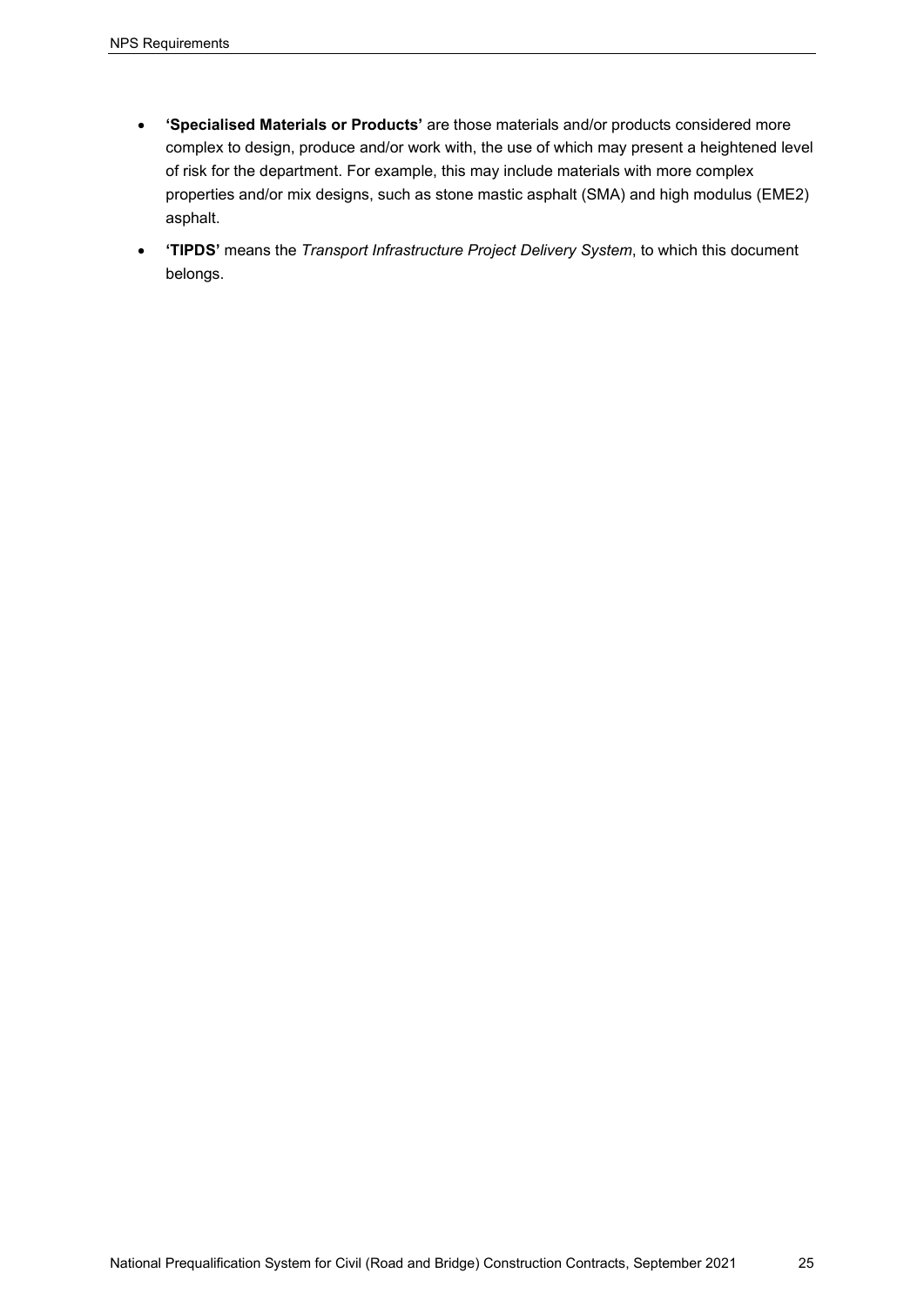## <span id="page-29-0"></span>**10 Appendices and associated documents**

#### <span id="page-29-1"></span>*10.1 Appendices*

- A Guidance for the Applicable Prequalification Category Road and Bridge Works
- B Assessment Criteria Road and Bridge Works
- C Asphalt Prequalification
- D Contractor Performance Reporting Road and Bridge Works

#### <span id="page-29-2"></span>*10.2 Associated documents*

The following associated documents can be downloaded from the following link:

<http://www.tmr.qld.gov.au/business-industry/Technical-standards-publications/TIPDS>

- 1 Contract Performance Report (Form C7901 and Form C7902), incorporating Scoring Guide
- 2 NPS Prequalification Application Form (for all prequalification categories)
- 3 NPS Mutual Recognition Application Form
- 4 Asphalt Prequalification Performance Report Scoring Guide
- 5 Asphalt Prequalification Performance Report

#### **Disclaimer**

- The NPS has been specifically established to meet the requirements of Participating Agencies and Participating Agencies rely on an Applicant's own documentation in undertaking any assessments.
- Other persons and organisations seeking to deal with a prequalified contractor must rely on their own independent enquiries and judgment. Transport and Main Roads and its officers, employees and agents do not represent that any prequalified contractor is technically, financially or otherwise sound.
- This document outlines the minimum requirements of the NPS. Transport and Main Roads reserves the right to expand upon and tailor these requirements or any of the processes outlined in this document as appropriate to better reflect their local requirements. Where possible, the local contracting industry will be consulted before any significant changes are introduced.
- To the extent permitted by law, Transport and Main Roads and its officers, employees and agents are not liable for any costs, loss, damage or injury (howsoever caused) incurred by any person as a result of the exercise of the discretion to grant prequalification, downgrade, suspend or cancel a company's prequalification.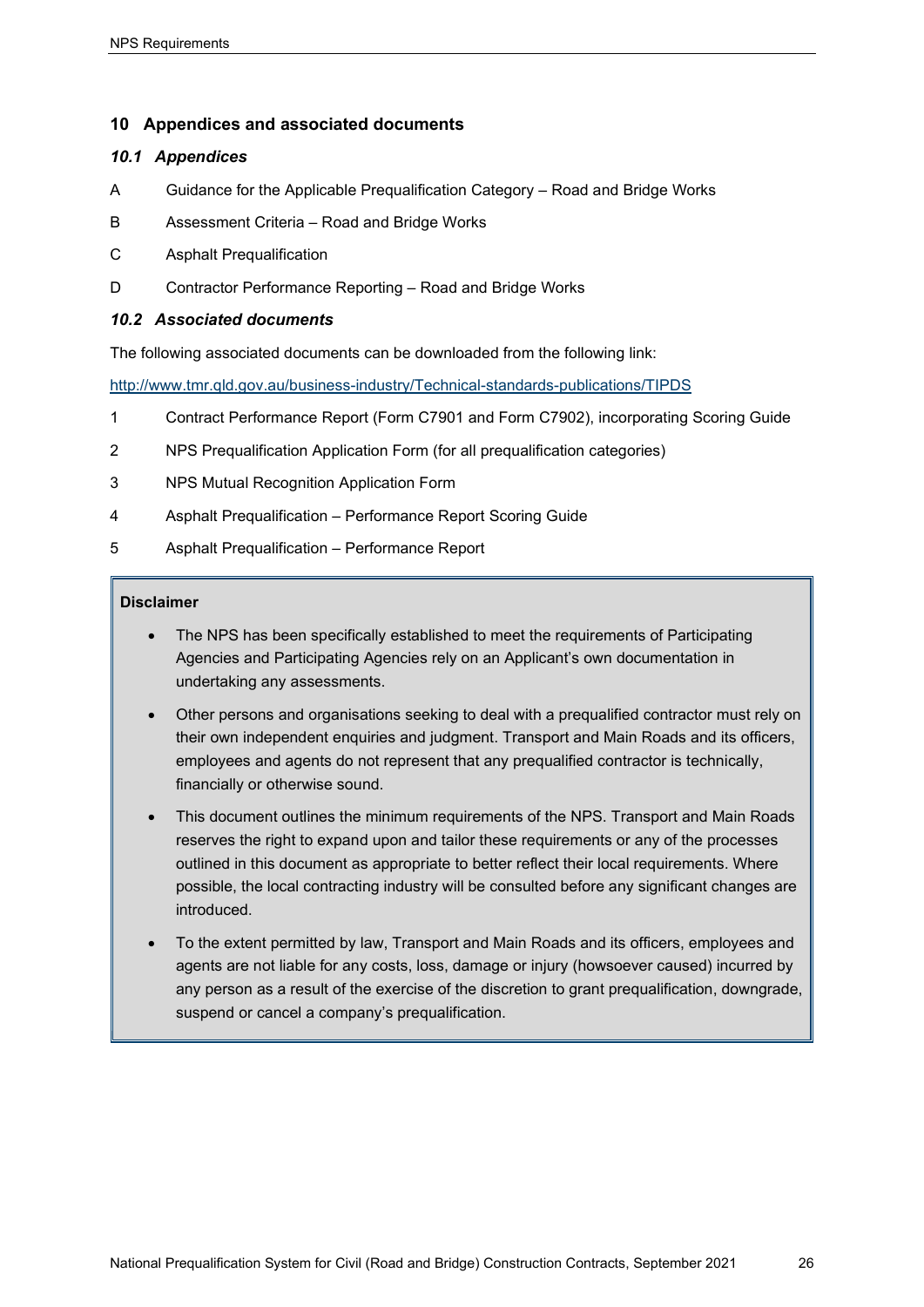## <span id="page-30-1"></span><span id="page-30-0"></span>**Appendix A – Guidance for the applicable category – Road and Bridge Works**

*Table A1 – Typical characteristic of contract roadworks[1](#page-30-1)*

| Category                                                              | <b>General features</b><br>of works                                                                                                                                    | <b>Earthworks</b>                                                                                                                                                                                                                  | <b>Pavement</b>                                                                                                                                                                                                                                        | <b>Drainage</b>                                                                                                                                                    | <b>Miscellaneous</b>                                                                                                                                | <b>Traffic</b><br>management                                                                                                                                                                                                                          | <b>Services</b>                                                                                                                    | Subcontractors /<br>consultants                                                                                                                        | Stakeholder /<br>project<br>management                                                                                                             | <b>Cultural heritage</b><br>and<br>environmental<br>management                                                                                                                                                                                                       |
|-----------------------------------------------------------------------|------------------------------------------------------------------------------------------------------------------------------------------------------------------------|------------------------------------------------------------------------------------------------------------------------------------------------------------------------------------------------------------------------------------|--------------------------------------------------------------------------------------------------------------------------------------------------------------------------------------------------------------------------------------------------------|--------------------------------------------------------------------------------------------------------------------------------------------------------------------|-----------------------------------------------------------------------------------------------------------------------------------------------------|-------------------------------------------------------------------------------------------------------------------------------------------------------------------------------------------------------------------------------------------------------|------------------------------------------------------------------------------------------------------------------------------------|--------------------------------------------------------------------------------------------------------------------------------------------------------|----------------------------------------------------------------------------------------------------------------------------------------------------|----------------------------------------------------------------------------------------------------------------------------------------------------------------------------------------------------------------------------------------------------------------------|
| R <sub>1</sub>                                                        | • Typically rural or<br>semi-urban works<br>with minimal<br>traffic and issues<br>• Minor works<br>including simple<br>construction,<br>reconstruction<br>and widening | • Earthworks to a<br>maximum of 2 m<br>in cut or fill                                                                                                                                                                              | • Simple granular<br>pavements with<br>sprayed seal<br>surfacing                                                                                                                                                                                       | • Minor culvert work<br>(RCP < 600 mm<br>dia only no more<br>than two bays)<br>and reinforced<br>concrete works                                                    | Roadside<br>furniture (for<br>example, signs,<br>safety barriers)                                                                                   | • Non-complex<br>worksite traffic<br>management<br>• Typically,<br>AADT < 100<br>vehicles / day                                                                                                                                                       | $\bullet$ Nil                                                                                                                      | $\bullet$ Nil                                                                                                                                          | • Non-complex<br>project<br>management                                                                                                             | • Low level<br>environmental<br>management<br>• No to low cultural<br>heritage<br>• Majority of work in<br>previously<br>disturbed ground<br>within road<br>footprint                                                                                                |
| R <sub>2</sub><br>R1 activities plus<br>majority of the<br>following: | • Low complexity at<br>grade intersection<br>and<br>channelisation<br>works                                                                                            | Significant<br>earthwork<br>including<br>structural fill and<br>rock protection<br>Excavation in rock<br>not requiring<br>blasting<br>• Cut or fill with<br>slopes up to<br>1:2 m and up to<br>5 m in height or<br>depth (cutting) | • Significant<br>longitudinal joints<br>with existing<br>pavements<br>• Multi-layer<br>granular<br>pavements or<br>simple A / C<br>pavements                                                                                                           | • Medium-sized<br>culvert works,<br>RCBC <1.8 m<br>height and<br><6 bays)<br>• Cross and<br>longitudinal<br>drainage<br>• Interface with<br>bridge<br>construction | • Lighting<br>• Minor works<br>associated with<br>traffic signals<br>• Pedestrian<br>crossing or similar<br>• Simple traffic light<br>modifications | • Non-complex to<br>moderately<br>complex worksite<br>traffic<br>management<br>• Typically,<br>AADT < 500<br>vehicles / day                                                                                                                           | • Non-complex<br>service relocation<br>works                                                                                       | • Identification and<br>management of<br>select or<br>nominated<br>subcontractors                                                                      | • Non-complex<br>environmental risk<br>management                                                                                                  | • Monitoring during<br>clearing and<br>grubbing<br>• Cultural heritage<br>assessment and<br>artefacts<br>collection during<br>monitoring<br>• Management of<br>multiple native<br>groups<br>• Dilapidation<br>survey, dust<br>monitoring,<br>vibration<br>monitoring |
| R <sub>3</sub><br>R2 activities plus<br>majority of the<br>following: | • More complex<br>intersections<br>located at urban<br>location<br>• Medium to large<br>scale of works                                                                 | • General<br>earthworks<br>exceeding 5 m in<br>cut or fill<br>• Mechanically<br>stabilised earth<br>construction to a<br>nominal 5 m in<br>height<br>Excavation in<br>hard rock where<br>blasting is likely to<br>be required      | • Pavement<br>construction using<br>marginal<br>materials (non-<br>standard)<br>• Pavement<br>construction using<br>modified<br>materials (for<br>example, cement<br>treated sub-base)<br>• Deep lift asphalt<br>• Small scale<br>concrete<br>pavement | • Special<br>foundation and/or<br>subgrade and<br>subsoil drainage<br>treatments<br>• Includes large<br>size culverts,<br>multiple bays and<br>link slab culverts  | • Permanent traffic<br>signals for<br>moderate to<br>heavily trafficked<br>intersection                                                             | • Moderately<br>complex worksite<br>traffic<br>management<br>• Queensland<br>specific<br>requirement;<br>Typically,<br>AADT<30,000<br>vehicles / day<br>• Multiple staging of<br>simple traffic shift<br>• Hard wired<br>temporary traffic<br>signals | • Moderately<br>complex service<br>relocations<br>including conduits<br>(for example,<br>electrical,<br>communication<br>services) | • Non-complex<br>design<br>management<br>• Moderately<br>complex project<br>management<br>including<br>subcontractor<br>management and<br>coordination | • Moderately<br>complex to<br>complex<br>community /<br>• stakeholder<br>management<br>• Moderately<br>complex<br>environmental risk<br>management | • Relocation of<br>local flora and<br>fauna<br>• Installation of<br>fauna fencing<br>• Identification of<br>culturally<br>significant tree or<br>sacred site                                                                                                         |

<sup>&</sup>lt;sup>1</sup> When determining the applicable prequalification category, the Participating Agency will consider the predominance of characteristics for each project, rather than considering a single characteristic in isolation. For classified as R2, at least five of the 10 typical characteristics for R2 listed in Table A1 above would need to be substantially application to the contract concerned.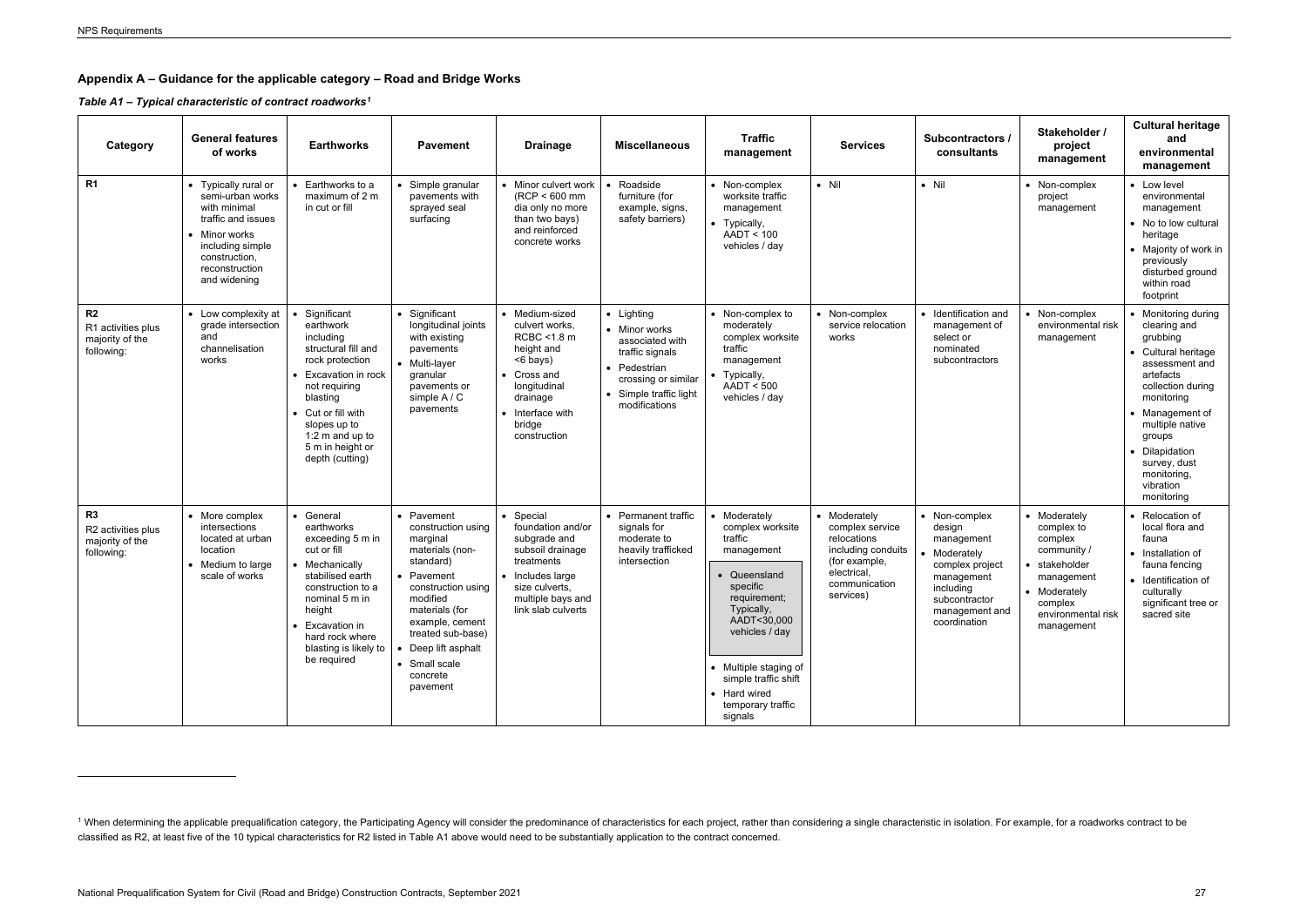| Category                                                  | <b>General features</b><br>of works                                                                                            | <b>Earthworks</b>                                                                                                                                                                                                                                              | <b>Pavement</b>                                                                  | <b>Drainage</b>                                                                                        | <b>Miscellaneous</b>                                                      | <b>Traffic</b><br>management                                                                                                                                                               | <b>Services</b>                                                                                                                                                                      | Subcontractors /<br>consultants                                                                                                             | Stakeholder /<br>project<br>management                                                                                                | <b>Cultural heritage</b><br>and<br>environmental<br>management                                                                                  |
|-----------------------------------------------------------|--------------------------------------------------------------------------------------------------------------------------------|----------------------------------------------------------------------------------------------------------------------------------------------------------------------------------------------------------------------------------------------------------------|----------------------------------------------------------------------------------|--------------------------------------------------------------------------------------------------------|---------------------------------------------------------------------------|--------------------------------------------------------------------------------------------------------------------------------------------------------------------------------------------|--------------------------------------------------------------------------------------------------------------------------------------------------------------------------------------|---------------------------------------------------------------------------------------------------------------------------------------------|---------------------------------------------------------------------------------------------------------------------------------------|-------------------------------------------------------------------------------------------------------------------------------------------------|
| R4<br>R3 activities plus<br>majority of the<br>following: | • Grade-separated<br>intersections<br>• Complex staging<br>of construction<br>works<br>• Duplication of<br>major arterial road | • Mechanically<br>stabilised earth<br>construction<br>> 5 m in height<br>and other<br>substantial<br>retaining<br>structures<br>Embankments<br>over very soft<br>soils using wick<br>drains, stone<br>columns, and so<br>on and<br>sophisticated<br>monitoring | • Heavy duty<br>asphalt<br>pavements<br><b>Bitumen treated</b><br>base pavements | • Permanent<br>sedimentation<br>catchment<br>Complex gully<br>box<br>• Arrangements for<br>urban works | • Simple ITS<br>arrangements                                              | • Complex staged<br>traffic<br>management in<br>high speed and/or<br>urban<br>environments<br>• Multiple traffic<br>alignment<br>changes<br>• Typically,<br>AADT<100,000<br>vehicles / day | • Complex service<br>relocations (for<br>example.<br>construction of<br>dedicated<br>services corridor)<br>• Including multiple<br>staging of<br>coordination of<br>utility services | • Significant<br>subcontracting is<br>often involved<br>• Consultant team<br>coordination<br>and/or<br>management<br>• Design<br>management | • Complex<br>community /<br>stakeholder<br>interfaces<br>Complex project<br>management<br>Complex<br>environmental risk<br>management | • Compliance with<br>project specific<br>environmental<br>approvals from<br>the relevant state<br>of federal<br>agencies (for<br>example, EPBC) |
| R5<br>R4 activities plus<br>majority of the<br>following: | • Complex grade<br>separated<br>interchanges,<br>multiple<br>carriageways<br>• Motorway on a<br>new urban<br>alignment         | • Construction of<br>zonal<br>embankments<br>• Earthworks within<br>2 m of tidal areas<br>• Aggressive<br>unsuitable<br>materials<br>including acid<br>sulphate soils                                                                                          | Slipform,<br>large-scale<br>concrete<br>pavements                                |                                                                                                        | Permanent<br>variable message<br>signs and<br>complex ITS<br>arrangements | • Complex staged<br>traffic<br>management in<br>high speed and/or<br>urban<br>environments<br>• Multiple alignment<br>changes<br>• Typically,<br>AADT > 100,000<br>vehicles / day          |                                                                                                                                                                                      | • Complex<br>consultant team<br>coordination<br>and/or<br>management                                                                        | • More complex<br>community /<br>stakeholder<br>interfaces and<br>complex project<br>management<br>Complex design<br>management       | • Specific elements<br>in design to meet<br>environmental<br>expectations (for<br>example, fauna<br>pass, and so on)                            |

# *Table A2 – Typical characteristic of contract bridgeworks*

| Category                                                      | <b>Typical features of structure</b>                                                                                                                                                          | <b>Earthworks</b>                                                                                                                                         | <b>Foundations</b>                                                                                                                                                      | Bearings / joints         | <b>Construction environment /</b><br>traffic                                                                                                   | <b>Environment, community</b><br>and stakeholder<br>management                             |
|---------------------------------------------------------------|-----------------------------------------------------------------------------------------------------------------------------------------------------------------------------------------------|-----------------------------------------------------------------------------------------------------------------------------------------------------------|-------------------------------------------------------------------------------------------------------------------------------------------------------------------------|---------------------------|------------------------------------------------------------------------------------------------------------------------------------------------|--------------------------------------------------------------------------------------------|
| <b>B1</b>                                                     | • Large culvert including link slab or<br>cast-insitu deck units and multiple<br>bay (> 10 bays) culverts and other<br>drainage structures<br>Basic earth retaining structures<br>Footbridges | Earth retaining structures,<br>excluding mechanically<br>stabilised earth<br>Basic earthworks                                                             | • Simple spread footing<br>foundations for example, large<br>base slabs<br>• Foundations for gantries                                                                   | • Simple expansion joints | • Simple traffic management (for<br>example, rural roads)<br>Small stream crossing<br>Small cantilever retaining wall                          | · Simple community / stakeholder<br>management<br>• Simple environment<br>management       |
| <b>B2</b><br>B1 activities plus majority of<br>the following: | Cast-insitu reinforced concrete flat<br>slab bridges<br>Simple bridges<br>Single span simply supported steel<br>or pre-stressed concrete girders<br>Simple steel bridges                      | Moderate earthworks including<br>guide banks and rock protection<br>Mechanically stabilised earth<br>structures<br>Embankment supporting<br>reliving slab | Standard non-complex pile<br>foundations (generally < 25 m<br>length) without the need for<br>floating equipment or temporary<br>bridges<br>• Precast prestressed piles |                           | Construction over operating<br>roads (low traffic volumes) and<br>non-electrified rail lines<br>• Typically semi-urban work<br><b>location</b> | • Moderate community /<br>stakeholder management<br>• Moderate environmental<br>management |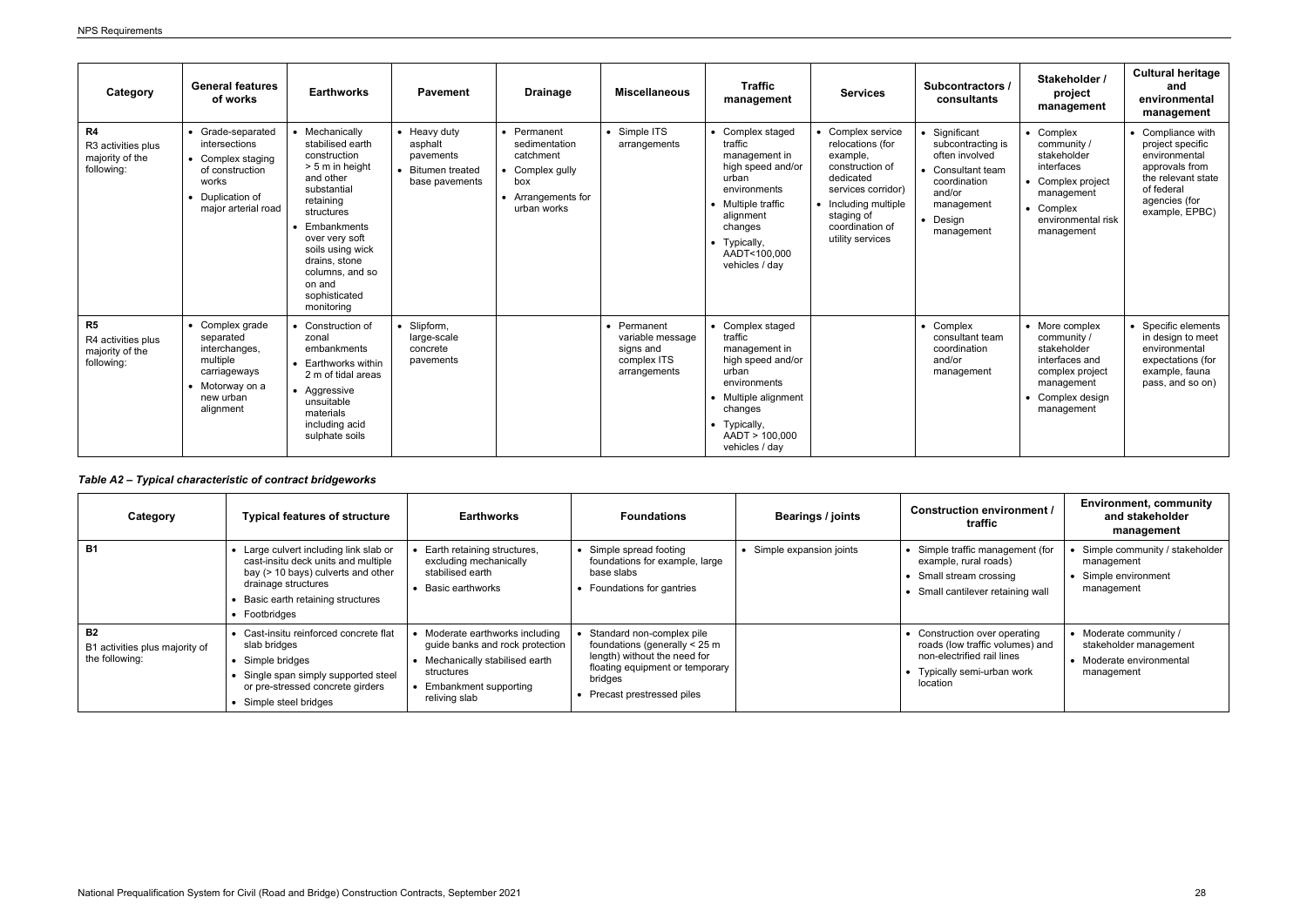| Category                                                      | <b>Typical features of structure</b>                                                                                                                                                                                                                                                                                                                                                                   | <b>Earthworks</b>                                                                                                                       | <b>Foundations</b>                                                                                                                                                                                                                  | Bearings / joints                                                                       | <b>Construction environment /</b><br>traffic                                                                                                                                                                                                 | <b>Environment, community</b><br>and stakeholder<br>management                                                                                                                                                                                                                                                  |
|---------------------------------------------------------------|--------------------------------------------------------------------------------------------------------------------------------------------------------------------------------------------------------------------------------------------------------------------------------------------------------------------------------------------------------------------------------------------------------|-----------------------------------------------------------------------------------------------------------------------------------------|-------------------------------------------------------------------------------------------------------------------------------------------------------------------------------------------------------------------------------------|-----------------------------------------------------------------------------------------|----------------------------------------------------------------------------------------------------------------------------------------------------------------------------------------------------------------------------------------------|-----------------------------------------------------------------------------------------------------------------------------------------------------------------------------------------------------------------------------------------------------------------------------------------------------------------|
| <b>B3</b><br>B2 activities plus majority of<br>the following: | • Voided slab superstructures<br>• Post tensioned cast-insitu<br>structures<br>• Complex geometry<br>• Complex cast insitu composite<br>decks<br>• Steel girder bridges<br>• Structures carrying significant<br>public utilities<br>• Cable stayed pedestrian bridges<br>• Complex steel girders<br>• Super Ts / T-roffs<br>• Major slipform piers                                                     | • Complex earthworks, including<br>guide banks and rock protection<br>• Detailed earthwork (exposing<br>cast-insitu and pre cast piles) | • Foundations which may be<br>complex and/or require deep<br>piling and/or require floating<br>equipment or temporary bridges<br>• Include cast-insitu piles, which<br>may include simple dry rock<br>sockets                       | Elastomeric bridge bearings                                                             | • Construction over operating<br>roads<br>• Simple bridge widening of plank<br>unit bridges                                                                                                                                                  | • Moderate to complex<br>community / stakeholder<br>interfaces and project<br>management aspects<br>• Consultant team coordination<br>and/or management<br>Design management<br>• Moderate to complex<br>environmental management<br>waterway barrier, low flow<br>channels                                     |
| <b>B4</b><br>B3 activities plus majority of<br>the following: | • Significant fabricated steel<br>superstructures<br>• Complex geometric / aesthetic<br>shapes<br>• Balanced cantilever construction<br>• Major cable stayed structures<br>• Construction over water using<br>coffer dams or large floating cranes<br>and launching trusses for<br>placement of girders<br>• Structures constructed using top<br>down methodology<br>• Incremental launched structures |                                                                                                                                         | • Very heavy foundations,<br>including complex rock sockets<br>at depth > 10 metres<br>• Difficult installation conditions,<br>including poured insitu piles in<br>wet conditions<br>• Pile installation from floating<br>equipment | • Spherical / pot bearing systems<br>and fabricated expansion joints<br>• Finger joints | Construction over navigable<br>waterways<br>• Complex cast-insitu cut and<br>cover tunnels<br>• Staged construction in highly<br>urbanised environment<br>• Complex bridge widening or<br>staged bridge construction (one<br>lane at a time) | • Complex community /<br>stakeholder interfaces and<br>project management<br>• More complex consultant team<br>coordination and/or<br>management<br>• Complex design management<br>Complex environmental<br>management, working near<br>ecologically sensitive marine<br>environment, navigational<br>waterways |

Note: Fabricated overhead sign gantries are not classified as bridgeworks for the purposes of this Prequalification System. However, Participating Agencies may require companies fabricating / erecting these gantries to be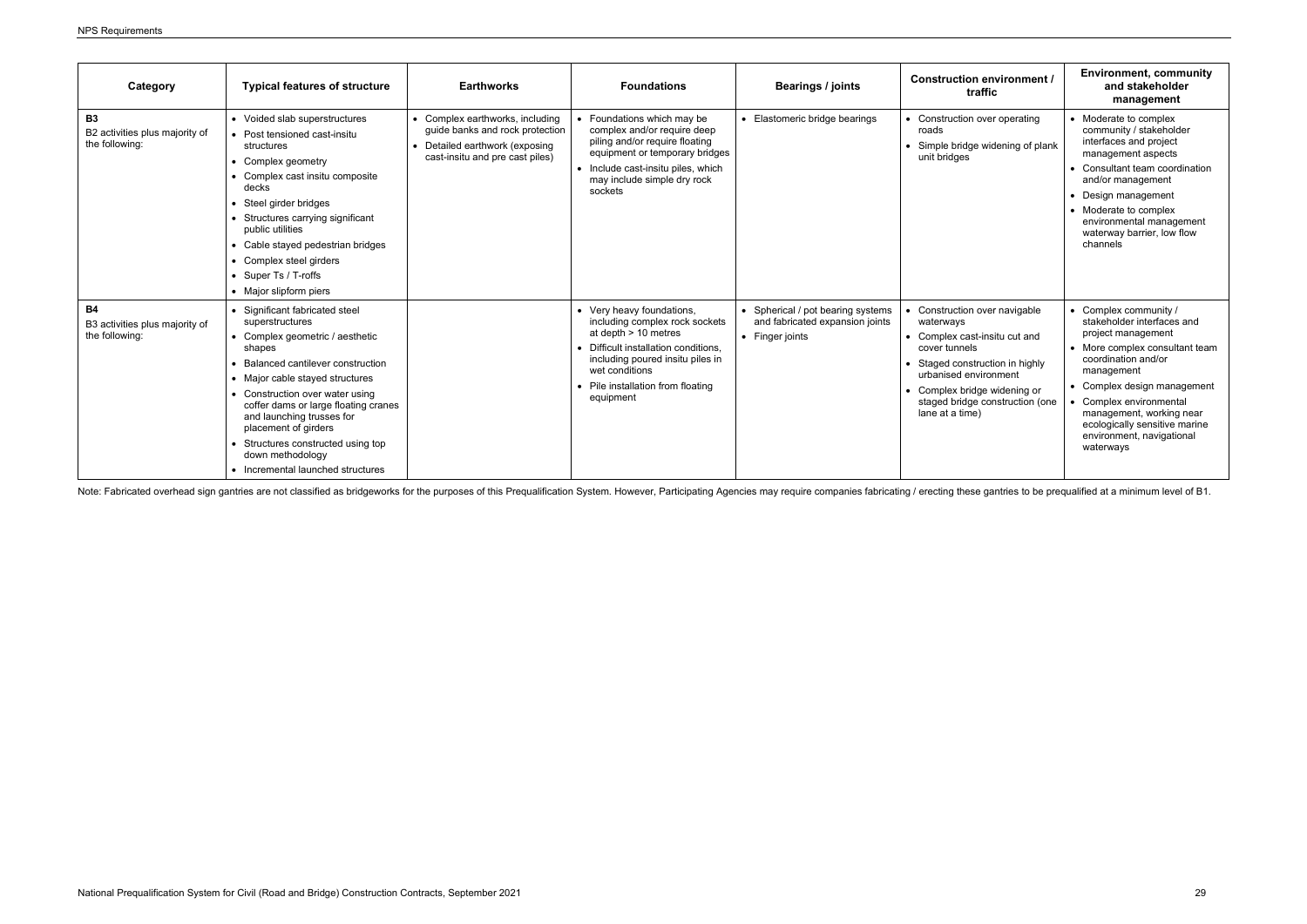## <span id="page-33-1"></span><span id="page-33-0"></span>**Appendix B – Assessment criteria – Road and Bridge Works**

## *Table B1 – Minimum requirement for each category*

|                                                        | R <sub>1</sub> /B <sub>1</sub>                                                                                         | R2/B2                                                                                                                                                 | R3/B3                                                                                                                                                    | <b>R4 / B4</b>                                                                                                                                              | R <sub>5</sub>                                                                                                                                     |  |  |  |  |  |  |
|--------------------------------------------------------|------------------------------------------------------------------------------------------------------------------------|-------------------------------------------------------------------------------------------------------------------------------------------------------|----------------------------------------------------------------------------------------------------------------------------------------------------------|-------------------------------------------------------------------------------------------------------------------------------------------------------------|----------------------------------------------------------------------------------------------------------------------------------------------------|--|--|--|--|--|--|
| <b>Criteria 1: Company experience</b>                  |                                                                                                                        |                                                                                                                                                       |                                                                                                                                                          |                                                                                                                                                             |                                                                                                                                                    |  |  |  |  |  |  |
| Minimum period of<br>operation (approximate)           | • Three years as a head contractor or<br>Four years as a major subcontractor                                           | • Three years as a head contractor                                                                                                                    | Three years as a head contractor                                                                                                                         | • Seven years as a head contractor                                                                                                                          | • 10 years as a head contractor                                                                                                                    |  |  |  |  |  |  |
| 1.2 Experience in successfully<br>delivering Contracts | Sound experience with at least<br>two relevant projects <sup>2</sup> successfully<br>completed in the last three years | • Sound experience with the successful<br>completion of at least two projects with<br>predominantly R1 / B1 characteristics in<br>the last five years | Sound experience with the successful<br>completion of with at least two projects<br>with predominantly R2 / B2<br>characteristics in the last five years | Sound experience with the successful<br>completion of with at least<br>two projects with predominately<br>R3 / B3 characteristics in the last<br>five years | Sound experience with the successful<br>completion of with at least two<br>projects with predominately R4<br>characteristic in the last five years |  |  |  |  |  |  |
| 1.3 Demonstrated performance                           | The Applicant has not been<br>responsible for a failure to complete a<br>contract                                      | • The Applicant has not been responsible<br>for a failure to complete a contract                                                                      | The Applicant has not been responsible<br>for a failure to complete a contract                                                                           | The Applicant has not been<br>responsible for a failure to complete a<br>contract                                                                           | • The Applicant has not been<br>responsible for a failure to complete a<br>contract                                                                |  |  |  |  |  |  |
|                                                        | • Good general performance on relevant<br>contracts                                                                    | Good general performance on contracts<br>with predominately R1 / B1<br>characteristics                                                                | Good general performance on contracts<br>with predominately R2 / B2<br>characteristics                                                                   | Good general performance with<br>predominately R3 / B3 characteristics                                                                                      | • Good general performance on<br>contracts with predominately R4<br>characteristics                                                                |  |  |  |  |  |  |

|                                                        |                                                                                       |  | R1/B1                                                                                                                                                          |  | R <sub>2</sub> / B <sub>2</sub>                                                                                                                                                                                    | R3/B3                                                                                                                                                                                                              |  | R4 / B4                                                                                                                                                                                                         | R5                                                                                                                                                                                                         |
|--------------------------------------------------------|---------------------------------------------------------------------------------------|--|----------------------------------------------------------------------------------------------------------------------------------------------------------------|--|--------------------------------------------------------------------------------------------------------------------------------------------------------------------------------------------------------------------|--------------------------------------------------------------------------------------------------------------------------------------------------------------------------------------------------------------------|--|-----------------------------------------------------------------------------------------------------------------------------------------------------------------------------------------------------------------|------------------------------------------------------------------------------------------------------------------------------------------------------------------------------------------------------------|
| Criteria 2: Company resources and technical capability |                                                                                       |  |                                                                                                                                                                |  |                                                                                                                                                                                                                    |                                                                                                                                                                                                                    |  |                                                                                                                                                                                                                 |                                                                                                                                                                                                            |
|                                                        | 2.1 Organisational / managerial<br>structure                                          |  | • The Applicant's company structure<br>and management structure are<br>appropriate for the scale of projects to<br>be undertaken in the applicable<br>category |  | • The Applicant's company structure and<br>management structure are appropriate<br>for the scale of projects to be<br>undertaken in the applicable category                                                        | The Applicant's company structure and<br>management structure are appropriate<br>for the scale of projects to be<br>undertaken in the applicable category                                                          |  | The Applicant's company structure<br>and management structure are<br>appropriate for the scale of projects to<br>be undertaken in the applicable<br>category                                                    | • The Applicant's company structure<br>and management structure are<br>appropriate for the scale of projects to<br>be undertaken in the applicable<br>category                                             |
|                                                        | 2.2 Personnel                                                                         |  | • The Applicant has sufficient personnel<br>available to undertake R1 / B1<br>projects                                                                         |  | The Applicant has sufficient personnel<br>available to undertake R2 / B2 projects                                                                                                                                  | • The Applicant has sufficient personnel<br>available to undertake R3 / B3 projects                                                                                                                                |  | The Applicant has sufficient<br>personnel available to undertake<br>R4 / B4 projects                                                                                                                            | • The Applicant has sufficient<br>personnel available to undertake R5<br>projects                                                                                                                          |
|                                                        | 2.3 Key personnel who are active<br>in the entity's road / bridge<br>works operations |  | Key personnel have the qualifications<br>and experience relevant to the duties<br>and responsibilities of their nominated<br>position                          |  | Key personnel have the qualifications<br>and experience relevant to the duties<br>and responsibilities of their nominated<br>position                                                                              | • Key personnel have the qualifications<br>and experience relevant to the duties<br>and responsibilities of their nominated<br>position                                                                            |  | • Key personnel have the qualifications<br>and experience relevant to the duties<br>and responsibilities of their nominated<br>position                                                                         | Key personnel have the qualifications<br>and experience relevant to the duties<br>and responsibilities of their nominated<br>position                                                                      |
|                                                        |                                                                                       |  | • At least one project manager is a<br>qualified civil engineer with at least<br>three years' relevant experience in<br>road / bridge works, or                |  | • At least one project manager is a<br>qualified civil engineer with at least<br>five years' relevant experience in<br>road / bridge works                                                                         | • At least half of the project managers<br>are qualified civil engineers                                                                                                                                           |  | • At least half of the project managers<br>are qualified civil engineers                                                                                                                                        | • At least half of the project managers<br>are qualified civil engineers                                                                                                                                   |
|                                                        |                                                                                       |  | • if not qualified, at least 10 years'<br>relevant experience in road / bridge<br>construction)                                                                |  |                                                                                                                                                                                                                    |                                                                                                                                                                                                                    |  |                                                                                                                                                                                                                 |                                                                                                                                                                                                            |
|                                                        |                                                                                       |  | • Key professional / para-professional<br>personnel and supervisory staff each<br>have two years' experience in road<br>construction contracts                 |  | • At least half of the key<br>professionals / para-professionals and<br>key supervisory staff have five years'<br>construction experience and at least<br>two years' experience each in R1 / B1-<br>type contracts | • At least half of the key<br>professionals / para-professionals and<br>key supervisory staff have five years'<br>construction experience and at least<br>two years' experience each in R2 / B2-<br>type contracts |  | • At least half of the key<br>professionals / para-professionals<br>and key supervisory staff have<br>10 years' experience and at least<br>two years' construction experience<br>each in R3 / B3-type contracts | • At least half of the key<br>professionals / para-professionals<br>and key supervisory staff have<br>10 years' experience and at least<br>two years' construction experience<br>each in R4-type contracts |

<sup>&</sup>lt;sup>2</sup> For the R1 / B1 categories, a relevant project is a project which demonstrates the Applicant has the expertise and capacity to successfully deliver a R1 / B1 project and contains many of the characteristics of a R1 / B example, a substantial residential industrial subdivision may be a relevant project for R1 and a large reinforced concrete earth-retaining structure may be a relevant project for B1.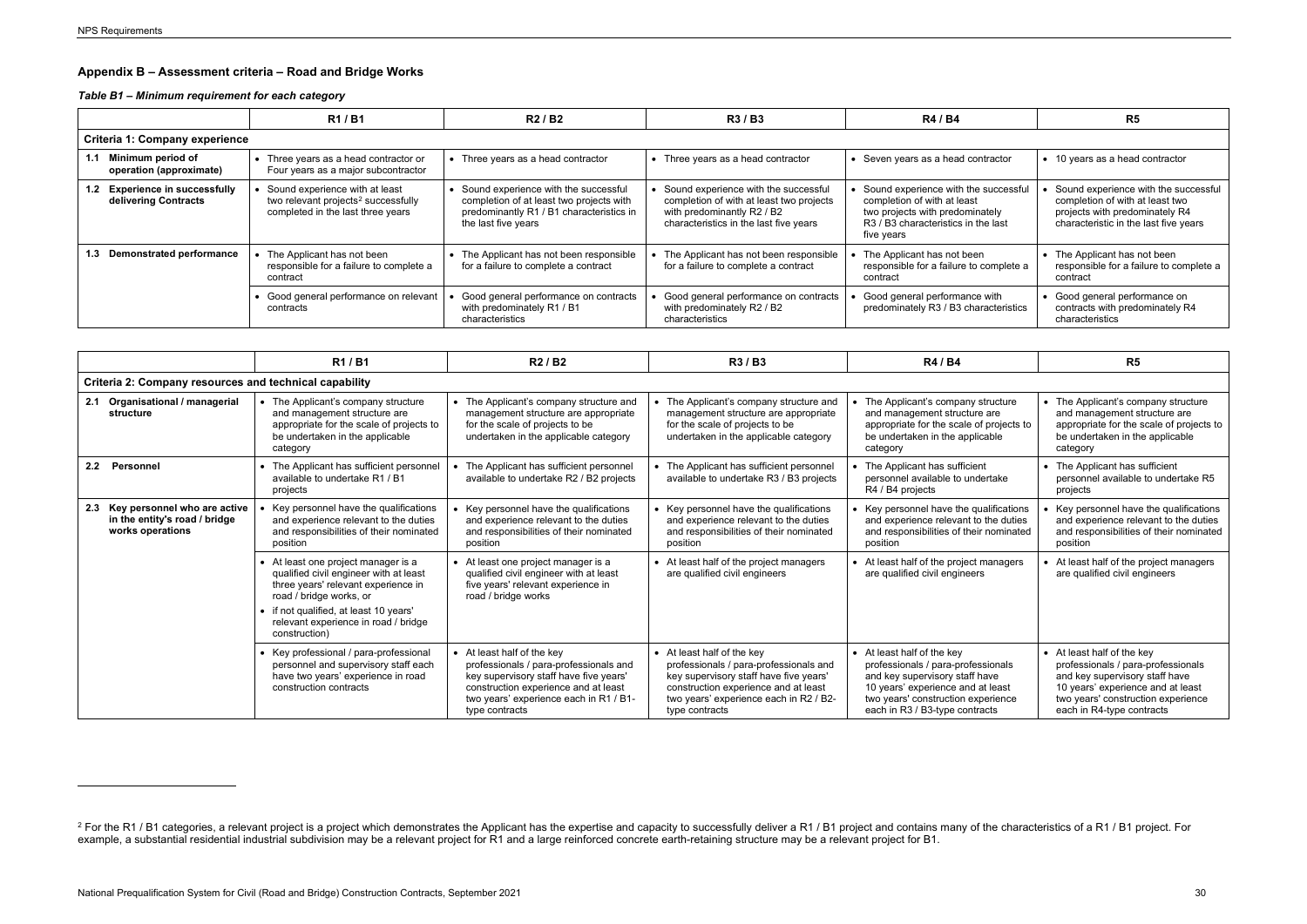<span id="page-34-1"></span><span id="page-34-0"></span>

|                                                                                             | R1/B1                                                                                                                                                                                                                                                                                                                                                                                                                                                                                                                                                                                     | R <sub>2</sub> / B <sub>2</sub>                                                                                                                                                                                                                                                                                                                                                                                                                                                                                                                                                                     | R3 / B3                                                                                                                                                                                                                                                                                                                                                                                                                                                                                                                                                                                                                                                                           | R4 / B4                                                                                                                                                                                                                                                                                                                                                                                                                                                                                                                                                                                                                                                                                                                                                                                                                                      | R5                                                                                                                                                                                                                                                                                                                                                                                                                                                                                                                                                                                                                                                                                                                                                                                                                                                           |  |  |  |  |  |
|---------------------------------------------------------------------------------------------|-------------------------------------------------------------------------------------------------------------------------------------------------------------------------------------------------------------------------------------------------------------------------------------------------------------------------------------------------------------------------------------------------------------------------------------------------------------------------------------------------------------------------------------------------------------------------------------------|-----------------------------------------------------------------------------------------------------------------------------------------------------------------------------------------------------------------------------------------------------------------------------------------------------------------------------------------------------------------------------------------------------------------------------------------------------------------------------------------------------------------------------------------------------------------------------------------------------|-----------------------------------------------------------------------------------------------------------------------------------------------------------------------------------------------------------------------------------------------------------------------------------------------------------------------------------------------------------------------------------------------------------------------------------------------------------------------------------------------------------------------------------------------------------------------------------------------------------------------------------------------------------------------------------|----------------------------------------------------------------------------------------------------------------------------------------------------------------------------------------------------------------------------------------------------------------------------------------------------------------------------------------------------------------------------------------------------------------------------------------------------------------------------------------------------------------------------------------------------------------------------------------------------------------------------------------------------------------------------------------------------------------------------------------------------------------------------------------------------------------------------------------------|--------------------------------------------------------------------------------------------------------------------------------------------------------------------------------------------------------------------------------------------------------------------------------------------------------------------------------------------------------------------------------------------------------------------------------------------------------------------------------------------------------------------------------------------------------------------------------------------------------------------------------------------------------------------------------------------------------------------------------------------------------------------------------------------------------------------------------------------------------------|--|--|--|--|--|
| Criteria 2: Company resources and technical capability                                      |                                                                                                                                                                                                                                                                                                                                                                                                                                                                                                                                                                                           |                                                                                                                                                                                                                                                                                                                                                                                                                                                                                                                                                                                                     |                                                                                                                                                                                                                                                                                                                                                                                                                                                                                                                                                                                                                                                                                   |                                                                                                                                                                                                                                                                                                                                                                                                                                                                                                                                                                                                                                                                                                                                                                                                                                              |                                                                                                                                                                                                                                                                                                                                                                                                                                                                                                                                                                                                                                                                                                                                                                                                                                                              |  |  |  |  |  |
| <b>Transport and Main Roads</b><br>additional requirements of key<br>personnel <sup>3</sup> | • Managerial, Professional / Para-<br>Professional (Project Managers) -<br>Staff at all levels should have at least<br>two years' experience in road / bridge<br>works of the types defined for Level 1<br>in NPS.<br>• For roadworks, a qualified civil<br>engineer should be engaged for<br>making technical decisions and<br>managing the technical aspects of the<br>project - a consultant engineer could<br>be used in this role.<br>Supervisory - Should have at least<br>two years' experience in road / bridge<br>works construction of the types<br>defined for Level 1 in NPS. | Managerial - Key personnel should<br>have at least two years' experience in<br>road / bridge works construction at<br>Level 1 for state road authority or local<br>government (may include subdivisional<br>work).<br>Professional / Para-Professional - The<br>project manager should be a qualified<br>civil engineer with at least two years'<br>experience in road / bridge works<br>construction at Level 1 or higher. Others<br>should have similar experience.<br>Supervisory - Should have at least<br>three years' experience in road / bridge<br>works construction at Level 1 or higher. | • Managerial - Key personnel should<br>have at least four years' experience in<br>road / bridge works including at least<br>two years' experience at Level 2 and<br>some experience at Level 3.<br>Professional / Para-Professional -<br>Project managers should be qualified<br>civil engineers, and should have at<br>least four years' total experience in<br>road / bridge works including at least<br>two years at Level 2 or higher. Others<br>should have similar experience.<br><b>Supervisory - Front-line supervisors</b><br>should have a total of at least six years'<br>experience in road / bridge works<br>including at least three years at Level 2<br>or higher. | • Managerial - Key personnel should<br>have at least six years' experience in<br>road / bridge works including at least<br>three years' experience at Level 3<br>and some experience at Level 4.<br>Professional / Para-Professional -<br>Project managers should be qualified<br>civil engineers. A significant<br>proportion of the project managers in<br>the Queensland: 'in-house pool'<br>should be qualified civil engineers<br>with a total of at least six years'<br>experience in the management of<br>road / bridge works including at least<br>two years at Level 3 or higher.<br>Supervisory - A significant proportion<br>of the front-line supervisors in the 'in-<br>house pool' should have a total of at<br>least nine years' experience in<br>road / bridge works including at least<br>three years at Level 3 or higher. | • Managerial - Key personnel should<br>have at least eight years' experience<br>in civil infrastructure including<br>five years' experience at Level 4.<br>Professional / Para-Professional<br>Project managers should be qualified<br>civil engineers. A significant<br>proportion of the project managers in<br>the Queensland 'in-house pool'<br>should be qualified civil engineers<br>with a total of at least eight years'<br>experience in the management of<br>roadworks including at least<br>two years at Level 4 of higher.<br>• Supervisory - A significant proportion<br>of the front-line supervisors in the 'in-<br>house pool' should have a total of at<br>least 12 years' experience in<br>roadworks including at least<br>three years at Level 4. The other<br>supervisors should have at least<br>two years' experience at Level 3 or 4. |  |  |  |  |  |
| 2.4<br><b>Plant and equipment</b>                                                           | • The Applicant has demonstrated the<br>capability to provide the plant and<br>equipment required to properly<br>resource R1 / B1 contracts                                                                                                                                                                                                                                                                                                                                                                                                                                               | • The Applicant has demonstrated the<br>capability to provide the plant and<br>equipment required to properly resource<br>R <sub>2</sub> / B <sub>2</sub> contracts                                                                                                                                                                                                                                                                                                                                                                                                                                 | • The Applicant has demonstrated the<br>capability to provide plant and<br>equipment required to properly<br>resource R3 / B3 contracts                                                                                                                                                                                                                                                                                                                                                                                                                                                                                                                                           | • The Applicant has demonstrated the<br>capability to provide the plant and<br>equipment required to properly<br>resource R4 / B4 contracts                                                                                                                                                                                                                                                                                                                                                                                                                                                                                                                                                                                                                                                                                                  | • The Applicant has demonstrated the<br>capability to provide the plant and<br>equipment required to properly<br>resource R5 contracts                                                                                                                                                                                                                                                                                                                                                                                                                                                                                                                                                                                                                                                                                                                       |  |  |  |  |  |

|     |                                             | R1/B1                                                                                                                                                        | R2/B2                                                                                                     | R3 / B3                                                                                                  | R4 / B4                                                                                                     | R <sub>5</sub>                                                                               |
|-----|---------------------------------------------|--------------------------------------------------------------------------------------------------------------------------------------------------------------|-----------------------------------------------------------------------------------------------------------|----------------------------------------------------------------------------------------------------------|-------------------------------------------------------------------------------------------------------------|----------------------------------------------------------------------------------------------|
|     | Criteria 3: Management systems <sup>4</sup> |                                                                                                                                                              |                                                                                                           |                                                                                                          |                                                                                                             |                                                                                              |
| 3.1 | <b>Quality management</b>                   | • An independently audited system<br>that meets the requirements of a<br>checklist to be provided by the<br>Assessing Agency, or<br>Third-party Certified to | Third-party Certified to<br>AS/NZS ISO 9001:2008 by a<br>JAS-ANZ accredited conformity<br>assessment body | • Third-party Certified to<br>AS/NZS ISO 9001:2008 by a JAS-ANZ<br>accredited conformity assessment body | ▶ Third-party Certified to<br>AS/NZS ISO 9001:2008 by a<br>JAS-ANZ accredited conformity<br>assessment body | • Certified to AS/NZS ISO 9001:2008<br>by a JAS-ANZ accredited conformity<br>assessment body |
|     |                                             | AS/NZS ISO 9001:2008 by<br>a JAS-ANZ accredited conformity<br>assessment body                                                                                |                                                                                                           |                                                                                                          |                                                                                                             |                                                                                              |

<sup>3</sup> Key personnel should be classified into the following categories:

- managerial including directors (where applicable), area manager, operations management team and so on
- professional including project management, project engineers, civil engineers, technical specialists (for example structural, geotechnical, erosion control, environmental, cultural heritage, communications and so on)
- para-professional including engineering associates, construction technicians, work overseas, and
- supervisory including work supervisors, foremen and so on.

4 Where third-party certification of management systems is required for categories R1 / B1, the independent auditor that assesses the Applicant's management systems against the checklists or certifies the Integrated Manage

- engaged by a conformity assessment body accredited by the Joint Accreditation System for Australia and New Zealand (JAS-ANZ) to the relevant standard [\(http://www.jas-anz.org\)](http://www.jas-anz.org/), or
- registered by Exemplar Global (or equivalent), with experience in the civil construction industry (refer[: www.exemplarglobal.org\)](http://www.exemplarglobal.org/).

Third-party certificates must state that the certification specifically applies to road / bridge construction. A reference to other categories alone (for example civil construction) is insufficient.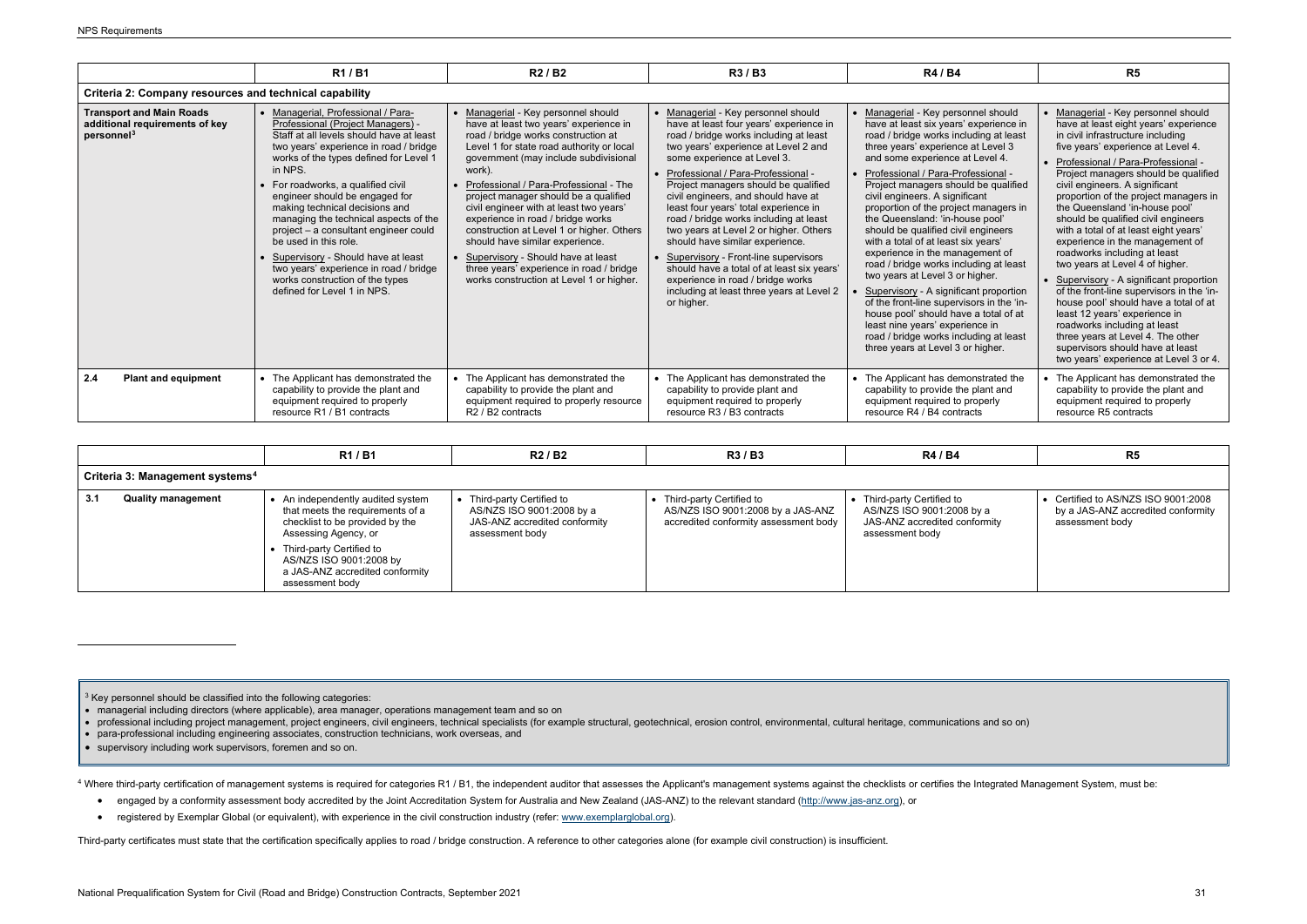<span id="page-35-0"></span>

|                                                            | R1/B1                                                                                                                                                                                                                                          | R2/B2                                                                                                              | R3/B3                                                                                                         | R4 / B4                                                                                                          | R5                                                                                                                 |  |
|------------------------------------------------------------|------------------------------------------------------------------------------------------------------------------------------------------------------------------------------------------------------------------------------------------------|--------------------------------------------------------------------------------------------------------------------|---------------------------------------------------------------------------------------------------------------|------------------------------------------------------------------------------------------------------------------|--------------------------------------------------------------------------------------------------------------------|--|
| Criteria 3: Management systems <sup>4</sup>                |                                                                                                                                                                                                                                                |                                                                                                                    |                                                                                                               |                                                                                                                  |                                                                                                                    |  |
|                                                            | • Satisfactory corporate quality policy<br>and example quality plans and ITP<br>plans                                                                                                                                                          | Satisfactory corporate quality policy<br>and example quality plans and ITP<br>plans                                | Satisfactory corporate quality policy and<br>example quality plans and ITP plans                              | Satisfactory corporate quality policy<br>and example quality plans and ITP<br>plans                              | Satisfactory corporate quality policy<br>and example quality plans and ITP<br>plans                                |  |
|                                                            |                                                                                                                                                                                                                                                | Evidence of successful use of the<br>QMS on relevant projects                                                      | • Evidence of successful use of the QMS<br>on relevant projects                                               | Evidence of successful use of the<br>QMS on relevant projects                                                    | Evidence of successful use of the<br>QMS on relevant projects                                                      |  |
|                                                            |                                                                                                                                                                                                                                                | • No unresolved major non-<br>conformances from its certifying body                                                | • No unresolved major non-<br>conformances from its certifying body                                           | • No unresolved major non-<br>conformances from its certifying body                                              | • No unresolved major non-<br>conformances from its certifying body                                                |  |
| 3.2<br><b>Work Health and Safety</b><br>(WHS) <sup>5</sup> | • An independently audited system<br>that meets the requirements of a<br>checklist to be provided by the<br>Assessing Agency, or<br>• Third-party Certified to AS/NZS 4801<br>or to ISO 45001 by a JAS-ANZ<br>accredited conformity assessment | • Third-party Certified to AS/NZS 4801<br>or to ISO 45001 by a JAS-ANZ<br>accredited conformity assessment<br>body | Third-party Certified to AS/NZS 4801 or<br>to ISO 45001 by a JAS-ANZ accredited<br>conformity assessment body | Third-party Certified to AS/NZS 4801<br>or to ISO 45001 by a JAS-ANZ<br>accredited conformity assessment<br>body | • Third-party Certified to AS/NZS 4801<br>or to ISO 45001 by a JAS-ANZ<br>accredited conformity assessment<br>body |  |
|                                                            | body                                                                                                                                                                                                                                           |                                                                                                                    |                                                                                                               |                                                                                                                  |                                                                                                                    |  |
|                                                            | • Satisfactory corporate WHS policy<br>and example WHS plans                                                                                                                                                                                   | Satisfactory corporate WHS policy and<br>example WHS plans                                                         | Satisfactory corporate WHS policy and<br>example WHS plans                                                    | Satisfactory corporate WHS policy<br>and example WHS plans                                                       | • Satisfactory corporate WHS policy<br>and example WHS plans                                                       |  |
|                                                            | • Evidence of successful use of the<br>WHS system on relevant projects                                                                                                                                                                         | Evidence of successful use of the<br>WHS system on relevant projects                                               | • Evidence of successful use of the WHS<br>system on relevant projects                                        | Evidence of successful use of the<br>WHS system on relevant projects                                             | Evidence of successful use of the<br>WHS system on relevant projects                                               |  |
|                                                            | • No unresolved major non-<br>conformances from its certifying<br>body                                                                                                                                                                         | • No unresolved major non-<br>conformances from its certifying body                                                | • No unresolved major non-<br>conformances from its certifying body                                           | • No unresolved major non-<br>conformances from its certifying body                                              | • No unresolved major non-<br>conformances from its certifying body                                                |  |
|                                                            | • No unresolved Improvement Notices<br>or Infringement Notices from a<br>regulatory body                                                                                                                                                       | No unresolved Improvement Notices<br>or Infringement Notices from a<br>regulatory body                             | • No unresolved Improvement Notices or<br>Infringement Notices from a regulatory<br>body                      | No unresolved Improvement Notices<br>or Infringement Notices from a<br>regulatory body                           | • No unresolved Improvement Notices<br>or Infringement Notices from a<br>regulatory body                           |  |
|                                                            | • Lost Time Injury Frequency Rate for<br>the past three years are similar to or<br>less than industry averages                                                                                                                                 | Lost Time Injury Frequency Rate for<br>the past three years are similar to or<br>less than industry averages       | Lost Time Injury Frequency Rate for the<br>past three years are similar to or less<br>than industry averages  | Lost Time Injury Frequency Rate for<br>the past three years are similar to or<br>less than industry averages     | Lost Time Injury Frequency Rate for<br>the past three years are similar to or<br>less than industry averages       |  |

<sup>&</sup>lt;sup>5</sup> Accreditation under Australian Government's Building and Construction WHS Accreditation Scheme is deemed to satisfy the WHS requirement for prequalification at all levels.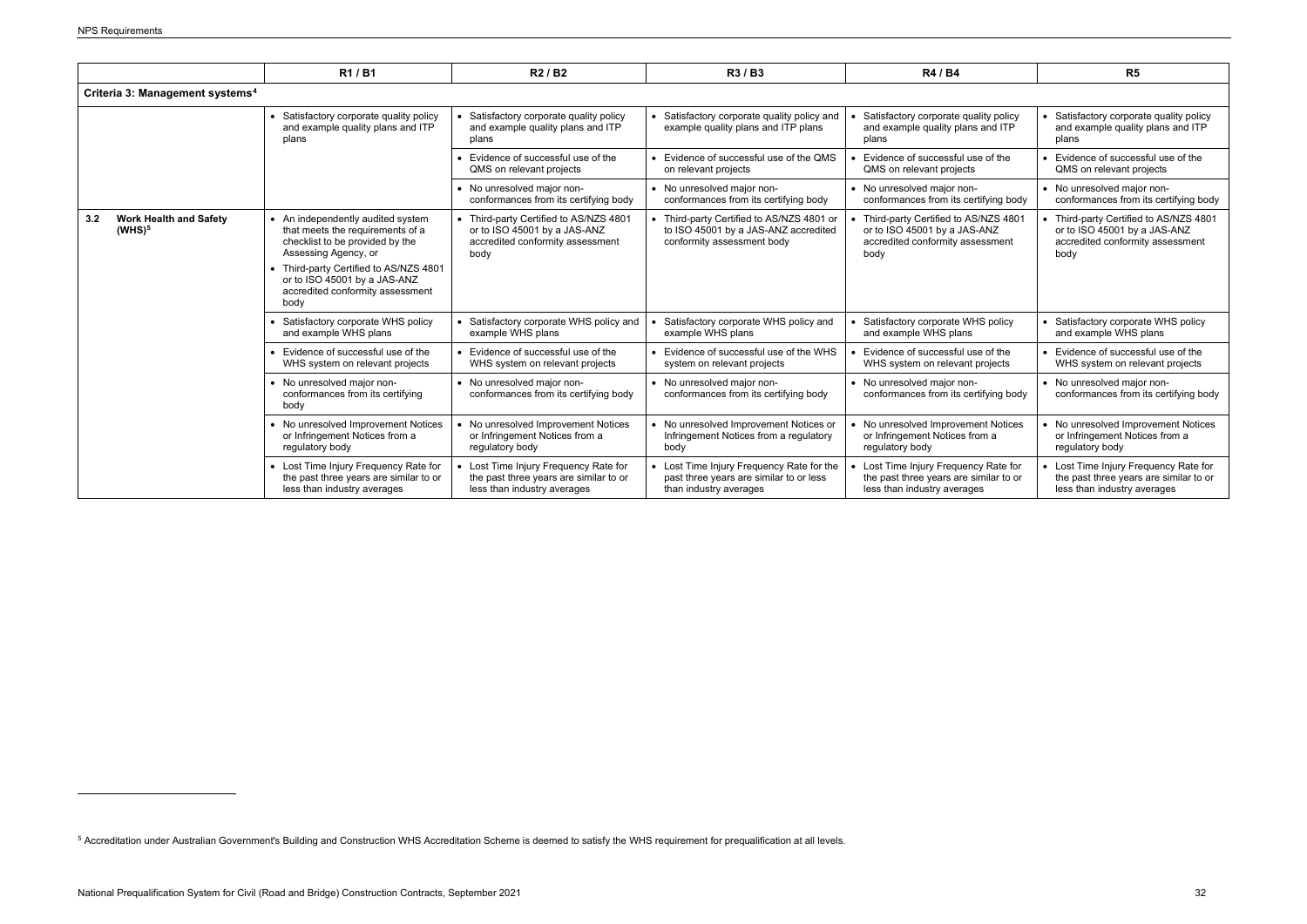|     |                                                         | R1/B1                                                                                                                                                                                                                                            | R <sub>2</sub> / B <sub>2</sub>                                                                                                                                                            | R3 / B3                                                                                                                                                                                 | R4 / B4                                                                                                                                                                                    | R5                                                                                                                                                                                         |  |
|-----|---------------------------------------------------------|--------------------------------------------------------------------------------------------------------------------------------------------------------------------------------------------------------------------------------------------------|--------------------------------------------------------------------------------------------------------------------------------------------------------------------------------------------|-----------------------------------------------------------------------------------------------------------------------------------------------------------------------------------------|--------------------------------------------------------------------------------------------------------------------------------------------------------------------------------------------|--------------------------------------------------------------------------------------------------------------------------------------------------------------------------------------------|--|
|     | Criteria 3: Management systems <sup>4</sup>             |                                                                                                                                                                                                                                                  |                                                                                                                                                                                            |                                                                                                                                                                                         |                                                                                                                                                                                            |                                                                                                                                                                                            |  |
| 3.3 | <b>Environmental Management</b><br><b>Systems (EMS)</b> | • An independently audited system<br>that meets the requirements of a<br>checklist to be provided by the<br>Assessing Agency, or<br>• Third-party Certified to<br>AS/NZS ISO 14001:2004 by a<br>JAS-ANZ accredited conformity<br>assessment body | • Third-party Certified to<br>AS/NZS ISO 14001:2004 by a<br>JAS-ANZ accredited conformity<br>assessment body                                                                               | • Third-party Certified to<br>AS/NZS ISO 14001:2004 by<br>a JAS-ANZ accredited conformity<br>assessment body                                                                            | • Third-party Certified to<br>AS/NZS ISO 14001:2004 by<br>a JAS-ANZ accredited conformity<br>assessment body                                                                               | • Third-party Certified to<br>AS/NZS ISO 14001:2004 by<br>a JAS-ANZ accredited conformity<br>assessment body                                                                               |  |
|     |                                                         | Satisfactory corporate environmental<br>policy and example environmental<br>management plans                                                                                                                                                     | Satisfactory corporate environmental<br>policy and example environmental<br>management plans                                                                                               | • Satisfactory corporate environmental<br>policy and example environmental<br>management plans                                                                                          | Satisfactory corporate environmental<br>policy and example environmental<br>management plans                                                                                               | • Satisfactory corporate environmental<br>policy and example environmental<br>management plans                                                                                             |  |
|     |                                                         |                                                                                                                                                                                                                                                  | • Evidence of successful use of the<br>EMS on relevant projects                                                                                                                            | • Evidence of successful use of the EMS<br>on relevant projects                                                                                                                         | Evidence of successful use of the<br>EMS on relevant projects                                                                                                                              | • Evidence of successful use of the<br>EMS on relevant projects                                                                                                                            |  |
|     |                                                         |                                                                                                                                                                                                                                                  | • No unresolved major non-<br>conformances from its certifying body                                                                                                                        | • No unresolved major non-<br>conformances from its certifying body                                                                                                                     | • No unresolved major non-<br>conformances from its certifying body                                                                                                                        | • No unresolved major non-<br>conformances from its certifying body                                                                                                                        |  |
|     |                                                         |                                                                                                                                                                                                                                                  | • No unresolved Improvement Notices<br>or Infringement Notices from a<br>regulatory body                                                                                                   | • No unresolved Improvement Notices or<br>Infringement Notices from a regulatory<br>body                                                                                                | • No unresolved Improvement Notices<br>or Infringement Notices from a<br>regulatory body                                                                                                   | • No unresolved Improvement Notices<br>or Infringement Notices from a<br>regulatory body                                                                                                   |  |
| 3.4 | <b>Traffic management</b>                               | Satisfactory system in place for the<br>management of traffic at worksites<br>through properly trained and<br>accredited in-house resources or<br>established sub-contract<br>arrangements                                                       | Satisfactory system in place for the<br>management of traffic at worksites<br>through properly trained and<br>accredited in-house resources or<br>established sub-contract<br>arrangements | Satisfactory system in place for the<br>management of traffic at worksites<br>through properly trained and accredited<br>in-house resources or established<br>sub-contract arrangements | Satisfactory system in place for the<br>management of traffic at worksites<br>through properly trained and<br>accredited in-house resources or<br>established sub-contract<br>arrangements | Satisfactory system in place for the<br>management of traffic at worksites<br>through properly trained and<br>accredited in-house resources or<br>established sub-contract<br>arrangements |  |
|     |                                                         | Satisfactory example traffic<br>management plan appropriate to the<br>category applied for                                                                                                                                                       | • Satisfactory example traffic<br>management plan appropriate to the<br>category applied for                                                                                               | • Satisfactory example traffic<br>management plan appropriate to the<br>category applied for                                                                                            | • Satisfactory example traffic<br>management plan appropriate to the<br>category applied for                                                                                               | • Satisfactory example traffic<br>management plan appropriate to the<br>category applied for                                                                                               |  |
| 3.5 | <b>Subcontractor Management</b>                         | Satisfactory approach to the<br>management of subcontractors and<br>evidence of fair dealing with<br>subcontractors                                                                                                                              | • Satisfactory approach to the<br>management of subcontractors and<br>evidence of fair dealing with<br>subcontractors                                                                      | • Satisfactory approach to the<br>management of subcontractors and<br>evidence of fair dealing with<br>subcontractors                                                                   | • Satisfactory approach to the<br>management of subcontractors and<br>evidence of fair dealing with<br>subcontractors                                                                      | • Satisfactory approach to the<br>management of subcontractors and<br>evidence of fair dealing with<br>subcontractors                                                                      |  |
|     |                                                         | • Referee comments are generally<br>positive and no issues have been<br>raised regarding subcontractor<br>management                                                                                                                             | • Referee comments are generally<br>positive and no issues have been<br>raised regarding subcontractor<br>management                                                                       | • Referee comments are generally<br>positive and no issues have been<br>raised regarding subcontractor<br>management                                                                    | • Referee comments are generally<br>positive and no issues have been<br>raised regarding subcontractor<br>management                                                                       | • Referee comments are generally<br>positive and no issues have been<br>raised regarding subcontractor<br>management                                                                       |  |
| 3.6 | <b>Partnering / Relationship</b><br><b>Management</b>   | • Has successfully participated in<br>partnering / relationship<br>management at a level relevant to<br>category R2 / B2 and demonstrates<br>a positive attitude and willingness                                                                 | • Has successfully participated in<br>partnering / relationship management<br>at a level relevant to category R2 / B2<br>and demonstrates a positive attitude<br>and willingness           | • Has successfully participated in<br>partnering / relationship management at<br>a level relevant to category R3 / B3 and<br>demonstrates a positive attitude and<br>willingness        | • Has successfully participated in<br>partnering / relationship management<br>at a level relevant to category R4 / B4<br>and demonstrates a positive attitude<br>and willingness           | • Has successfully participated in<br>partnering / relationship management<br>at a level relevant to category R5 and<br>demonstrates a positive attitude and<br>willingness                |  |
| 3.7 | <b>Community / Stakeholder</b><br>engagement            |                                                                                                                                                                                                                                                  | • Evidence of successful<br>community / stakeholder engagement<br>activities on relevant past projects                                                                                     | • Evidence of successful<br>community / stakeholder engagement<br>activities on relevant past projects                                                                                  | • Evidence of successful<br>community / stakeholder engagement<br>activities on relevant past projects                                                                                     | • Evidence of successful<br>community / stakeholder engagement<br>activities on relevant past projects                                                                                     |  |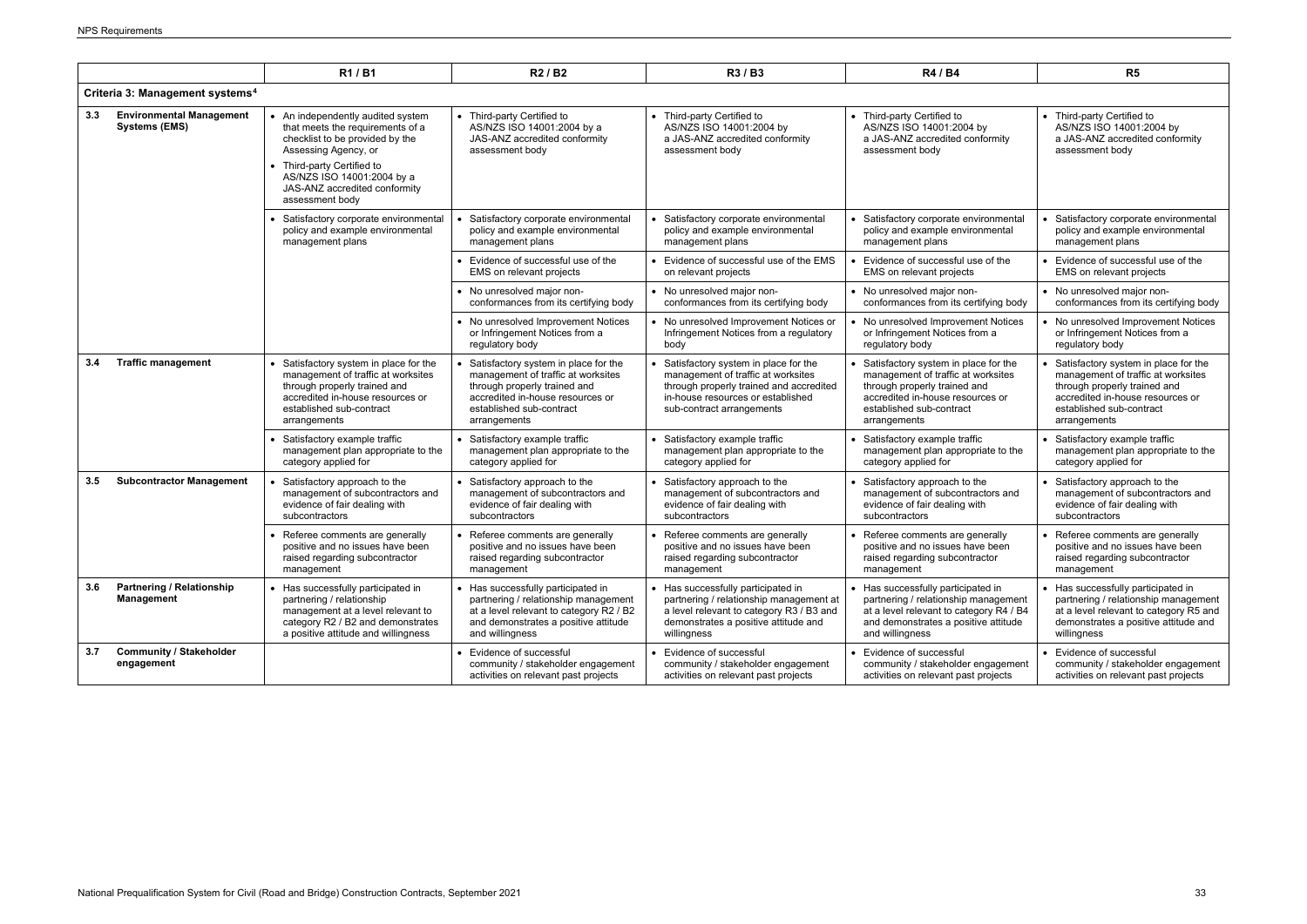|     | Criteria 4: Financial capacity assessment methodology |                                                                                                                                                                                                                                                                    |  |
|-----|-------------------------------------------------------|--------------------------------------------------------------------------------------------------------------------------------------------------------------------------------------------------------------------------------------------------------------------|--|
|     | 4.1 Preliminary contract capacity                     | • The preliminary contract capacity is assessed as five times the assessed working capital. This is based on the core working capital determined from the entity's bala<br>liabilities).                                                                           |  |
|     |                                                       | • Satisfactory evidence of the collectability of related entity loans should be provided.                                                                                                                                                                          |  |
| 4.2 | Application of additional risk overlays               | • Limit the preliminary contract capacity to be no greater than 12.5 times net tangible assets.                                                                                                                                                                    |  |
|     | that may potentially reduce the                       | • Application of key financial indicators as minimum requirements for prequalification: Quick Ratio of 0.8 or greater.                                                                                                                                             |  |
|     | assessed contract capacity limit                      |                                                                                                                                                                                                                                                                    |  |
|     |                                                       |                                                                                                                                                                                                                                                                    |  |
| 4.3 | <b>Qualitative adjustment</b>                         | • In assessing the qualitative adjustment, assessors will be required to refer to detailed guidelines.                                                                                                                                                             |  |
|     |                                                       | • Based on the assessing consultant's experience, a comprehensive qualitative assessment may influence a further upward or downward adjustment after calculatior<br>application of the risk overlays.                                                              |  |
|     |                                                       | • The qualitative adjustment will consider matters such as:                                                                                                                                                                                                        |  |
|     |                                                       | governance, including details of accounting policies and controls, budget preparation processes, risk management practices, internal financial skills and quali<br>a)<br>reporting and review processes                                                            |  |
|     |                                                       | application of Accounting Standards<br>b)                                                                                                                                                                                                                          |  |
|     |                                                       | age of business, management experience, balance sheet management and so on<br>C)                                                                                                                                                                                   |  |
|     |                                                       | aging of debtors and creditors as at the latest reporting date<br>d,                                                                                                                                                                                               |  |
|     |                                                       | value, number and nature of registered charges<br>e)                                                                                                                                                                                                               |  |
|     |                                                       | age of banking relationship<br>f)                                                                                                                                                                                                                                  |  |
|     |                                                       | value and number of current contracts in progress and the nature of each client<br>g,                                                                                                                                                                              |  |
|     |                                                       | budgets and cashflow projections<br>h)                                                                                                                                                                                                                             |  |
|     |                                                       | consideration of the Debt-to-Equity Ratio. Is it better or worse than a benchmark of 60 / 40?<br>i)                                                                                                                                                                |  |
|     |                                                       | the revenue or average of previous three years, whichever is the greater<br>j)                                                                                                                                                                                     |  |
|     |                                                       | consideration of recent profit (after income tax) performance over the past three years<br>k)<br>$\vert$<br>management Accounts vs. Compilation Statement vs. Audited Financial Statements                                                                         |  |
|     |                                                       | audit qualifications                                                                                                                                                                                                                                               |  |
|     |                                                       | m)<br>extent of adoption of accounting standards and their transparency<br>n                                                                                                                                                                                       |  |
|     |                                                       | details gleaned from credit reports, credit references from suppliers and subcontractors and other publicly available information<br>$\circ$                                                                                                                       |  |
|     |                                                       | availability of credit lines or demonstrated capacity to obtain additional debt or equity<br>p)                                                                                                                                                                    |  |
|     |                                                       | availability of credit lines may be determined by a reasonably conclusive means by way of:                                                                                                                                                                         |  |
|     |                                                       | existing undrawn credit lines which should be evidenced by way of a facility approval letter                                                                                                                                                                       |  |
|     |                                                       | proposed or committed credit lines which should be evidenced by way of an unconditional (or reasonable limited conditions) indication that a loan wo                                                                                                               |  |
|     |                                                       | alternatively, capacity to borrow may be considered based on:<br>ii)                                                                                                                                                                                               |  |
|     |                                                       | availability of funds in a related entity and assessment of the likely availability of those funds to support the entity being assessed                                                                                                                            |  |
|     |                                                       | the consultant's assessed strength of the balance sheet and trading history and an indication from the entity that they would be willing to borrow to m                                                                                                            |  |
|     |                                                       | for smaller entities, capacity to obtain additional equity will require assessment of the shareholders' or directors' capacity to contribute funds following th<br>iii)                                                                                            |  |
|     |                                                       | for larger entities, direct input from the entity concerned in relation to any proposed new equity would need to be assessed.<br>IV)                                                                                                                               |  |
|     |                                                       | in each of the above cases, the effect of the new / increased debt or equity on the financial standing of the entity would need to be considered<br>V)                                                                                                             |  |
|     |                                                       | upward adjustments to the preliminary contract capacity, while not limited, must be flagged with an asterisk when the adjustment is more than one level. For or<br>q)<br>the preliminary assessment and overlays, it may be adjusted to an F10* or F25*, and so on |  |
|     |                                                       | downward adjustment to the preliminary maximum contract limit calculation are not limited and may decline to zero where unfavourable assessments prevail.<br>r)                                                                                                    |  |
| 4.4 | The result - an assessed contract<br>capacity         | • The assessed contract capacity is the recommended Financial Level and reflects the maximum additional aggregate contract cash flow commitment over a 12-mon<br>of cash flow over that period.                                                                    |  |

ntity's balance sheet (current assets less current alculation of the preliminary contract capacity and the and qualifications, internal financial management a loan would be provided if applied for.  $\sigma$  to meet working capital requirements, in need  $\sigma$ llowing their indication of a willingness to contribute, evel. For example, if contractor is assessed at after  $\overline{1}$  12-month period, assuming a relatively even spread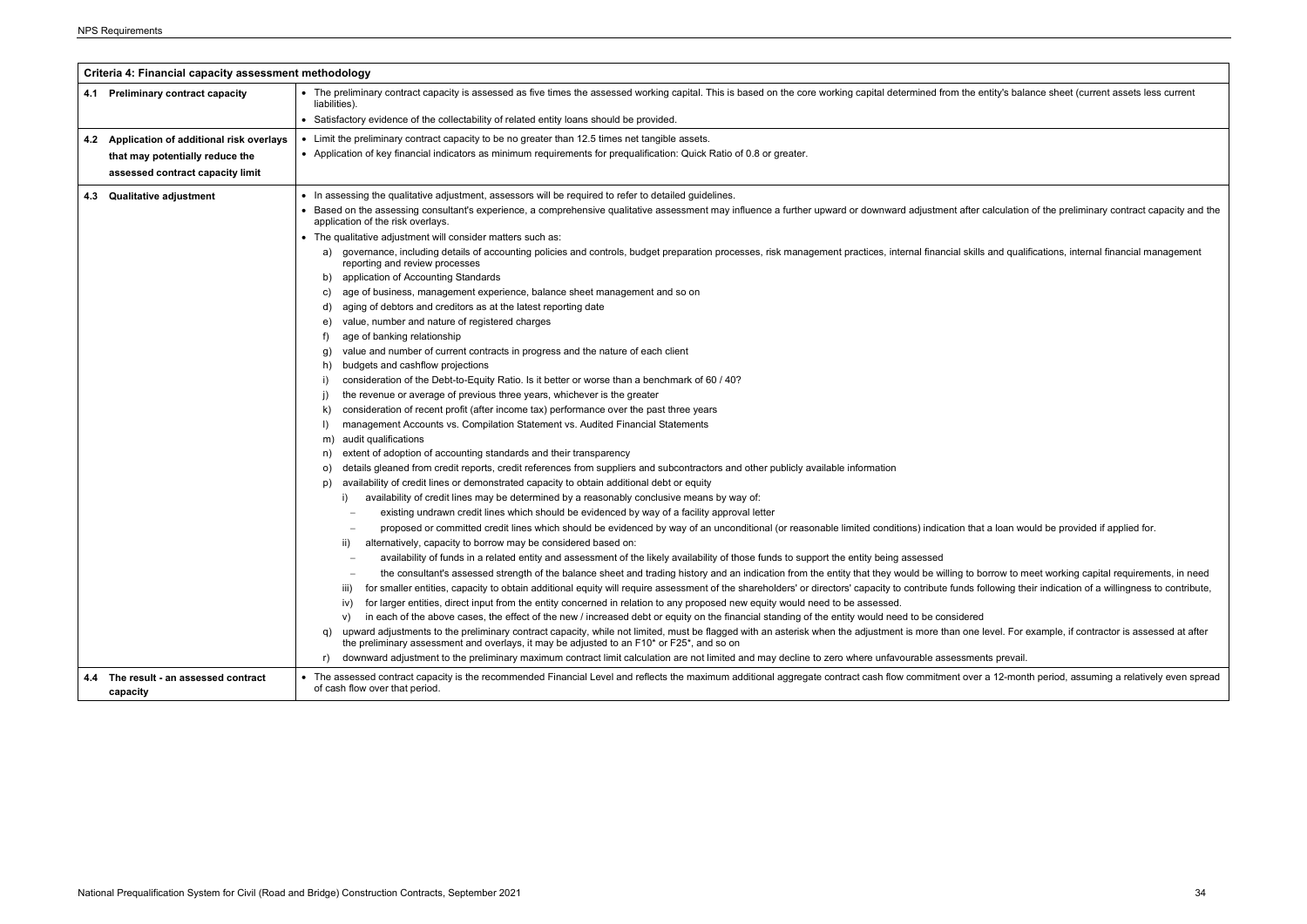## <span id="page-38-0"></span>**Appendix C – Asphalt prequalification**

## **C1 Introduction**

The department's asphalt prequalification system is applied as a specialist category, as permitted under the NPS. It operates in Queensland only, for the prequalification of asphalt contractors that are involved in departmental works (for example, principal contractor, subcontractor). Prequalification in the relevant category is also required for asphalt contractors engaged by a principal contractor to the department. There is no opportunity for mutual recognition with asphalt prequalification.

A prequalified asphalt contractor may have one or more asphalt manufacturing plants and/or asphalt paving operations, provided these are included in the prequalified asphalt contractor's management systems certification.

## **C2 Asphalt prequalification categories**

There are four asphalt prequalification categories, as outlined in Table C2. They relate to asphalt works that could reasonably be satisfactorily completed by an asphalt contractor with the relevant experience and background. Officers undertaking prequalification assessments will recommend prequalification suitability based on the application of the assessment criteria and associated descriptions provided in Table C2.

| Category       | <b>Indicative Description of Works and Category Requirements</b>                                                                                                                                                                                                                                                               |
|----------------|--------------------------------------------------------------------------------------------------------------------------------------------------------------------------------------------------------------------------------------------------------------------------------------------------------------------------------|
| A <sub>1</sub> | Non-complex asphalt paving works that meet the department's specifications and<br>contract requirements, pavement repairs and minor overlays on low priority roads.<br>Except for deep lift patching undertaken as part of maintenance works, structural<br>asphalt pavement base layers are excluded from this category.      |
|                | Dense graded asphalt is included in this category. High modulus (EME2) asphalt,<br>stone mastic asphalt, open graded asphalt and proprietary thin asphalt surfacing are<br>excluded from this category.                                                                                                                        |
|                | The total asphalt tonnage for the works (that is, contract) shall not exceed 200 tonnes.                                                                                                                                                                                                                                       |
|                | The works typically include:                                                                                                                                                                                                                                                                                                   |
|                | • asphalt supply and paving capacity commensurate with the scale of project                                                                                                                                                                                                                                                    |
|                | • coordination of the supply of registered asphalt mix manufactured by an A3 or<br>A4 prequalified entity                                                                                                                                                                                                                      |
|                | • quality, safety and environmental management systems for asphalt paving which<br>have been either third-party certified (with the certifier being a conformity<br>assessment body accredited by JAS-ANZ to the relevant standard) or independently<br>confirmed by an auditor accredited by JAS-ANZ to the relevant standard |
|                | • quality control and site testing of asphalt according to the specification and contract                                                                                                                                                                                                                                      |
|                | • basic surface preparation, sweeping and tack coating                                                                                                                                                                                                                                                                         |
|                | • delivery to site, in suitable delivery trucks from supplier's production facility                                                                                                                                                                                                                                            |
|                | machine-placed asphalt paving to manual thickness control                                                                                                                                                                                                                                                                      |
|                | • compaction using self-propelled equipment including vibratory and pneumatic tyred<br>rollers                                                                                                                                                                                                                                 |
|                | • minor pavement repairs including profiling and filling with asphalt                                                                                                                                                                                                                                                          |
|                | sampling of material for testing and cutting cores                                                                                                                                                                                                                                                                             |
|                | providing traffic management plans and managing site and public vehicles                                                                                                                                                                                                                                                       |

*Table C2 – Transport and Main Roads asphalt prequalification categories*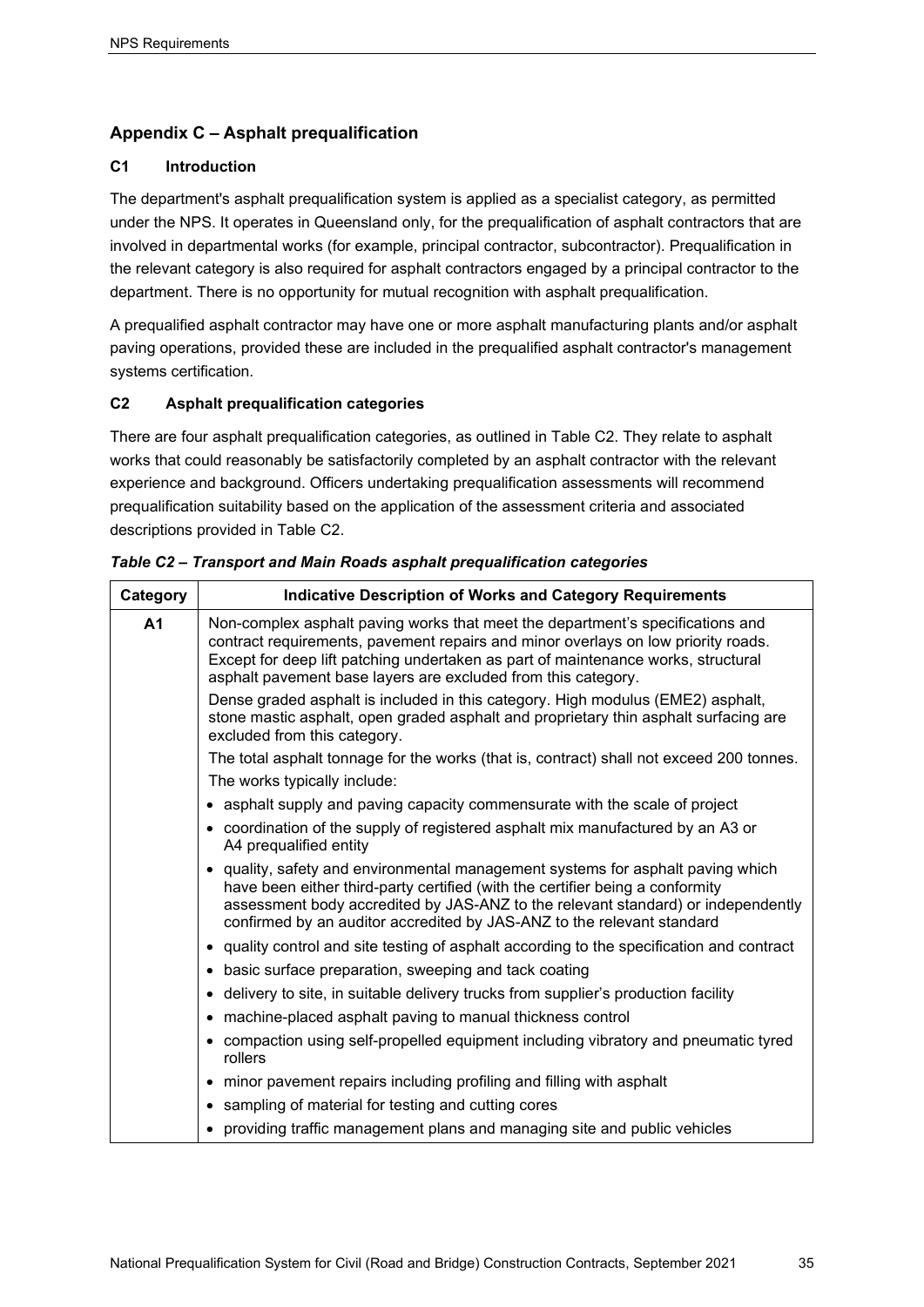| Category | <b>Indicative Description of Works and Category Requirements</b>                                                                                                                                                                                                                                                                                                                                                                  |
|----------|-----------------------------------------------------------------------------------------------------------------------------------------------------------------------------------------------------------------------------------------------------------------------------------------------------------------------------------------------------------------------------------------------------------------------------------|
|          | • providing accurate contract documentation including spray sheets, quality records,<br>site measure and quality management plans, and                                                                                                                                                                                                                                                                                            |
|          | • accepting full responsibility for the warranty and for the asphalt and asphalt works<br>meeting the department's requirements.                                                                                                                                                                                                                                                                                                  |
|          | Minimum assessment requirements for technical capacity                                                                                                                                                                                                                                                                                                                                                                            |
|          | The following relate to dense graded asphalt:                                                                                                                                                                                                                                                                                                                                                                                     |
|          | • laboratories used for all compliance testing must be NATA accredited and CMT<br>registered for the relevant tests                                                                                                                                                                                                                                                                                                               |
|          | • demonstrated experience in machine-placed asphalt paving                                                                                                                                                                                                                                                                                                                                                                        |
|          | knowledge of the department's specifications<br>$\bullet$                                                                                                                                                                                                                                                                                                                                                                         |
|          | manager active in operations with at least five years of relevant experience                                                                                                                                                                                                                                                                                                                                                      |
|          | • capacity to source sufficient complying asphalt mix to achieve continuous paving at<br>the rate(s) nominated by the Applicant                                                                                                                                                                                                                                                                                                   |
|          | • key supervisory personnel with at least five years of relevant experience                                                                                                                                                                                                                                                                                                                                                       |
|          | ability to source registered mix designs that meet the requirements of the<br>department's specifications and that are manufactured by a A3 or A4 prequalified<br>asphalt contractor                                                                                                                                                                                                                                              |
|          | possess or have access to plant capable of laying and compacting the mix uniformly<br>(without segregation) to specified requirements for alignment, dimensions and<br>compaction and so on. This includes having a self-propelled mechanical paver,<br>pneumatic-tyred roller, vibratory roller and other relevant equipment, with<br>appropriately trained, qualified and experienced operators and experienced set-out<br>crew |
|          | • staff engaged for sampling and testing activities shall comply with the requirements<br>of the department's CMT Supplier Registration System, and                                                                                                                                                                                                                                                                               |
|          | • accepting full responsibility for the warranty and for the asphalt and asphalt works<br>meeting the department's requirements                                                                                                                                                                                                                                                                                                   |
|          | • quality management system third-party certified, or independently confirmed to<br>AS/NZS ISO 9001                                                                                                                                                                                                                                                                                                                               |
|          | • environmental management system third-party certified, or independently confirmed<br>to AS/NZS ISO 14001                                                                                                                                                                                                                                                                                                                        |
|          | • OHS management system third-party certified, or independently confirmed to<br>AS/NZS 4801 or ISO 45001.                                                                                                                                                                                                                                                                                                                         |
| A2       | Complex asphalt works requiring experienced contractors with responsibility for the<br>supply, delivery and paving of asphalt, meeting the department's specification and<br>contract requirements, including for overlays, surfacing and structural base asphalt.                                                                                                                                                                |
|          | Dense graded asphalt and open graded asphalt are included in this category. High<br>modulus (EME2) asphalt, stone mastic asphalt and proprietary thin asphalt surfacing<br>are excluded from this category.                                                                                                                                                                                                                       |
|          | The total asphalt tonnage for the works (that is, contract) shall not exceed<br>2000 tonnes.                                                                                                                                                                                                                                                                                                                                      |
|          | Includes Category A1 capability, as well as the following typical requirements:                                                                                                                                                                                                                                                                                                                                                   |
|          | • Third-party certified quality, safety and environmental management systems across<br>transport / delivery, paving and sprayed sealing processes, with the third-party<br>certifier being a conformity assessment body accredited by JAS-ANZ to the relevant<br>standard                                                                                                                                                         |
|          | surface preparation requiring shape correction, texturing, or special prime<br>$\bullet$                                                                                                                                                                                                                                                                                                                                          |
|          | • seals under or between layers (for example, waterproofing seals, polymer modified<br>binder (PMB) seals, strain alleviation membrane interlayers)                                                                                                                                                                                                                                                                               |
|          | paving to automated level control                                                                                                                                                                                                                                                                                                                                                                                                 |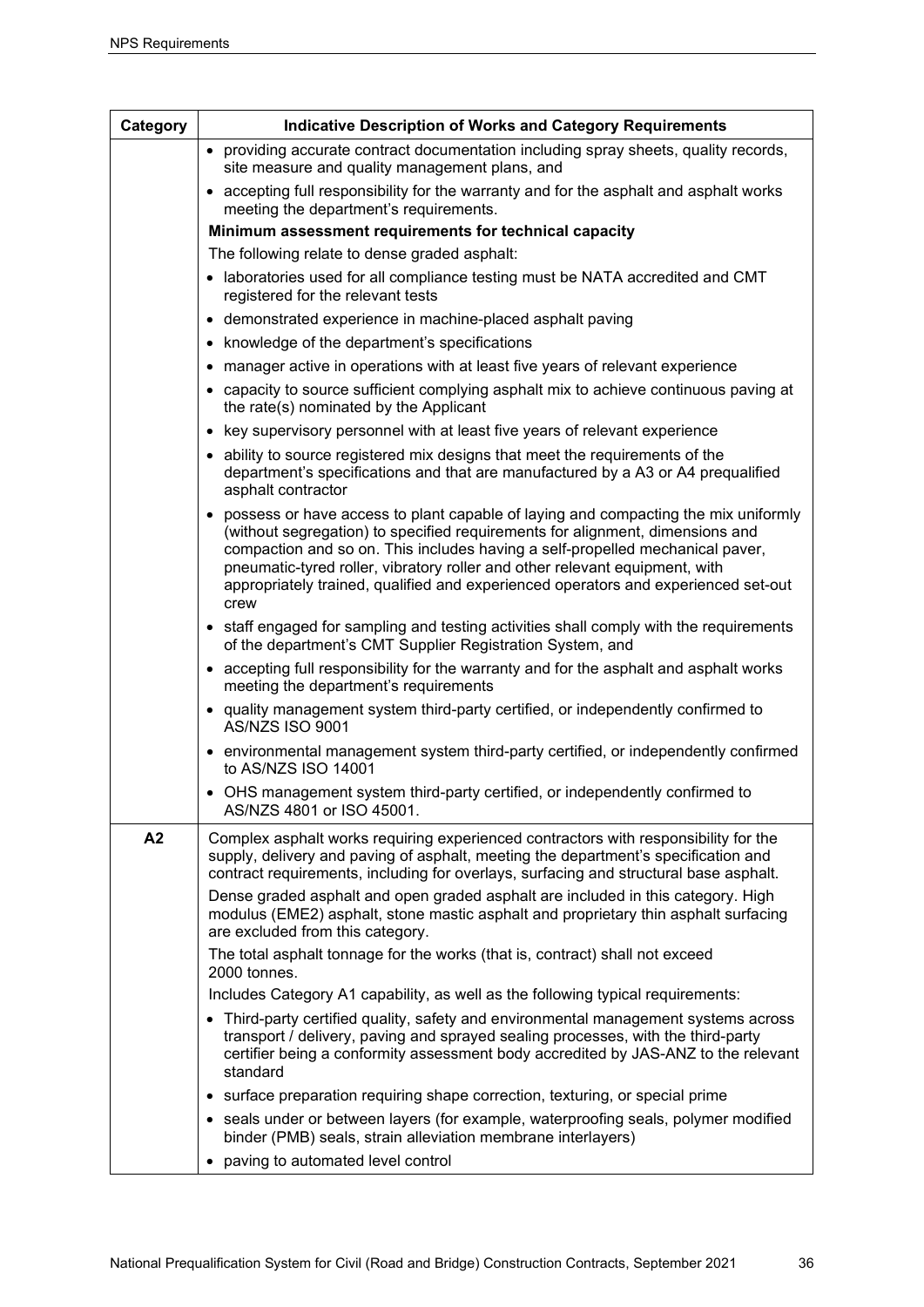| Category | <b>Indicative Description of Works and Category Requirements</b>                                                                                                                                                                                                                                                                                                                                                                                                                                                                                                                                                                                                           |
|----------|----------------------------------------------------------------------------------------------------------------------------------------------------------------------------------------------------------------------------------------------------------------------------------------------------------------------------------------------------------------------------------------------------------------------------------------------------------------------------------------------------------------------------------------------------------------------------------------------------------------------------------------------------------------------------|
|          | • paving in echelon                                                                                                                                                                                                                                                                                                                                                                                                                                                                                                                                                                                                                                                        |
|          | paving using material transfer vehicles<br>$\bullet$                                                                                                                                                                                                                                                                                                                                                                                                                                                                                                                                                                                                                       |
|          | paving asphalt including in deep lift mixes, heavy duty mixes, asphalt with PMB<br>binders and warm mix asphalt                                                                                                                                                                                                                                                                                                                                                                                                                                                                                                                                                            |
|          | providing traffic management plans and managing site and public vehicles on<br>$\bullet$<br>moderately trafficked roads, and                                                                                                                                                                                                                                                                                                                                                                                                                                                                                                                                               |
|          | • demonstrated ability to manage subcontractors, including having appropriate<br>subcontractor management systems. Asphalt subcontractors must be prequalified<br>asphalt contractors with the department and must be directly supervised by the<br>(primary) prequalified asphalt contractor. Refer below in A2 for further details.                                                                                                                                                                                                                                                                                                                                      |
|          | Minimum assessment requirements for technical capacity                                                                                                                                                                                                                                                                                                                                                                                                                                                                                                                                                                                                                     |
|          | The following relate to dense graded asphalt and open graded asphalt:                                                                                                                                                                                                                                                                                                                                                                                                                                                                                                                                                                                                      |
|          | quality management system third-party certified to AS/NZS ISO 9001                                                                                                                                                                                                                                                                                                                                                                                                                                                                                                                                                                                                         |
|          | environmental management system third-party certified to AS/NZS ISO 14001<br>٠                                                                                                                                                                                                                                                                                                                                                                                                                                                                                                                                                                                             |
|          | OHS management system third-party certified to AS/NZS 4801 or ISO 45001                                                                                                                                                                                                                                                                                                                                                                                                                                                                                                                                                                                                    |
|          | laboratories used for all compliance testing must be NATA accredited and CMT<br>٠<br>registered for the relevant tests                                                                                                                                                                                                                                                                                                                                                                                                                                                                                                                                                     |
|          | extensive experience in machine-placed asphalt paving                                                                                                                                                                                                                                                                                                                                                                                                                                                                                                                                                                                                                      |
|          | knowledge of and extensive experience with the department's specifications<br>٠                                                                                                                                                                                                                                                                                                                                                                                                                                                                                                                                                                                            |
|          | demonstrated ability to source registered mix designs that meet the requirements<br>of the department's specifications and that are manufactured by a A3 or A4<br>prequalified asphalt contractor                                                                                                                                                                                                                                                                                                                                                                                                                                                                          |
|          | manager active in operations with at least 10 years of relevant experience<br>$\bullet$                                                                                                                                                                                                                                                                                                                                                                                                                                                                                                                                                                                    |
|          | key supervisory personnel with at least 10 years of relevant experience                                                                                                                                                                                                                                                                                                                                                                                                                                                                                                                                                                                                    |
|          | civil engineer on staff or available externally                                                                                                                                                                                                                                                                                                                                                                                                                                                                                                                                                                                                                            |
|          | capacity to source sufficient complying asphalt mix to achieve continuous paving at<br>the rate(s) nominated by the Applicant                                                                                                                                                                                                                                                                                                                                                                                                                                                                                                                                              |
|          | demonstrated ability to manage subcontractors, including having appropriate<br>$\bullet$<br>subcontractor management systems. Asphalt subcontractors must be Transport<br>and Main Roads prequalified asphalt contractors. An asphalt subcontractor's work<br>must be limited to placing asphalt mixes that are commensurate with the asphalt<br>prequalification category of the asphalt subcontractor. Notwithstanding this, there<br>must be written confirmation that, when subcontractors are used, the<br>(primary) prequalified asphalt contractor accepts full responsibility for the warranty<br>and for the asphalt works meeting the department's requirements. |
|          | possess plant capable of laying and compacting the mix uniformly (without<br>$\bullet$<br>segregation) to specified requirements for alignment, dimensions and compaction<br>and so on. This includes having a self-propelled mechanical paver,<br>pneumatic-tyred roller, vibratory roller, material transfer device and other relevant<br>equipment, with appropriately trained, qualified and experienced operators and<br>experienced set-out crew.                                                                                                                                                                                                                    |
|          | staff engaged for sampling and testing activities shall comply with the requirements<br>$\bullet$<br>of the department's CMT Supplier Registration System, and                                                                                                                                                                                                                                                                                                                                                                                                                                                                                                             |
|          | accepting full responsibility for the warranty, and for the asphalt and asphalt works<br>meeting the department's requirements.                                                                                                                                                                                                                                                                                                                                                                                                                                                                                                                                            |
| A3       | Complex asphalt works requiring experienced contractors with responsibility for the<br>design, production, delivery and paving of asphalt materials meeting the department's<br>specification and contract requirements, including for overlays, surfacing and structural<br>base asphalt.                                                                                                                                                                                                                                                                                                                                                                                 |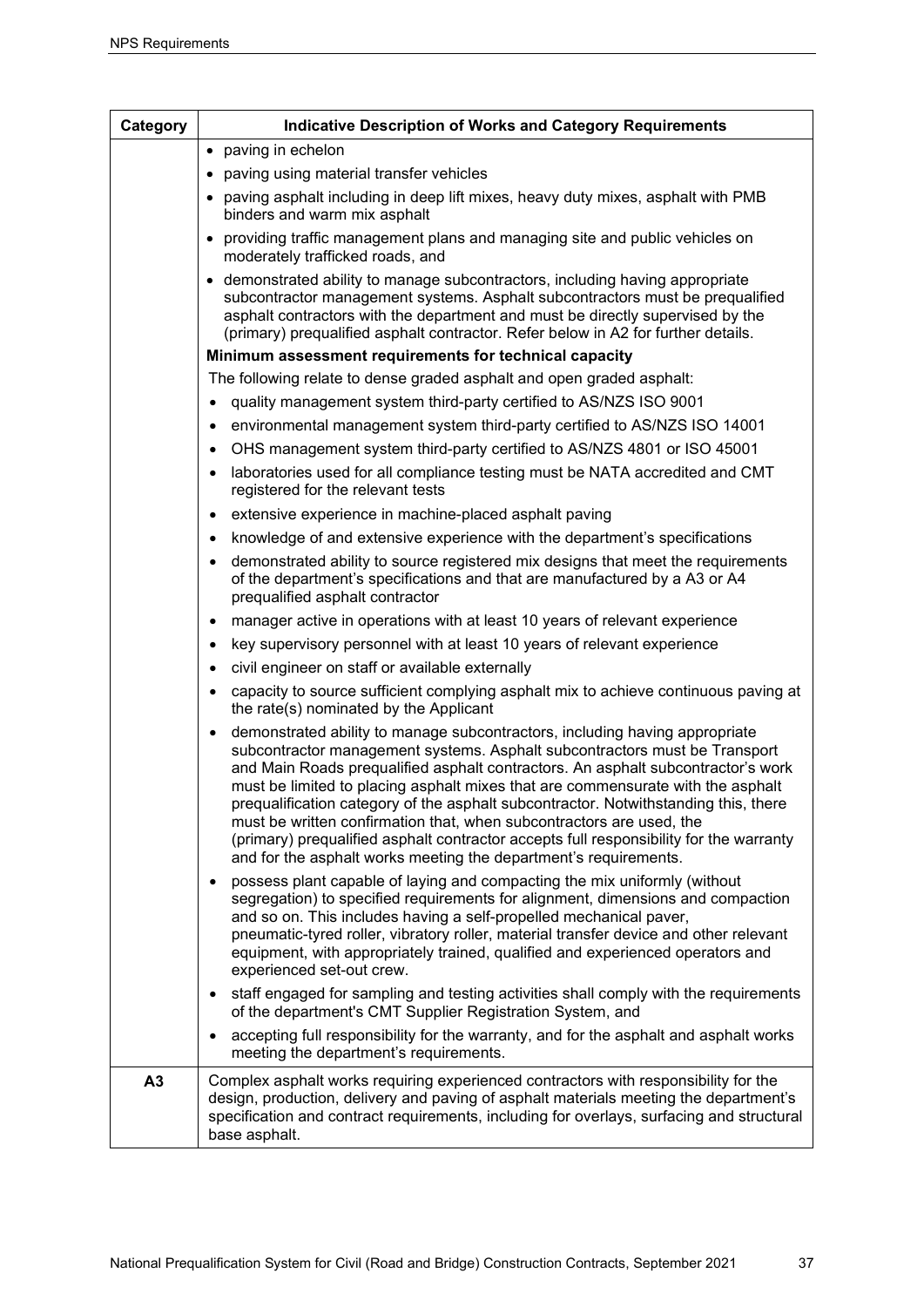| Category | <b>Indicative Description of Works and Category Requirements</b>                                                                                                                                                                                                                                                                                                                                                                                                                                                                   |
|----------|------------------------------------------------------------------------------------------------------------------------------------------------------------------------------------------------------------------------------------------------------------------------------------------------------------------------------------------------------------------------------------------------------------------------------------------------------------------------------------------------------------------------------------|
|          | Dense graded asphalt and open graded asphalt are included in this category. High<br>modulus (EME2) asphalt, stone mastic asphalt and proprietary thin asphalt surfacing<br>are excluded from this category.                                                                                                                                                                                                                                                                                                                        |
|          | Includes Category A2 capability as well as the following typical requirements:                                                                                                                                                                                                                                                                                                                                                                                                                                                     |
|          | • design and testing of asphalt materials to specification                                                                                                                                                                                                                                                                                                                                                                                                                                                                         |
|          | production through an approved fixed or mobile manufacturing plant, including batch<br>or continuous plant types                                                                                                                                                                                                                                                                                                                                                                                                                   |
|          | • third-party certified quality, safety and environmental management systems across<br>production, delivery, paving and sprayed sealing processes, with the third-party<br>certifier being a conformity assessment body accredited by JAS-ANZ to the relevant<br>standard                                                                                                                                                                                                                                                          |
|          | • production and paving capacity commensurate with the scale of project, and                                                                                                                                                                                                                                                                                                                                                                                                                                                       |
|          | • providing traffic management plans and managing site and public vehicles on highly<br>trafficked roads                                                                                                                                                                                                                                                                                                                                                                                                                           |
|          | Minimum assessment requirements for technical capacity                                                                                                                                                                                                                                                                                                                                                                                                                                                                             |
|          | The following relate to dense graded asphalt and open graded asphalt quality<br>management system third-party certified to AS/NZS ISO 9001                                                                                                                                                                                                                                                                                                                                                                                         |
|          | • environmental management system third-party certified to AS/NZS ISO 14001                                                                                                                                                                                                                                                                                                                                                                                                                                                        |
|          | OHS management system third-party certified to AS/NZS 4801 or ISO 45001<br>٠                                                                                                                                                                                                                                                                                                                                                                                                                                                       |
|          | laboratories used for all compliance testing must be NATA accredited and CMT<br>registered for the relevant tests                                                                                                                                                                                                                                                                                                                                                                                                                  |
|          | • demonstrated experience in asphalt manufacture and proven track record of asphalt<br>quality and performance                                                                                                                                                                                                                                                                                                                                                                                                                     |
|          | • knowledge of and extensive experience with the department's specifications                                                                                                                                                                                                                                                                                                                                                                                                                                                       |
|          | manager active in operations with at least 10 years of relevant experience<br>٠                                                                                                                                                                                                                                                                                                                                                                                                                                                    |
|          | key supervisory personnel with at least 10 years of relevant experience<br>٠                                                                                                                                                                                                                                                                                                                                                                                                                                                       |
|          | civil engineer on staff<br>٠                                                                                                                                                                                                                                                                                                                                                                                                                                                                                                       |
|          | capability to design asphalt mixes to meet the requirements of the department's<br>٠<br>specifications                                                                                                                                                                                                                                                                                                                                                                                                                             |
|          | • capability of producing registered mix designs that meet the department's<br>specifications and contract requirements                                                                                                                                                                                                                                                                                                                                                                                                            |
|          | possess or demonstrate substantial management control (that is $\geq 50\%$ common<br>$\bullet$<br>ownership, ≥ 50% company directors in common, same Chief Executive Officer) of<br>appropriate plant (for example, batch mixing plant or drum mixing plant) capable of<br>mixing controlled amounts of binder, coarse aggregate, fine aggregate, filler and<br>approved additives to produce a homogeneous asphalt mix, which complies with the<br>registered mix design and the requirements of the department's specifications. |
|          | • capacity to supply continuous output of complying asphalt mix to achieve continuous<br>paving at the rate(s) nominated by the Applicant. Continuous output shall mean<br>maintaining the nominated output(s) over a single continuous eight-hour production<br>period.                                                                                                                                                                                                                                                           |
|          | • extensive experience in machine-placed asphalt paving                                                                                                                                                                                                                                                                                                                                                                                                                                                                            |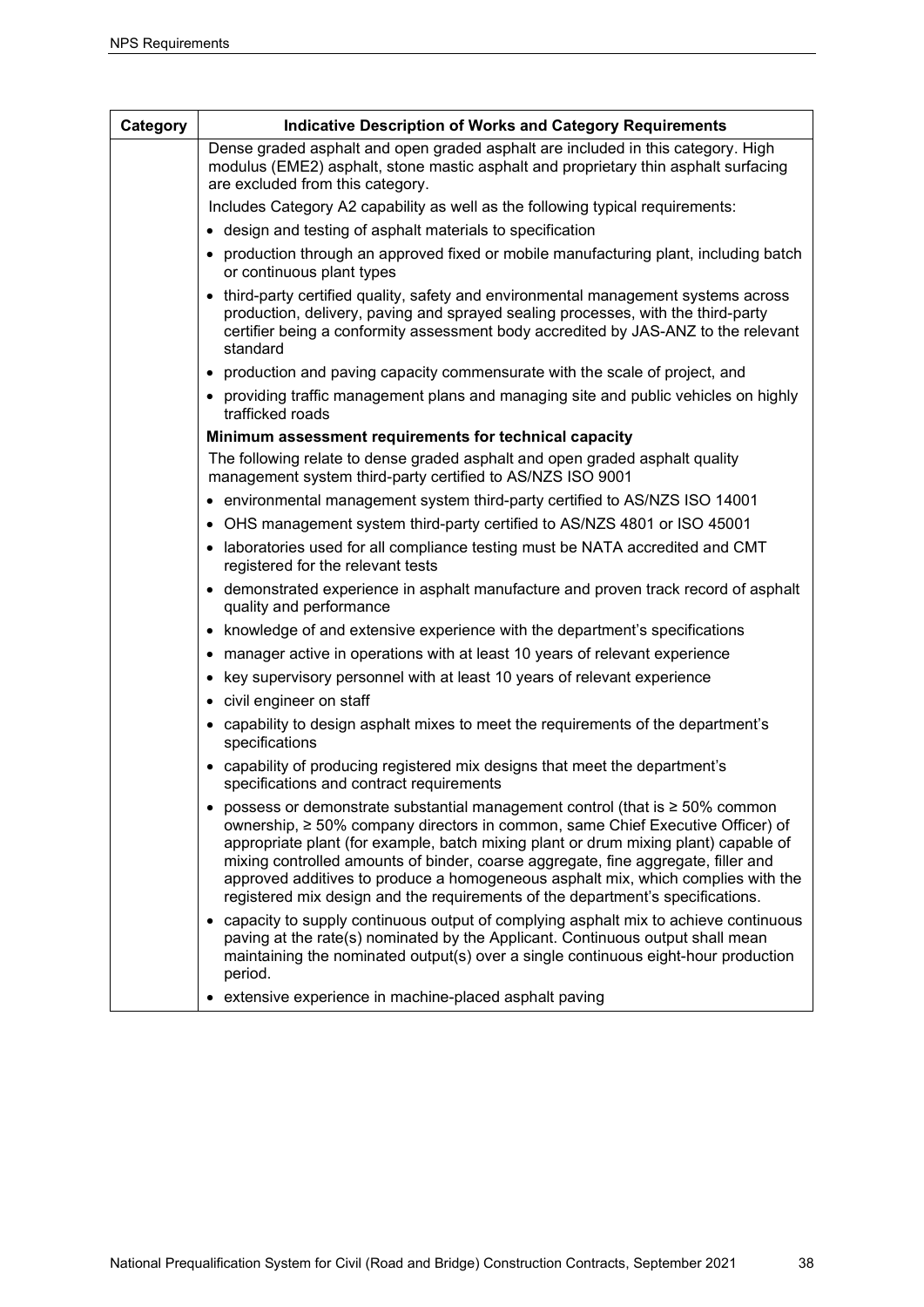| Category | <b>Indicative Description of Works and Category Requirements</b>                                                                                                                                                                                                                                                                                                                                                                                                                                                                                                                                                                                                                                                                                                    |  |
|----------|---------------------------------------------------------------------------------------------------------------------------------------------------------------------------------------------------------------------------------------------------------------------------------------------------------------------------------------------------------------------------------------------------------------------------------------------------------------------------------------------------------------------------------------------------------------------------------------------------------------------------------------------------------------------------------------------------------------------------------------------------------------------|--|
|          | • demonstrated ability to manage subcontractors, including having appropriate<br>subcontractor management systems. Asphalt subcontractors must be Transport and<br>Main Roads prequalified asphalt contractors and must be directly supervised by the<br>(primary) prequalified asphalt contractor. An asphalt subcontractor's work must be<br>limited to placing / manufacturing asphalt mixes that are commensurate with the<br>asphalt prequalification category of the asphalt subcontractor. Notwithstanding this,<br>there must be written confirmation that, when subcontractors are used, the (primary)<br>prequalified asphalt contractor accepts full responsibility for the warranty and for the<br>asphalt works meeting the department's requirements. |  |
|          | • possess plant capable of laying and compacting the mix uniformly (without<br>segregation) to specified requirements for alignment, dimensions and compaction<br>and so on. This includes having a self-propelled mechanical paver, pneumatic-tyred<br>roller, vibratory roller, material transfer device and other relevant equipment, with<br>appropriately trained, qualified and experienced operators and experienced set-out<br>crew.                                                                                                                                                                                                                                                                                                                        |  |
|          | • have testing staff engaged for the purposes of:                                                                                                                                                                                                                                                                                                                                                                                                                                                                                                                                                                                                                                                                                                                   |  |
|          | - interpreting and monitoring asphalt production test results                                                                                                                                                                                                                                                                                                                                                                                                                                                                                                                                                                                                                                                                                                       |  |
|          | - sampling and testing asphalt and its constituent materials                                                                                                                                                                                                                                                                                                                                                                                                                                                                                                                                                                                                                                                                                                        |  |
|          | • staff engaged for sampling and testing activities shall comply with the requirements<br>of the department's CMT Supplier Registration System, and                                                                                                                                                                                                                                                                                                                                                                                                                                                                                                                                                                                                                 |  |
|          | • accepting full responsibility for the warranty, and for the asphalt and asphalt works<br>meeting the department's requirements.                                                                                                                                                                                                                                                                                                                                                                                                                                                                                                                                                                                                                                   |  |
| A4       | Asphalt works requiring experienced contractors with integrated design, manufacture<br>and paving capabilities to provide high performance asphalt meeting proprietary<br>performance standards and/or the department's specifications and contracts.                                                                                                                                                                                                                                                                                                                                                                                                                                                                                                               |  |
|          | Dense graded asphalt, open graded asphalt, high modulus (i.e. EME2) asphalt, stone<br>mastic asphalt and proprietary thin asphalt surfacing are included in this category.                                                                                                                                                                                                                                                                                                                                                                                                                                                                                                                                                                                          |  |
|          | Includes Category A3 capability, as well as any number of the following typical<br>activities:                                                                                                                                                                                                                                                                                                                                                                                                                                                                                                                                                                                                                                                                      |  |
|          | • pavement design and material classification to provide performance solutions                                                                                                                                                                                                                                                                                                                                                                                                                                                                                                                                                                                                                                                                                      |  |
|          | provision of specialist products based on performance criteria<br>٠                                                                                                                                                                                                                                                                                                                                                                                                                                                                                                                                                                                                                                                                                                 |  |
|          | design of heavy duty and specialised mixes including mix characterisation testing,<br>٠<br>and                                                                                                                                                                                                                                                                                                                                                                                                                                                                                                                                                                                                                                                                      |  |
|          | • production of high-quality mixes through suitable / appropriate fixed or mobile<br>production plants.                                                                                                                                                                                                                                                                                                                                                                                                                                                                                                                                                                                                                                                             |  |
|          | Minimum assessment requirements for technical capacity                                                                                                                                                                                                                                                                                                                                                                                                                                                                                                                                                                                                                                                                                                              |  |
|          | The following relate to all asphalt types:                                                                                                                                                                                                                                                                                                                                                                                                                                                                                                                                                                                                                                                                                                                          |  |
|          | • quality management system third-party certified to AS/NZS ISO 9001                                                                                                                                                                                                                                                                                                                                                                                                                                                                                                                                                                                                                                                                                                |  |
|          | environmental management system third-party certified to AS/NZS ISO 14001<br>$\bullet$                                                                                                                                                                                                                                                                                                                                                                                                                                                                                                                                                                                                                                                                              |  |
|          | OHS management system third-party certified to AS/NZS 4801 or ISO 45001<br>$\bullet$                                                                                                                                                                                                                                                                                                                                                                                                                                                                                                                                                                                                                                                                                |  |
|          | laboratories used for all compliance testing must be NATA accredited and CMT<br>٠<br>registered for the relevant tests                                                                                                                                                                                                                                                                                                                                                                                                                                                                                                                                                                                                                                              |  |
|          | • demonstrated experience and capability in manufacture of specialised asphalt<br>mixes / products (for example, the manufacture of stone mastic asphalt, high<br>modulus (EME2) asphalt, proprietary and/or other specialised asphalt products) and<br>proven track record of asphalt quality and performance                                                                                                                                                                                                                                                                                                                                                                                                                                                      |  |
|          | • knowledge of and extensive experience with the department's specifications                                                                                                                                                                                                                                                                                                                                                                                                                                                                                                                                                                                                                                                                                        |  |
|          | manager active in operations with at least 10 years of relevant experience<br>٠                                                                                                                                                                                                                                                                                                                                                                                                                                                                                                                                                                                                                                                                                     |  |
|          | key supervisory personnel with at least 10 years of relevant experience<br>٠                                                                                                                                                                                                                                                                                                                                                                                                                                                                                                                                                                                                                                                                                        |  |
|          | • civil engineer with extensive experience in asphalt on staff                                                                                                                                                                                                                                                                                                                                                                                                                                                                                                                                                                                                                                                                                                      |  |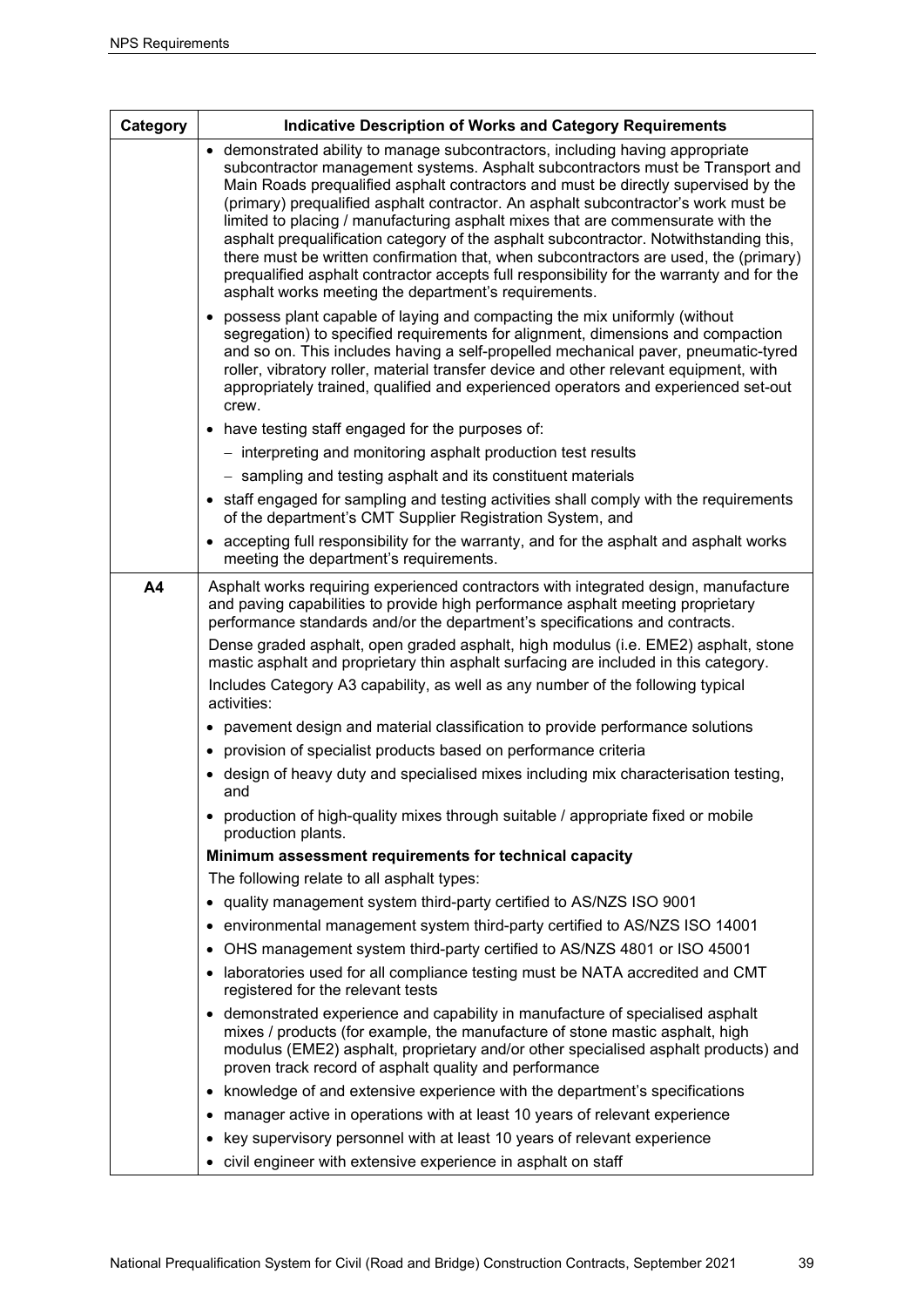| Category | <b>Indicative Description of Works and Category Requirements</b>                                                                                                                                                                                                                                                                                                                                                                                                                                                                                                                                                                                                                                                                                                         |
|----------|--------------------------------------------------------------------------------------------------------------------------------------------------------------------------------------------------------------------------------------------------------------------------------------------------------------------------------------------------------------------------------------------------------------------------------------------------------------------------------------------------------------------------------------------------------------------------------------------------------------------------------------------------------------------------------------------------------------------------------------------------------------------------|
|          | • capability to design high performance asphalt mixes to meet the requirements of the<br>department's specifications                                                                                                                                                                                                                                                                                                                                                                                                                                                                                                                                                                                                                                                     |
|          | • capability of producing registered mix designs that meet the department's<br>specifications and contract requirements                                                                                                                                                                                                                                                                                                                                                                                                                                                                                                                                                                                                                                                  |
|          | possess or demonstrate substantial management control (that is $\geq 50\%$ common<br>٠<br>ownership, ≥ 50% company directors in common, same Chief Executive Officer) of<br>appropriate plant (for example, batch mixing plant or drum mixing plant) capable of<br>mixing controlled amounts of binder, coarse aggregate, fine aggregate, filler and<br>approved additives to produce a homogeneous asphalt mix which complies with the<br>registered mix design (or specialised product design) and the requirements of the<br>department's specifications                                                                                                                                                                                                              |
|          | • capacity to supply continuous output of complying asphalt mix to achieve continuous<br>paving at the rate(s) nominated by the Applicant. Continuous output shall mean<br>maintaining the nominated output(s) over a single continuous eight-hour production<br>period.                                                                                                                                                                                                                                                                                                                                                                                                                                                                                                 |
|          | • extensive experience in machine-placed asphalt paving of specialised materials<br>including, but not limited to, stone mastic asphalt and high modulus (EME2) asphalt                                                                                                                                                                                                                                                                                                                                                                                                                                                                                                                                                                                                  |
|          | • demonstrated ability to manage subcontractors, including having appropriate<br>subcontractor management systems. Asphalt subcontractors must be Transport and<br>Main Roads prequalified asphalt contractors and must be directly supervised by the<br>(primary)-prequalified asphalt contractor. An asphalt subcontractor's work must be<br>limited to placing / manufacturing asphalt mixes that are commensurate with the<br>asphalt prequalification level of the asphalt subcontractor. Notwithstanding this,<br>there must be written confirmation that when subcontractors are used, the (primary)<br>prequalified asphalt contractor accepts full responsibility for the warranty and for the<br>asphalt works meeting Transport and Main Road's requirements. |
|          | possess plant capable of laying and compacting the mix uniformly (without<br>$\bullet$<br>segregation) to specified requirements for alignment, dimensions and compaction<br>and so on. This includes having a self-propelled mechanical paver, pneumatic-tyred<br>roller, vibratory roller, material transfer device and other relevant equipment, with<br>specialist operators and experienced set-out crew with appropriate training,<br>qualifications and experience.                                                                                                                                                                                                                                                                                               |
|          | • have testing staff engaged for the purposes of:                                                                                                                                                                                                                                                                                                                                                                                                                                                                                                                                                                                                                                                                                                                        |
|          | - interpreting and monitoring asphalt production test results                                                                                                                                                                                                                                                                                                                                                                                                                                                                                                                                                                                                                                                                                                            |
|          | - sampling and testing asphalt and its constituent materials                                                                                                                                                                                                                                                                                                                                                                                                                                                                                                                                                                                                                                                                                                             |
|          | • staff engaged for sampling and testing activities shall comply with the requirements<br>of the department's CMT Supplier Registration System, and                                                                                                                                                                                                                                                                                                                                                                                                                                                                                                                                                                                                                      |
|          | accepting full responsibility for the warranty, and for the asphalt and asphalt works<br>meeting the department's requirements.                                                                                                                                                                                                                                                                                                                                                                                                                                                                                                                                                                                                                                          |

## **C3 Prequalification for manufacturing only**

The department may consider, at its complete discretion, applications for prequalification in the A3 or A4 category for manufacturing only. If the department grants prequalification for manufacturing only, conditions will be applied. Typical conditions include the following:

- a) the prequalification is for manufacturing only
- b) the prequalified entity cannot tender for work in its own right, or be the prequalified asphalt contractor nominated for the work
- c) prequalification status may be reviewed annually by the department, with ongoing prequalification subject to performance that is satisfactory to the department.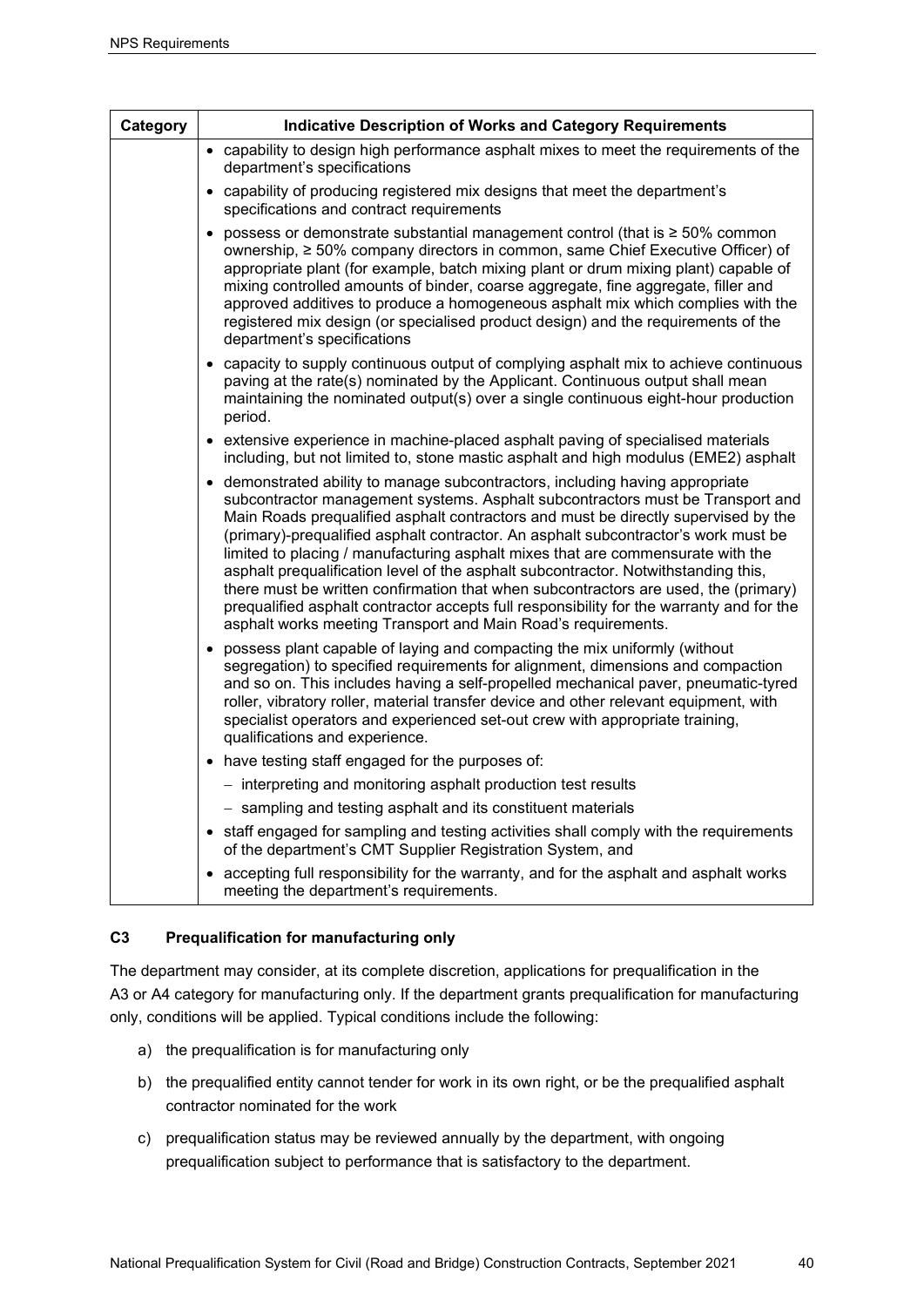If an asphalt contractor wants to apply for conditional prequalification as described above, it needs to:

- a) complete an NPS Application Form in full except for Section 1.1 and parts / items in Section 2 not related to manufacturing of asphalt, and
- b) include a written statement in its application that it is seeking conditional prequalification as described above.

## **C4 Warranties**

Irrespective of whether the Applicant is engaged directly by the department or by a principal contractor, the Applicant warrants that the asphalt will meet the performance requirements in the relevant specifications.

The Applicant agrees to enter into a Warranty Deed, provided by the department, as a condition precedent to the granting of prequalification.

Adherence to the warranty requirements and Warranty Deed is a condition of prequalification. A prequalified asphalt contractor must adhere to the warranty requirements, including appropriate rectification of defective works to the department's satisfaction by way of repair or replacement of any asphalt that failed to meet the specified performance requirements. If a prequalified asphalt contractor fails to adhere to the warranty requirements, then this will impact its current and/or future prequalification status. This will also be considered in any future applications for prequalification by the asphalt contractor and/or individual entities (for example, an entity in a joint venture). The Warranty Deed is available at:

#### <https://www.tmr.qld.gov.au/business-industry/Technical-standards-publications/TIPDS/Volume-3>

Exclusion: Asphalt contractors conditionally prequalified in the A3 or A4 category for manufacturing only, do not need to warrant that the asphalt will meet the shape and performance requirements in the relevant specifications (as the fully prequalified asphalt contractor is responsible for this).

## **C5 Additional requirements for maintaining asphalt prequalification status**

Further to Section 6, prequalified asphalt contractors must demonstrate ongoing satisfactory performance in areas such as inspection and testing, auditing, surveillance and asphalt quality management / performance in order to maintain their prequalification status. Details are provided in Table C5.

A 'Performance Report – Asphalt Prequalification' will be prepared upon completion of each contract. At the department's discretion, interim reports may also be prepared during the contract, dependent on the duration of the contract. The performance report form and scoring guide are available at:

#### <https://www.tmr.qld.gov.au/business-industry/Technical-standards-publications/TIPDS/Volume-3>

#### *Table C5 – Additional requirements for maintaining asphalt prequalification status*

| Requirement               | <b>Description</b>                                                                                                                                                                                                                                                                                  |
|---------------------------|-----------------------------------------------------------------------------------------------------------------------------------------------------------------------------------------------------------------------------------------------------------------------------------------------------|
| Inspection<br>and testing | Prequalified asphalt contractors must maintain adequate procedures for planning<br>and undertaking all tests and measurements necessary for purposes of ensuring<br>conformance of asphalt (including product and pavement), with specified<br>requirements at relevant stages of their operations. |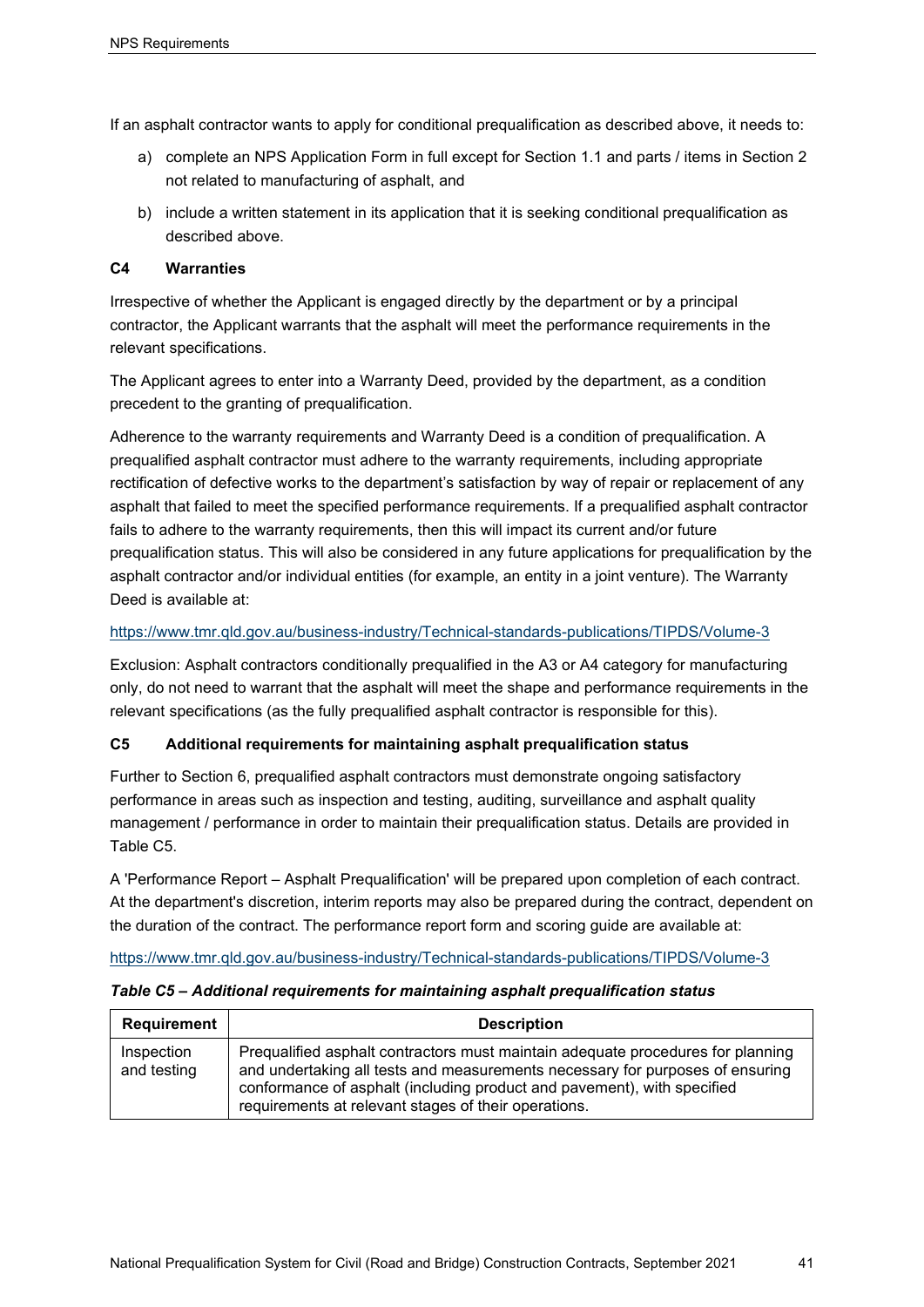| Inspection and test plans (ITPs)                                                                                                                                                                                                                                                                                                                                                                                                                                                                                                                                                                                                                                |
|-----------------------------------------------------------------------------------------------------------------------------------------------------------------------------------------------------------------------------------------------------------------------------------------------------------------------------------------------------------------------------------------------------------------------------------------------------------------------------------------------------------------------------------------------------------------------------------------------------------------------------------------------------------------|
| As part of their project plans, asphalt contractors are required to prepare ITPs in<br>advance of any asphalt works in order to determine the appropriate inspections,<br>measurements, observations and/or tests, records and responsibilities necessary<br>for purposes of quality control and checking of product compliance. The ITPs<br>should also encompass:                                                                                                                                                                                                                                                                                             |
| • requirements of raw material supplies                                                                                                                                                                                                                                                                                                                                                                                                                                                                                                                                                                                                                         |
| • particular asphalt plant and mix design characteristics and controls                                                                                                                                                                                                                                                                                                                                                                                                                                                                                                                                                                                          |
| • methods and frequencies of sampling and testing                                                                                                                                                                                                                                                                                                                                                                                                                                                                                                                                                                                                               |
| • sampling locations                                                                                                                                                                                                                                                                                                                                                                                                                                                                                                                                                                                                                                            |
| • verification checklists                                                                                                                                                                                                                                                                                                                                                                                                                                                                                                                                                                                                                                       |
| • timeframes for submission of test results, and                                                                                                                                                                                                                                                                                                                                                                                                                                                                                                                                                                                                                |
| • communication of relevant information.                                                                                                                                                                                                                                                                                                                                                                                                                                                                                                                                                                                                                        |
| In the case of fixed site asphalt manufacturing plants, these ITPs can apply over<br>continuous periods, but there may need to be separate ITPs for the different<br>asphalt mix types to be manufactured at that site.                                                                                                                                                                                                                                                                                                                                                                                                                                         |
| Generally, the ITPs for mobile asphalt manufacturing plants and for asphalt paving<br>operations will be specific to the site circumstances of the plant and/or paving<br>operation. However, they may be based on a standard format which is customised<br>for each site or project.                                                                                                                                                                                                                                                                                                                                                                           |
| <b>Quality control</b>                                                                                                                                                                                                                                                                                                                                                                                                                                                                                                                                                                                                                                          |
| Prequalified asphalt contractors are responsible for conducting the quality control<br>tests and measurements that are necessary to ensure conformance of the asphalt<br>works with specified requirements.                                                                                                                                                                                                                                                                                                                                                                                                                                                     |
| Conformance tests shall be undertaken as required in the specifications and<br>contract including the following:                                                                                                                                                                                                                                                                                                                                                                                                                                                                                                                                                |
| • production batches of asphalt at the point of loading into vehicles for delivery to<br>road projects, and                                                                                                                                                                                                                                                                                                                                                                                                                                                                                                                                                     |
| • compacted asphalt pavement layers.                                                                                                                                                                                                                                                                                                                                                                                                                                                                                                                                                                                                                            |
| Prequalified asphalt contractors are also responsible for analysis of results of<br>quality control tests and measurements in order to determine that variation in<br>results is controlled within acceptable limits. Control charts and<br>competent / relevant statistical analysis and quality control processes are to be<br>used for assessment of variability of the relevant parameters (for example, trend<br>diagrams, standard deviations, coefficients of variation). At a minimum, the<br>following parameters are to be assessed for variability as well as for their<br>compliance with specified requirements and registered mix design details: |
| • from production mix at the asphalt manufacturing plant:                                                                                                                                                                                                                                                                                                                                                                                                                                                                                                                                                                                                       |
| - combined grading results for all of the mineral constituents                                                                                                                                                                                                                                                                                                                                                                                                                                                                                                                                                                                                  |
| $-$ binder content                                                                                                                                                                                                                                                                                                                                                                                                                                                                                                                                                                                                                                              |
| - maximum density                                                                                                                                                                                                                                                                                                                                                                                                                                                                                                                                                                                                                                               |
| $-$ air voids.                                                                                                                                                                                                                                                                                                                                                                                                                                                                                                                                                                                                                                                  |
| • from completed asphalt pavement:                                                                                                                                                                                                                                                                                                                                                                                                                                                                                                                                                                                                                              |
| $-$ compaction data.                                                                                                                                                                                                                                                                                                                                                                                                                                                                                                                                                                                                                                            |
| These quality control activities are to be undertaken in accordance with<br>recognised industry practice and as a minimum must include the requirements for<br>sampling, testing and analysis of test data detailed in the departmental<br>specifications.                                                                                                                                                                                                                                                                                                                                                                                                      |
| Quality records must be maintained and supplied to the department and/or the<br>contract administrator in accordance with departmental specifications including<br>(but not limited to) MRTS50 Specific Quality System Requirements and<br><b>MRTS30 Asphalt Pavements.</b>                                                                                                                                                                                                                                                                                                                                                                                     |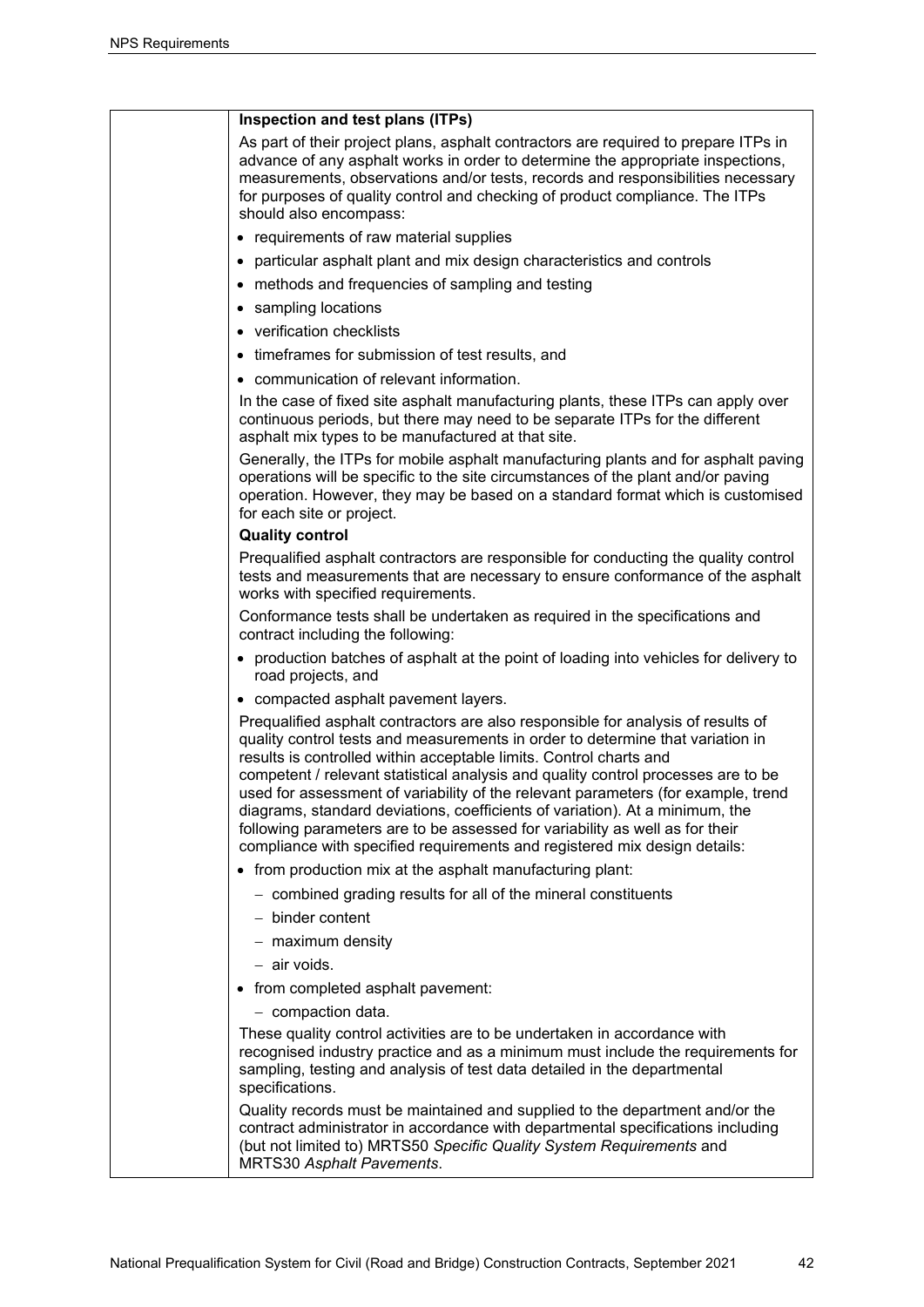| <b>Requirement</b> | <b>Description</b>                                                                                                                                                                                                                                                                                                                                                                                                                                                                                                                                                                                                                      |
|--------------------|-----------------------------------------------------------------------------------------------------------------------------------------------------------------------------------------------------------------------------------------------------------------------------------------------------------------------------------------------------------------------------------------------------------------------------------------------------------------------------------------------------------------------------------------------------------------------------------------------------------------------------------------|
|                    | <b>Checking compliance</b>                                                                                                                                                                                                                                                                                                                                                                                                                                                                                                                                                                                                              |
|                    | Asphalt contractors are responsible for ensuring sufficient testing is done to<br>ensure that all raw materials, production asphalt and asphalt pavement conform<br>with specified requirements, as defined in the department's specifications<br>(including, but not limited to MRTS30 Asphalt Pavements and<br>Annexure MRTS30.1 Asphalt Pavements), and project-specific contract<br>documentation.                                                                                                                                                                                                                                  |
|                    | Requirements for submission of inspection and test records relating to compliance<br>of completed lots of asphalt are defined in departmental specification<br><b>MRTS50 Specific Quality System Requirements.</b>                                                                                                                                                                                                                                                                                                                                                                                                                      |
| Surveillance       | Prequalified asphalt contractors are required to cooperate with surveillance<br>activities of contractors and administrators. Assessment of the prequalified asphalt<br>contractor's performance will include consideration of the level of cooperation and<br>the effectiveness of these relationships. The focus of surveillance activities of both<br>the contractor and of the contract administrator in relation to the operations of the<br>prequalified asphalt contractor must be on the implementation of the various<br>criteria on which the contractor's prequalification is based and, in particular, on the<br>following: |
|                    | • the asphalt works conform with project requirements                                                                                                                                                                                                                                                                                                                                                                                                                                                                                                                                                                                   |
|                    | • the works are carried out in a controlled and coordinated manner                                                                                                                                                                                                                                                                                                                                                                                                                                                                                                                                                                      |
|                    | • the asphalt is produced in accordance with the registered mix design, and                                                                                                                                                                                                                                                                                                                                                                                                                                                                                                                                                             |
|                    | • the asphalt production and paving operations are undertaken with equipment<br>and personnel of the nominated capability.                                                                                                                                                                                                                                                                                                                                                                                                                                                                                                              |
|                    | Prequalified asphalt contractors will:                                                                                                                                                                                                                                                                                                                                                                                                                                                                                                                                                                                                  |
|                    | • ensure that manufactured asphalt and/or asphalt pavement conform with<br>specified requirements - this responsibility inherently relies upon supervision of<br>defined procedures, which must be aligned to the basis and conditions on which<br>the contractor has been prequalified (for example, conformance with registered<br>mix design, operation of suitable equipment, engagement of suitable staff)                                                                                                                                                                                                                         |
|                    | • prepare process plans for the relevant activities (for instance in asphalt<br>manufacture and/or asphalt paving operations), and                                                                                                                                                                                                                                                                                                                                                                                                                                                                                                      |
|                    | • prepare ITPs.                                                                                                                                                                                                                                                                                                                                                                                                                                                                                                                                                                                                                         |
| Auditing           | The prequalified asphalt contractor's management plans and the surveillance<br>plans of the head contractor and of the contract administrator shall all include<br>audit activities with the following objectives:                                                                                                                                                                                                                                                                                                                                                                                                                      |
|                    | • ensure that project objectives are met                                                                                                                                                                                                                                                                                                                                                                                                                                                                                                                                                                                                |
|                    | • ensure that defined processes and procedures are followed                                                                                                                                                                                                                                                                                                                                                                                                                                                                                                                                                                             |
|                    | • confirm that compliance of production asphalt and asphalt pavement is in<br>accordance with specified requirements, and                                                                                                                                                                                                                                                                                                                                                                                                                                                                                                               |
|                    | • identify aspects of processes and procedures where there is potential for<br>improvement.                                                                                                                                                                                                                                                                                                                                                                                                                                                                                                                                             |
|                    | Reports from audits by the prequalified contractor, head contractor, administrator,<br>departmental staff (for example, District) on the prequalified asphalt contractor<br>should be made available to all these same parties. Preliminary findings should be<br>made available to the prequalified asphalt contractor on the day of the audit. Audit<br>findings, observations and recommendations need to be reviewed by the above<br>parties in consultation with a view to determination of any necessary activities for<br>example:                                                                                               |
|                    | • adjustment, correction or improvement of processes                                                                                                                                                                                                                                                                                                                                                                                                                                                                                                                                                                                    |
|                    | • calibration, maintenance and replacement of plant / equipment                                                                                                                                                                                                                                                                                                                                                                                                                                                                                                                                                                         |
|                    | • training of personnel, and                                                                                                                                                                                                                                                                                                                                                                                                                                                                                                                                                                                                            |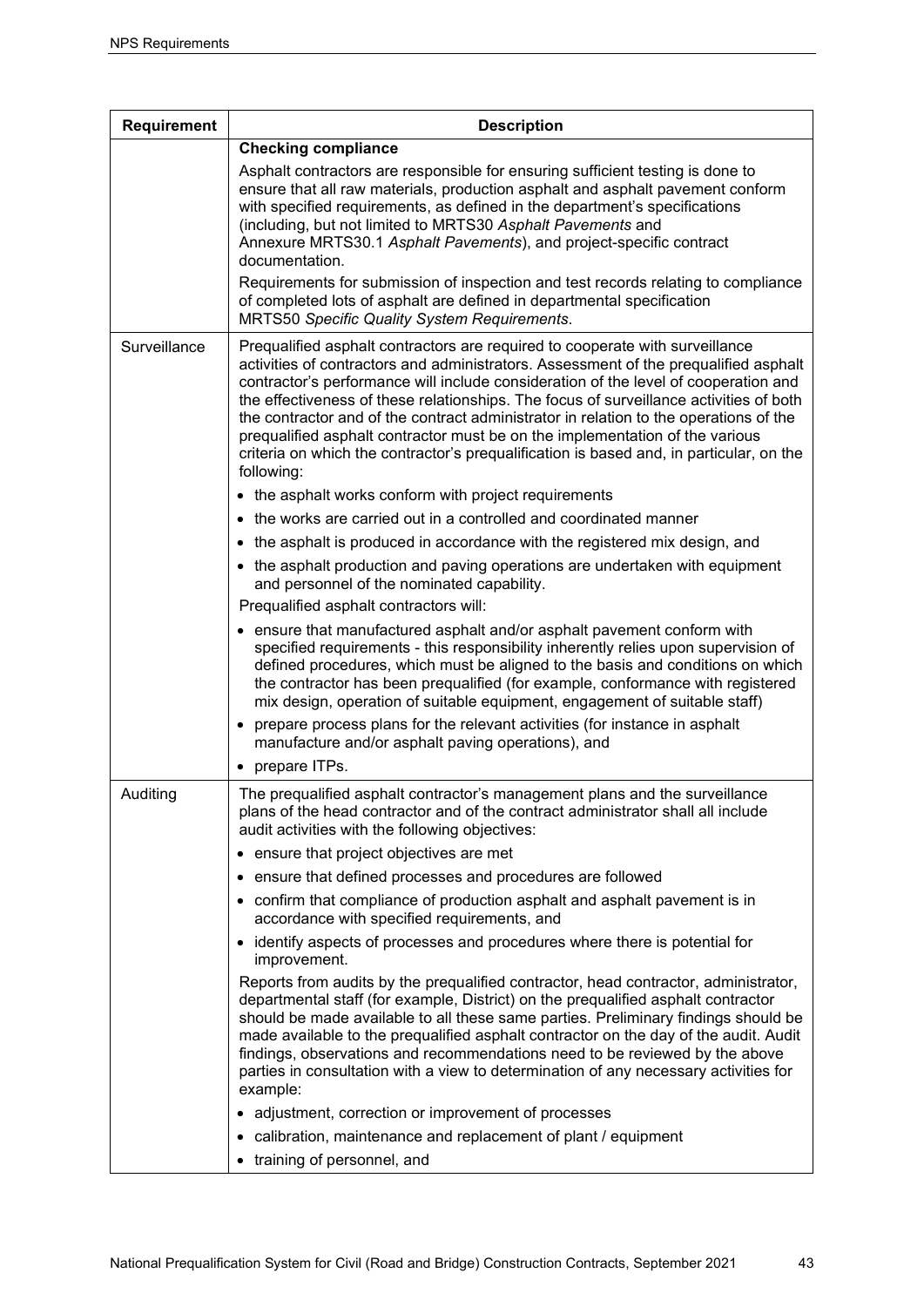| <b>Requirement</b>                                | <b>Description</b>                                                                                                                                                                                                                                                                                      |
|---------------------------------------------------|---------------------------------------------------------------------------------------------------------------------------------------------------------------------------------------------------------------------------------------------------------------------------------------------------------|
|                                                   | • modification of materials in relation to registered mix designs.                                                                                                                                                                                                                                      |
| Asphalt<br>Quality<br>Management /<br>Performance | Assessment of the overall performance of the prequalified asphalt contractor on<br>each project is fundamental to the maintenance of prequalification status and<br>helps to foster an environment of continuous improvement.                                                                           |
|                                                   | The following are the criteria for satisfactory performance in relation to the<br>management of asphalt quality:                                                                                                                                                                                        |
|                                                   | • provision of adequate process plans which are coordinated with the project<br>plans of the head contractor                                                                                                                                                                                            |
|                                                   | • implementation of appropriate supervision and quality control processes of its<br>own operations and activities                                                                                                                                                                                       |
|                                                   | undertaking an appropriate amount of internal auditing of its own processes and<br>$\bullet$<br>procedures                                                                                                                                                                                              |
|                                                   | • cooperation with the surveillance, auditing and conformance assessment<br>activities of the head contractor and of the administrator, including:                                                                                                                                                      |
|                                                   | - participation in pre-start and other coordination activities                                                                                                                                                                                                                                          |
|                                                   | - making its own supervision, testing and auditing activities available for review<br>and discussion.                                                                                                                                                                                                   |
|                                                   | • implementation of necessary corrections and/or improvements to its processes<br>and/or procedures resulting from the surveillance and auditing activities of the<br>contractor and of the administrator, and                                                                                          |
|                                                   | • ensuring that personnel (whether staff or subcontractors) utilised for a particular<br>operation or project, meet the minimum requirements for the role, as assessed<br>at the time of lodgement of the prequalification application.                                                                 |
|                                                   | Assessment of capabilities of staff and equipment for sustained performance in<br>relation to specification requirements, recognised industry practices and changes<br>in technology, is included in each of the above criteria.                                                                        |
|                                                   | Prequalified asphalt contractors must also comply with the warranty conditions<br>described in Section C4 with respect to the performance of any asphalt<br>manufactured or placed, as further described in the departmental specifications<br>including (but not limited to) MRTS30 Asphalt Pavements. |

## **C6 Cancellation, downgrading or changes to scope**

In addition to the circumstances outlined in Section 6, the following types of breaches may also give rise to changes in the prequalified asphalt contractor's status:

## *C6.1 Downgrading or changes to scope*

- Failure to meet defect liability requirements.
- Failure to meet performance requirements in areas including (but not limited to) inspection and testing, auditing, or cooperation with surveillance activities on departmental projects for example:
	- − repeated product and/or procedural nonconformances
	- − failing to:
		- close-out surveillance or audit issues in an agreed timeframe and to a standard satisfactory to the department
		- make adequate responses to repair defective products and/or to improve management systems or processes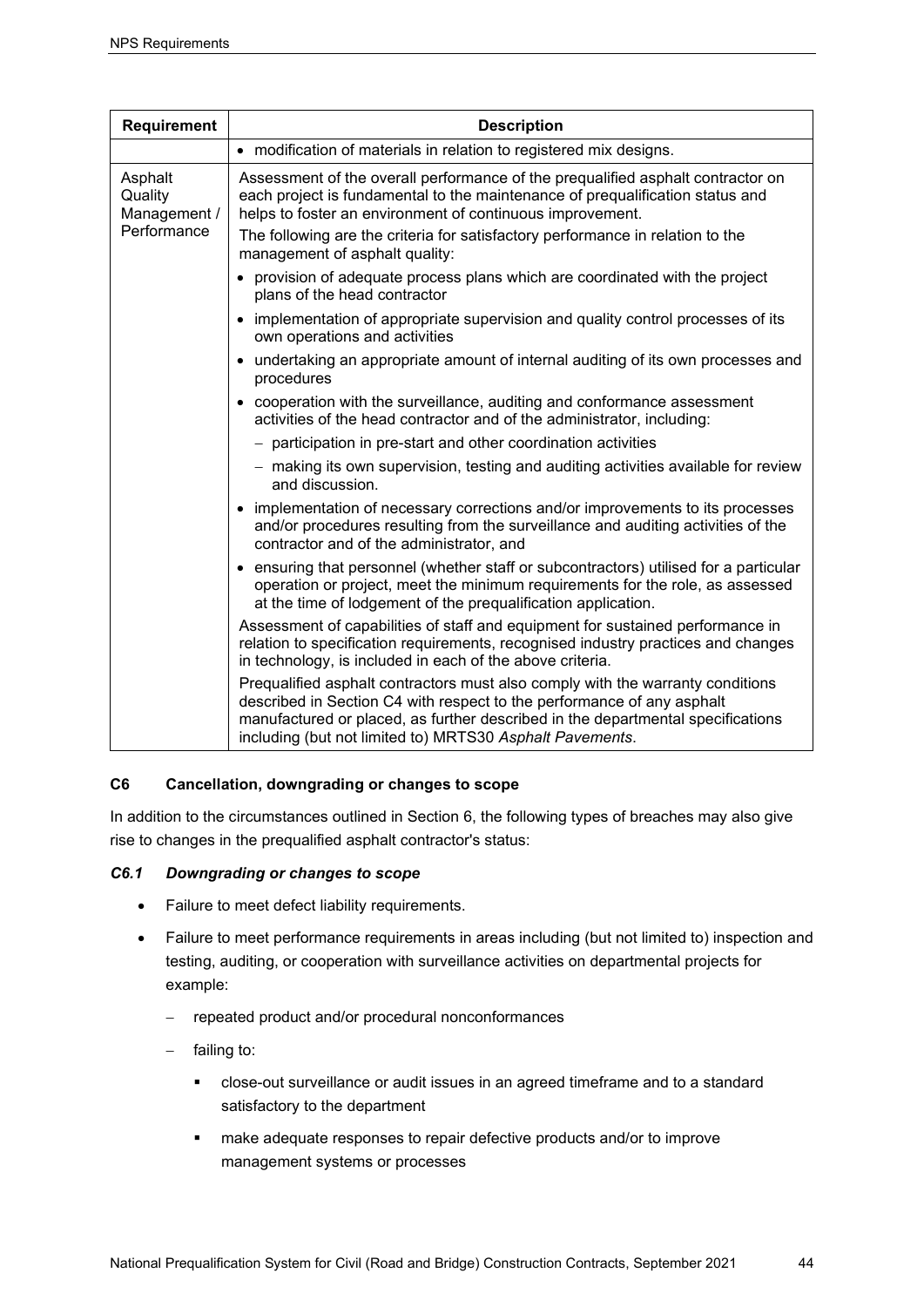- maintain accurate, verifiable and consistent records, including test results
- retain personnel with adequate experience and capability
- adequately maintain plant and equipment
- use the asphalt contractor's systems (for example, quality systems and procedures, work instructions) and/or provide documented evidence of their use
- address environmental and/or safety issues of concern
- **•** honour the warranties applicable to the quality and performance of asphalt, as described in the departmental specifications including, but not limited to, MRTS30 *Asphalt Pavements*
- **•** comply with any restrictions or conditions imposed on the asphalt contractor under this prequalification system and/or departmental construction materials testing supplier registration system

#### *C6.2 Cancellation*

- a Show Cause Notice has been issued in relation to a contract, or a contract has been terminated
- where changes have been made to prequalification and the asphalt contractor has been given a nominated period of time to comply with the changes, but fails to do so
- where an asphalt contractor has been granted conditional prequalification subject to it meeting certain requirements and it fails to meet those requirements within the stipulated timeframes.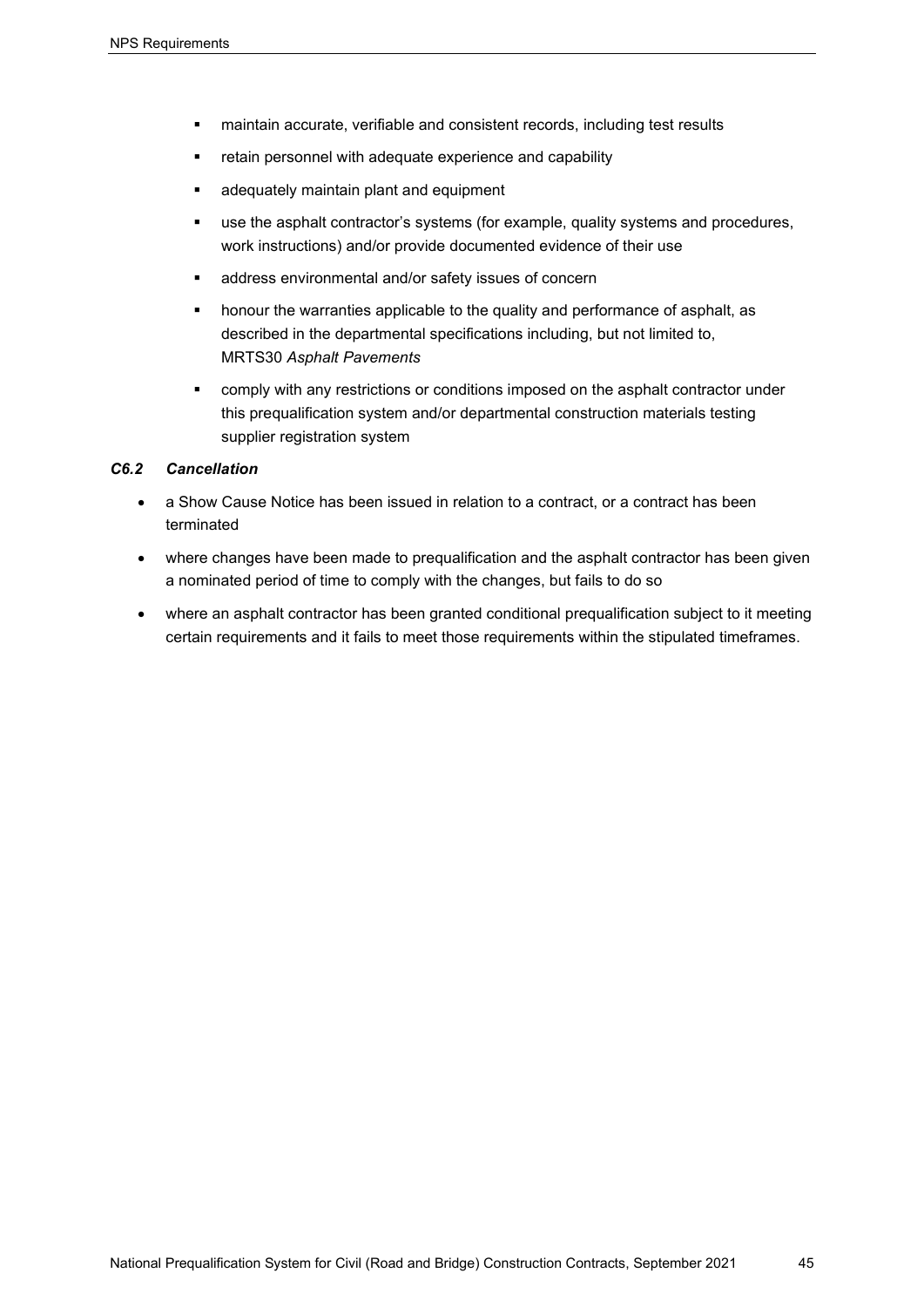## <span id="page-49-0"></span>**Appendix D – Contractor Performance Reporting – Road and Bridge**

## **D1 Introduction**

Further to Section 6.2, Performance Reports are required to be completed for all contract types where prequalified contractors are used for road and bridge construction.

Performance reports assess the following broad areas of performance:

- application of systems
- capability and experience of both the contractor's and administrator's teams
- **relationships**
- management of claims and disputes, and
- external considerations.

## **D2 Types and frequency of reporting**

The types and minimum requirements for frequency of contractor performance reporting are:

- every month of the contract (monthly performance report) (Form C7901)
- at important milestones of the contract's time schedule (Milestone Report) (Form C7902)
- following the Practical Completion of the contract (Milestone Report) (Form C7902)
- following the issue of the Final Certificate (Milestone Report) (Form C7902), and
- at other times, as determined and directed by the Prequalification and Contracts Unit, if there is a continuing period of unsuitable performance by the contractor.

The report following Practical Completion is the main source of data for the evaluation of the overall performance of the contractor. The report following Final Completion is to evaluate the performance of the contractor during the defects liability period.

The performance report forms are available at:

<https://www.tmr.qld.gov.au/business-industry/Technical-standards-publications/Performance-Reports>

## **D3 Process and timeframes**

The contractor shall organise Performance Assessment Conferences on a monthly basis, (which could be on the same day as the contract's monthly site conferences), to monitor, review and discuss matters related to the performance by the contractor against the criteria set out either in Form C7901 or in C7902 as applicable.

Performance Assessment Conferences shall be attended by the administrator and the contractor, and/or their senior representatives. The Principal, at its sole discretion, may attend any Performance Assessment Conference, or elect a delegate to attend on its behalf.

The administrator will chair the Performance Assessment Conference and will arrange for the recording and publication of the minutes of meeting. Using the relevant form, the administrator shall score and comment on the contractor's performance and provide a copy to the contractor.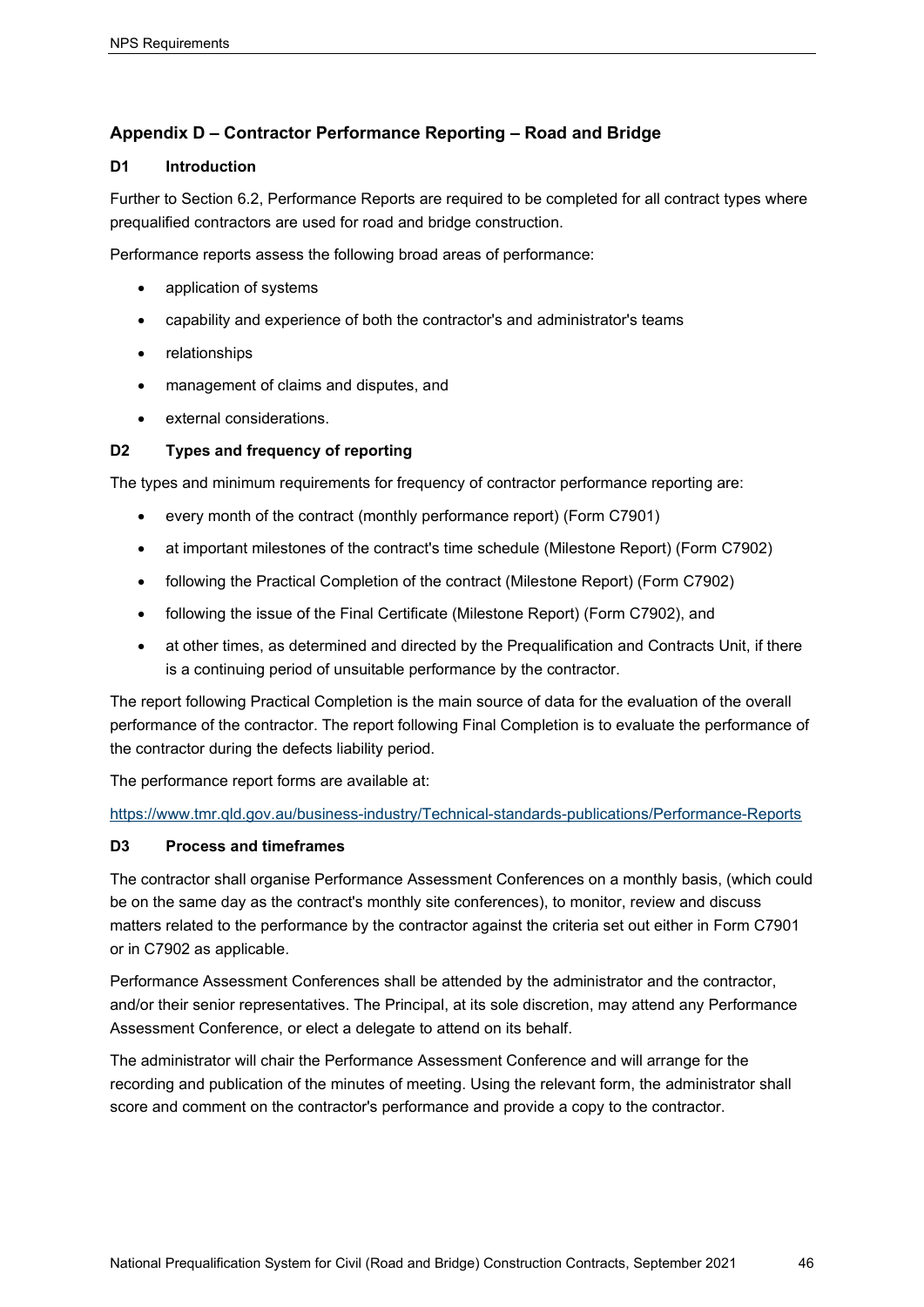Should the contractor and administrator disagree on the final score on any of the criteria, the contractor has five working days to provide comment on the Form, including the reasons and attaching relevant information to support its position and to return the signed form to the administrator. The administrator signs the form prior to submitting it to the Principal for review.

Within 14 days of receipt of Form C7901 or C7902, the Principal shall complete its review of the scores, add any comments and sign to complete it. Within three days of completion of Form C7901 or C7902, the Principal shall email a scanned copy (portable document format or PDF), with the administrator and contractor copied into the particular email correspondence, to:

Email address: [contractorprequal@tmr.qld.gov.au](mailto:contractorprequal@tmr.qld.gov.au)

Program Management and Delivery

Attention: Prequalification Officer

At the end of the Defects Liability Period and prior to the issuance of the Final Certificate, the contractor shall organise, with the administrator, a Final Performance Assessment Conference to review its performance during the Defects Liability Period, all in accordance with the relevant criteria set out in Form C7902. The Principal's Representative will review the scores and submit final scores with its comments to Contractor Prequalification Unit as outlined previously. The Principal shall furnish the contractor and the administrator with a copy of the completed Form.

## *D3.1 Flowchart of the basic process for Contractor Performance Reporting*



Note: Where there is no 'Administrator' on a contract, the Principal's Representative may take on this role.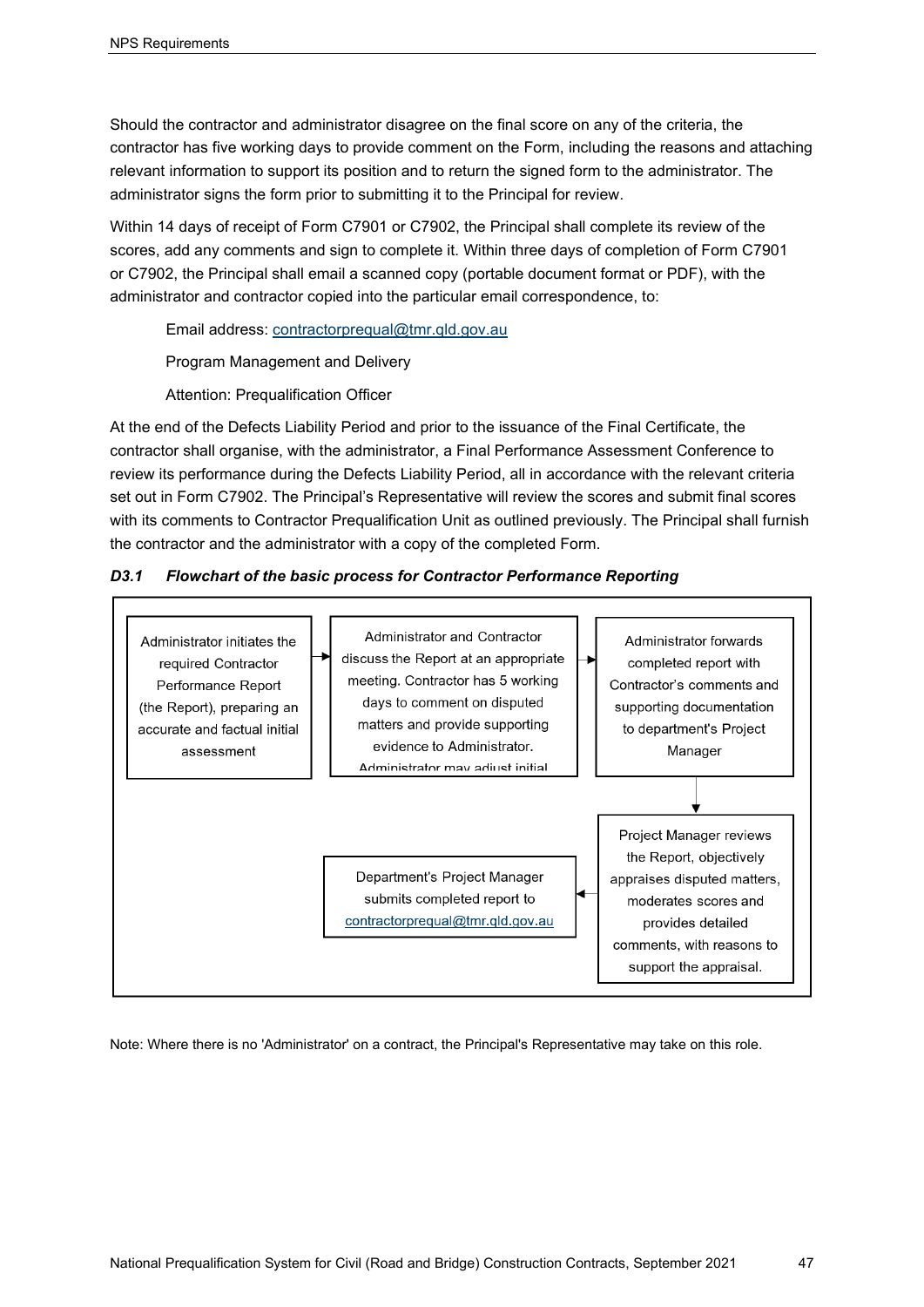#### **D4 Other considerations**

#### *D4.1 Managing disagreements*

Where there is a disagreement about performance, each of the parties should make every effort to understand the concerns of the other party and resolve the matter. The intention of this approach is that performance issues are identified and discussed as the project progresses, rather than allowing them to go unresolved. A representative of the client will review the scores and moderate them before final submission to the Prequalification Unit if deemed necessary.

If the contractor does not agree with the scores given, it must be able to support its position with factual evidence. The evidence should be attached to the Performance Report at the time of submission to the representative of the client. The Prequalification Committee may also request additional information after the report has been submitted, or during any future reviews to assist it in understanding any allegations of poor performance. Such factual evidence may include:

- audit reports
- technical reports
- photographs
- letters or memoranda
- site instructions, and
- minutes of site meetings.

The Prequalification Committee will consider the scores and any supporting information provided by each of the parties and shall take a balanced view in the assessment of the Performance Report. The Prequalification Committee may decide to visit the site (or send its representative) and investigate ongoing issues, if deemed necessary and will retain the right to further moderate and/or change the scores according to its findings.

Appropriate action will be taken where adverse performance can be substantiated. In the case of an isolated incident of adverse performance, the Prequalification Committee may write to the contractor advising that the incident has been noted. Alternatively, in some cases, the Prequalification Committee may meet with the contractor to discuss performance concerns and seek assurances that remedial measures will be implemented. Where there is a history of poor performance (or a single serious non-compliance) with no attempt by the contractor to improve, the Prequalification Committee may consider downgrading or cancelling the Contractor's Prequalification Level.

It should be noted that, even if no supporting documentation is attached to the Performance Report, the Prequalification Committee may still issue a Show Cause Notice to the Prequalified Contractor on the basis of the low scores given over a number of contracts. The onus is on the Prequalified Contractor to respond to the Show Cause Notice and satisfy the Prequalification Committee that action should not be taken with respect to its Prequalification Level.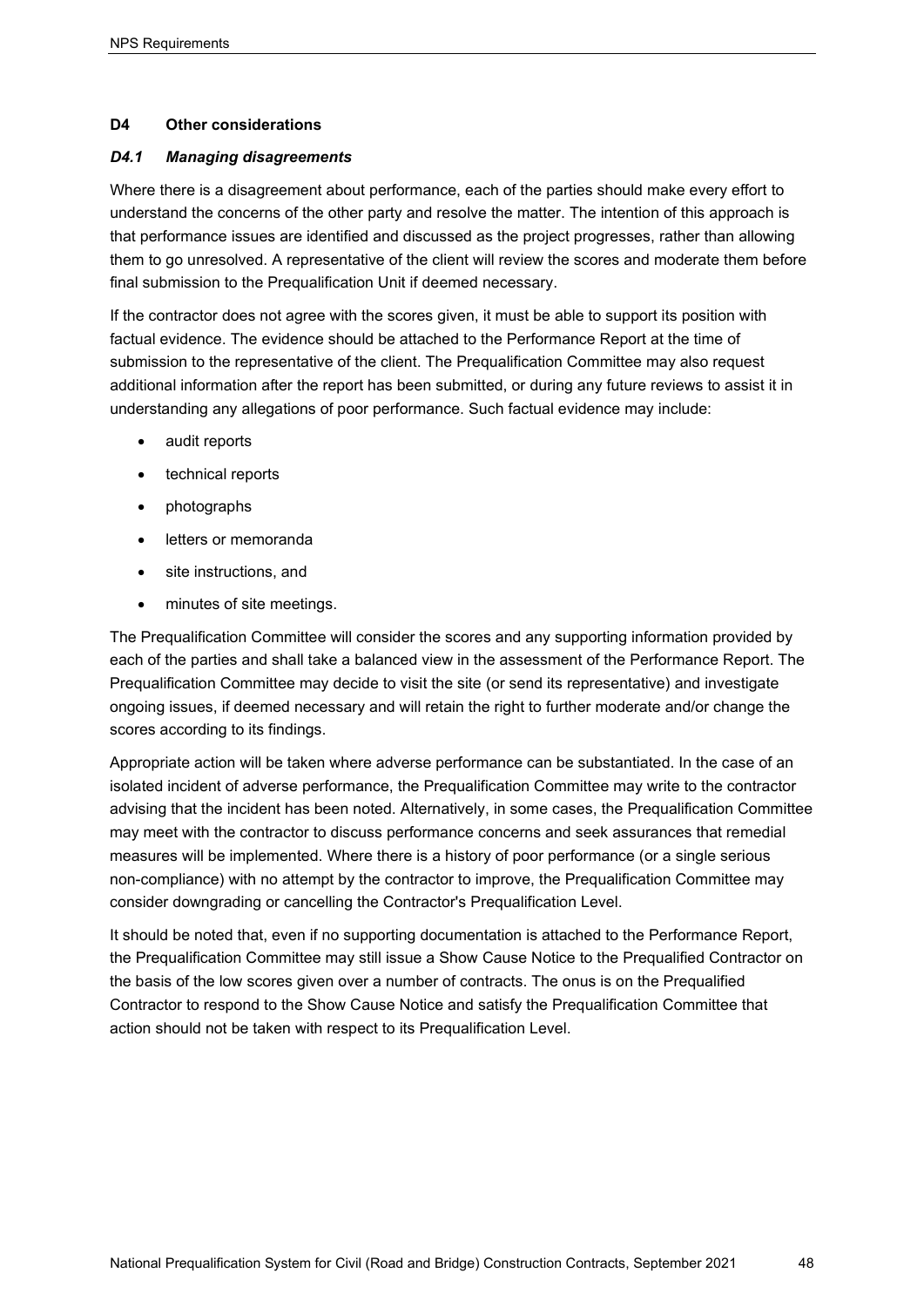## *D4.2 External considerations*

The Quality of Design has been included as one of the assessment criteria to be scored. The reason for this is twofold. Firstly, for design and construct contracts, it enables an assessment to be made of the performance of the designer and the contractor's management of the designer. Secondly, for construct only contracts, if there are genuine design problems which caused difficulties in the construction of the project, it allows the Prequalification Committee to consider this when reviewing the assessment of the contractor's performance. It is not intended that these scores be used (in isolation) to take action against the designer, as there is a separate prequalification system for Engineering Consultants with a performance reporting mechanism to address issues regarding the performance of the Designer.

It is also expected that any concerns with the design (as evidence by scores of four or less) would be brought to the attention of the Designers as the job progresses and must be supported by factual evidence. Such evidence may also be used at the completion of the project when the Performance Report on the Designer is being compiled. Serious concerns may trigger an investigation as the job is progressing, rather than waiting until the construction is completed.

## **D5 Site visits by the Prequalification Committee**

From time to time, members of the Prequalification Committee or their nominated representatives may visit a construction site or attend one or more of the monthly site meetings, for any of the current contracts with the department. The purpose of these visits is to:

- allow the Prequalification Committee to understand any issues on the project which may have been included in Performance Reports, or may potentially be included in future Performance **Reports**
- ensure consistency of Contractor Performance Reporting
- provide an opportunity for members of the Prequalification Committee to meet and get to know various contractors and administrators, and
- allow the Prequalification Committee to review the effectiveness of the performance reporting process and develop improvements as required, ensuring that it is a useful tool for both the Prequalification Committee and Contractors / Administrators / Principals.

Given the limited resources available to the Prequalification Committee, it is envisaged that such visits would generally be infrequent. For small, simple projects, the Prequalification Committee may decide not to visit the project. The frequency may increase for select projects, where there are particular complexities or performance issues of which the Prequalification Committee is aware.

The Prequalification Committee or its representatives will visit the sites as observers only and will provide no direct input to the operation of project. Before visiting any site, the Prequalification Committee will generally notify the contractor and administrator in writing seven days prior to visiting the site. If there are particularly urgent matters where the Prequalification Committee considers a site visit is needed, 24 hours' notice will be given. The contractor, administrator or Principal must not deny access to the Prequalification Committee if they wish to visit any construction site.